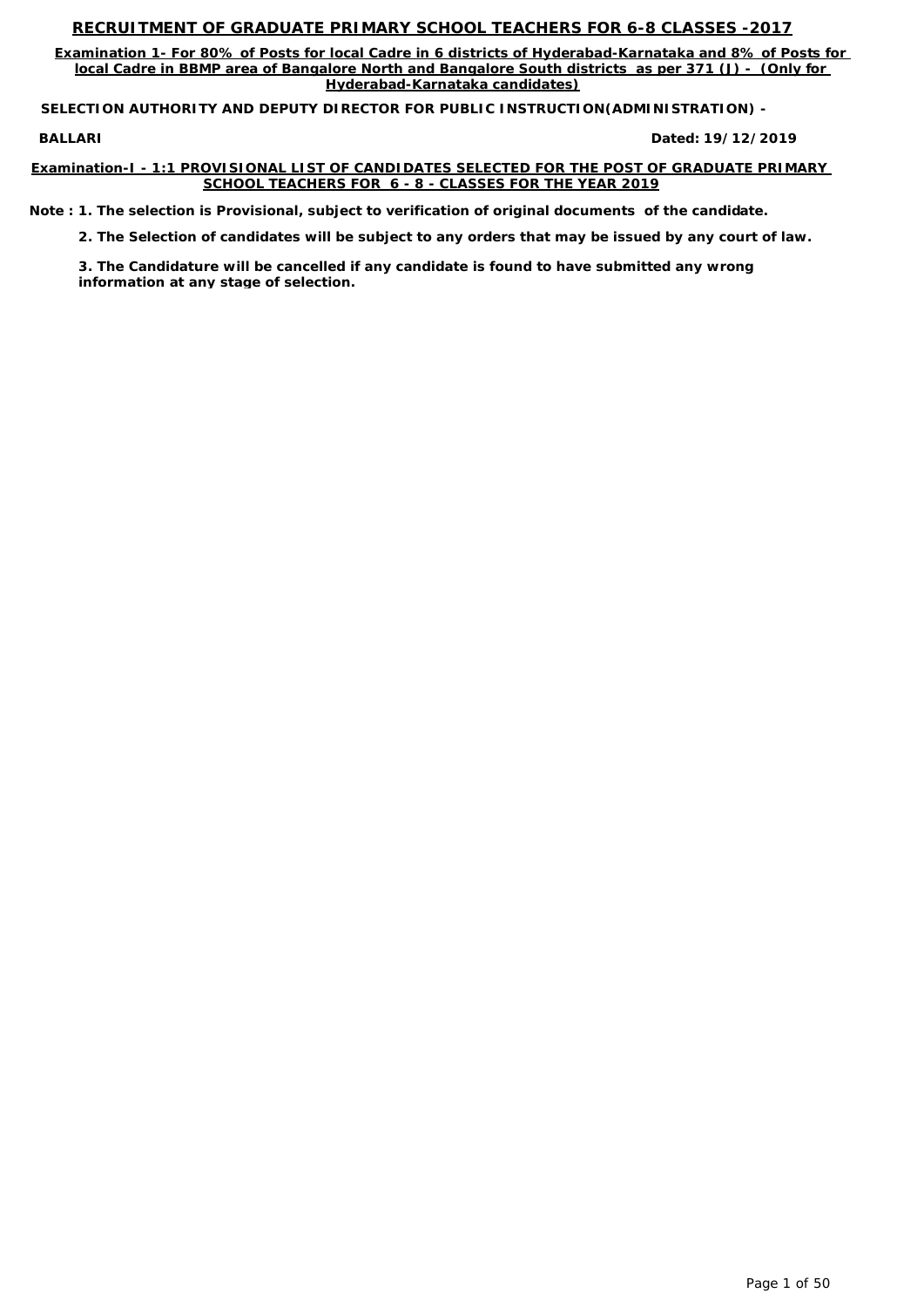**BALLARI Dated:**

**SELECTION AUTHORITY AND DEPUTY DIRECTOR FOR PUBLIC INSTRUCTION(ADMINISTRATION) -** 

**Examination-I - 1:1 PROVISIONAL LIST OF CANDIDATES SELECTED FOR THE POST OF GRADUATE PRIMARY SCHOOL TEACHERS FOR 6 - 8 - CLASSES FOR THE YEAR 2019**

**19/12/2019**

*Note : 1. The selection is Provisional, subject to verification of original documents of the candidate.*

*2. The Selection of candidates will be subject to any orders that may be issued by any court of law.*

*3. The Candidature will be cancelled if any candidate is found to have submitted any wrong information at any stage of selection.*

| Exam: E1<br>District: 30-BALLARI |         |                               | <b>Subject : Language English Teacher</b>       |                     |                              |  |
|----------------------------------|---------|-------------------------------|-------------------------------------------------|---------------------|------------------------------|--|
| SI.No                            | Reg.No. | Name of the Candidate         | Gen<br>der                                      | Claimed<br>Category | <b>Merit</b><br><b>Score</b> |  |
| $\mathbf 1$                      |         | 6016331 NAVEENA BADIGERA      | M                                               | 2A/RU/KA            | 77.97519                     |  |
| $\overline{2}$                   |         | 6021247 NAVEENA M             | M                                               | SC/RU/KA            | 74.70568                     |  |
| $\mathbf{3}$                     |         | 6025108 CHAITRA A             | F                                               | 2A                  | 73.57163                     |  |
| $\overline{\mathbf{4}}$          |         | 6017431 ASHWINI MANNUR        | F                                               | 2A/KA               | 73.12474                     |  |
| 5                                |         | 6001113 HEMALATHA V           | F                                               | <b>SC/KA</b>        | 72.32091                     |  |
| 6                                |         | 6003671 HULIMAJGI PRIYANKA    | F                                               | 3B/RU/KA            | 72.13156                     |  |
| $\overline{7}$                   |         | 6013290 TOOBA JAHAN           | F                                               | 2B                  | 72.01760                     |  |
| 8                                |         | 6026917 MEHMOODA BEGUM        | F                                               | 2B                  | 71.93346                     |  |
| 9                                |         | 6023150 UJWALA H G            | F                                               | 3B/RU/KA            | 71.62946                     |  |
| 10                               |         | 6014535 GANESHA B             | M                                               | 2A/RU/KA            | 71.23587                     |  |
| $11$                             |         | 6022096 HEMANTHARAJA K        | M                                               | 2A/KA               | 70.86107                     |  |
| 12 <sub>2</sub>                  |         | 6016555 MALASHREE             |                                                 | F 3B/RU/KA 70.85294 |                              |  |
| 13                               |         | 6008672 SHILPA K M            | <b>F</b> Provident Control                      |                     | 3B/KA 70.83945               |  |
| 14                               |         | 6005255 GUNNALLI AKHILESHWARI | <b>Example 19</b> For the state of the state of |                     | 3A/KA 70.72993               |  |
| 15                               |         | 6016085 MORGERI SHILPA        |                                                 | F ST/RU/KA 70.39976 |                              |  |
| 16                               |         | 6007748 MANJUNATHA R          |                                                 | M C1/KA 70.26491    |                              |  |
| 17                               |         | 6015158 VIJAYALAXMI K         | F.                                              | 3B/KA               | 70.16782                     |  |

| 18        |                | 6004270 ASHA BADIGERA         |   | SC/KA           | 70.11528 |  |
|-----------|----------------|-------------------------------|---|-----------------|----------|--|
| 19        | 6019668 SWATHI |                               |   | 2A              | 70.09937 |  |
| <b>20</b> |                | 6000101 SHIVAMURTHYNAIK S     | M | <b>SC/RU/KA</b> | 69.96137 |  |
| 21        |                | 6021225 ANITHA K S            | F | <b>ST/KA</b>    | 69.91857 |  |
|           |                | 22 6005310 HARISHGOUDA G      | М | <b>ST/KA</b>    | 69.91819 |  |
| 23        |                | 6014210 BADAGI KUMARNAIK      | M | <b>SC/RU/KA</b> | 69.89510 |  |
| 24        |                | 6016940 RAGHUNANDAN PUROHIT S | М | GM/KA           | 69.76501 |  |

Page 2 of 50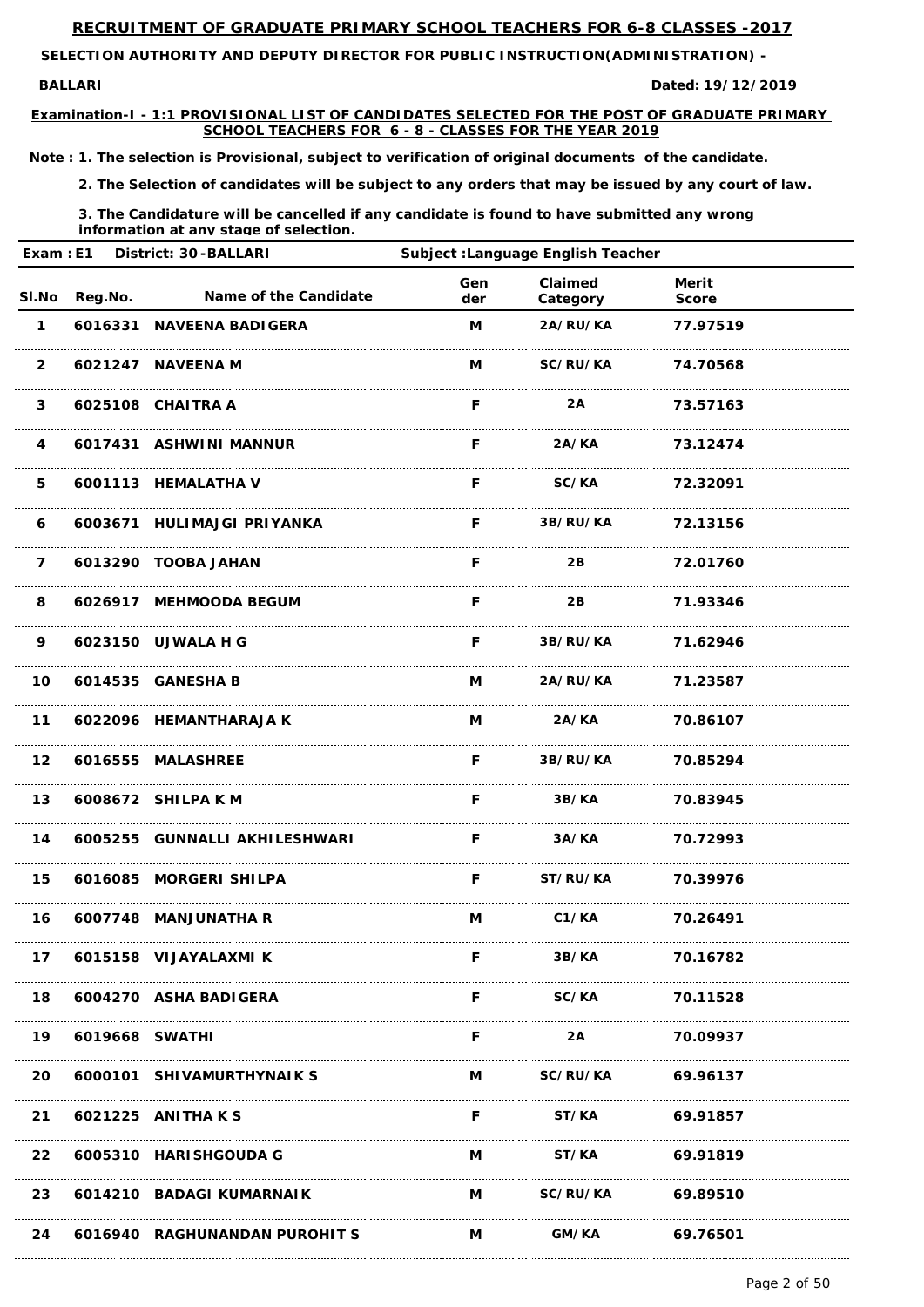**BALLARI Dated:**

**SELECTION AUTHORITY AND DEPUTY DIRECTOR FOR PUBLIC INSTRUCTION(ADMINISTRATION) -** 

**Examination-I - 1:1 PROVISIONAL LIST OF CANDIDATES SELECTED FOR THE POST OF GRADUATE PRIMARY SCHOOL TEACHERS FOR 6 - 8 - CLASSES FOR THE YEAR 2019**

**19/12/2019**

*Note : 1. The selection is Provisional, subject to verification of original documents of the candidate.*

*2. The Selection of candidates will be subject to any orders that may be issued by any court of law.*

| Exam : E1 District: 30-BALLARI |               |                                                                                                |            | Subject : Language English Teacher |                              |  |  |
|--------------------------------|---------------|------------------------------------------------------------------------------------------------|------------|------------------------------------|------------------------------|--|--|
|                                | SI.No Reg.No. | <b>Name of the Candidate</b>                                                                   | Gen<br>der | <b>Claimed</b><br>Category         | <b>Merit</b><br><b>Score</b> |  |  |
| 25                             |               | 6009249 SHASHIDHARA HIREMATADA                                                                 | M          | 3B/KA                              | 69.63376                     |  |  |
| 26                             |               | 6021280 RAMANJINI A                                                                            | M          | <b>2A/RU/KA</b>                    | 69.51312                     |  |  |
| 27                             |               | 6019871 UMMESALMA S                                                                            | F.         | 2B/KA                              | 69.40904                     |  |  |
| 28                             |               | 6016637 HULIRAJA A                                                                             | M          | C1/RU/KA                           | 69.33095                     |  |  |
| 29                             |               | 6027448 SHILPA S                                                                               | F.         | <b>2A/RU/KA</b>                    | 69.32411                     |  |  |
| 30                             |               | 6020980 RAJESHWARI                                                                             | F          | <b>GM/KA</b>                       | 69.29910                     |  |  |
| 31                             |               | 6016034 VIDYASREE A                                                                            | F.         | <b>2A/RU/KA</b>                    | 69.22850                     |  |  |
| 32 <sub>2</sub>                |               | 6008848 DEEPIKA H                                                                              | F          | 2A/KA                              | 69.12072                     |  |  |
| 33                             |               | 6009001 FATHIMA BEEBIS                                                                         | F          | C1/KA                              | 69.00264                     |  |  |
| 34                             |               | 6014563 JAYASHRI HUDEDA                                                                        | F.         | <b>2A/RU/KA</b>                    | 68.94435                     |  |  |
| 35                             |               | 6008473 RAJIYABEGUM V                                                                          | F.         | 2B/KA                              | 68.93839                     |  |  |
|                                |               | 36 6026363 KISHORA K                                                                           |            | M GM/RU/KA 68.85536                |                              |  |  |
| 37                             |               | 6017804 MEGHARAJ S G                                                                           |            | M 3B/KA 68.84987                   |                              |  |  |
| 38                             |               | 6017952 SARVESHA K M                                                                           |            | M 3B/KA 68.79723                   |                              |  |  |
| 39                             |               | 6026681 MOHAMMAD IMRAN K                                                                       |            | M GM/KA 68.76299                   |                              |  |  |
| 40                             |               | 6024205 SADAKALISAB P                                                                          |            | M C1/RU/KA 68.60939                |                              |  |  |
| 41                             |               | 6003910    SANNAKNA KAVVARA PRAKASHA               M             ST/RU/KA             68.60819 |            |                                    |                              |  |  |

| 42 |                 | 6015782 KAVITA BADIGERA  |   | <b>2A/RU/KA</b> | 68.54187 |
|----|-----------------|--------------------------|---|-----------------|----------|
| 43 |                 | 6017125 CHETHANA SV      | F | <b>3B/RU/KA</b> | 68.48494 |
| 44 |                 | 6016225 THIPPESWAMY A    | M | <b>ST/RU/KA</b> | 68.33805 |
| 45 |                 | 6006524 KARISHMA         |   | 2B              | 68.32876 |
| 46 |                 | 6005352 SUNITA M WODEYAR | E | <b>3B/RU/KA</b> | 68.26884 |
| 47 | 6017514 RADHA K |                          |   | 2A/KA           | 68.14370 |
| 48 |                 | 6010351 SHAHANAJ B V     |   | 2B/RU/KA        | 68.11015 |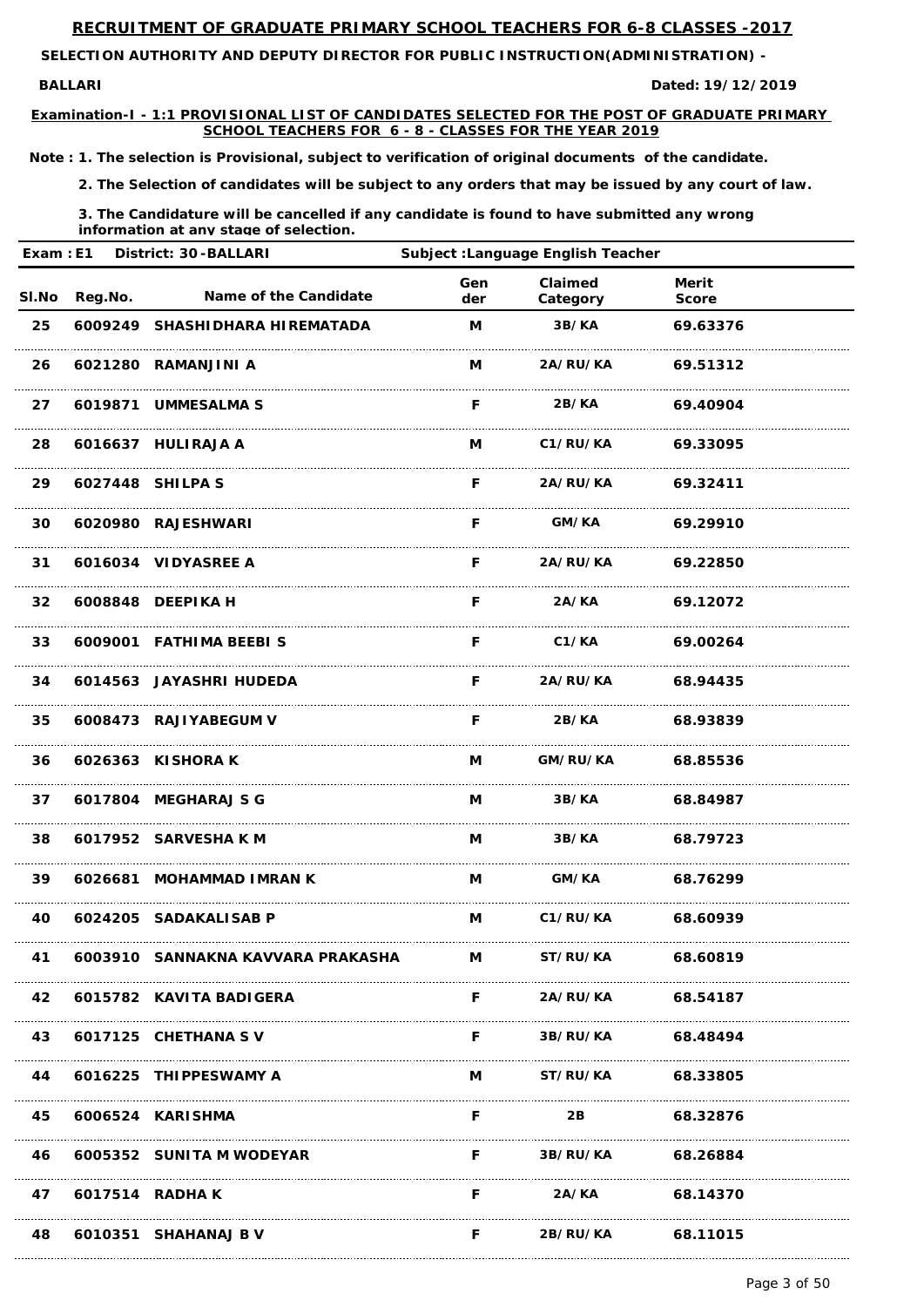**BALLARI Dated:**

**SELECTION AUTHORITY AND DEPUTY DIRECTOR FOR PUBLIC INSTRUCTION(ADMINISTRATION) -** 

**Examination-I - 1:1 PROVISIONAL LIST OF CANDIDATES SELECTED FOR THE POST OF GRADUATE PRIMARY SCHOOL TEACHERS FOR 6 - 8 - CLASSES FOR THE YEAR 2019**

**19/12/2019**

*Note : 1. The selection is Provisional, subject to verification of original documents of the candidate.*

*2. The Selection of candidates will be subject to any orders that may be issued by any court of law.*

*3. The Candidature will be cancelled if any candidate is found to have submitted any wrong information at any stage of selection.*

| Exam : E1 District: 30-BALLARI |               |                               | Subject : Language English Teacher |                     |                              |  |
|--------------------------------|---------------|-------------------------------|------------------------------------|---------------------|------------------------------|--|
|                                | SI.No Reg.No. | <b>Name of the Candidate</b>  | Gen<br>der                         | Claimed<br>Category | <b>Merit</b><br><b>Score</b> |  |
| 49                             |               | 6020727 PRABHAKARA T          | M                                  | ST/KA               | 68.09676                     |  |
| 50                             |               | 6017034 GONIBASAPPA HOLAGUNDI | M                                  | ST/RU/KA            | 67.97892                     |  |
| 51                             |               | 6010445 BALAGANURU GOPALA     | M                                  | <b>2A/RU/KA</b>     | 67.95322                     |  |
| 52                             |               | 6025067 KOTEPPA V             | M                                  | 2A/KA               | 67.89445                     |  |
| 53                             |               | 6024674 SARALADEVI T M        | F                                  | <b>SC/RU/KA</b>     | 67.85233                     |  |
| 54                             |               | 6001153 HANAMANT              | M                                  | <b>SC/RU/KA</b>     | 67.77619                     |  |
| 55                             |               | 6018590 CHANNANAIK R          | M                                  | <b>SC/RU/KA</b>     | 67.71161                     |  |
| 56                             |               | 6025414 NETHRAVATHI R         | F                                  | <b>SC/RU/KA</b>     | 67.66837                     |  |
| 57                             |               | 6016645 HALLADA THIMMAVVA     | F                                  | <b>SC/RU/KA</b>     | 67.63405                     |  |
| 58                             |               | 6001773 KIRANKUMAR U A        | M                                  | <b>ST/RU/KA</b>     | 67.53864                     |  |
| 59                             |               | 6016237 SNEHA B               | F                                  | GM/KA               | 67.46313                     |  |
| 60                             |               | 6011730 BASAPURADA RAMAPPA    |                                    | M SC/RU/KA 67.28039 |                              |  |
| 61                             |               | 6015448 VEERESHA H            |                                    | M 2A/KA 67.19873    |                              |  |
| 62                             |               | 6009356 VINUTHA M R           |                                    | F 3A/RU/KA 67.03043 |                              |  |
| 63                             |               | 6018053 VEERESHA D            |                                    | M ST/RU/KA 67.00044 |                              |  |
| 64                             |               | 6014685 PUSHPALATHA J         | F.                                 | SC 66.90045         |                              |  |
| 65                             |               | 6021925 VEENAKUMARI N         | F.                                 | <b>2A/KA</b>        | 66.83929                     |  |

| 66 |                 | 6007682 SANGEETHA S          |   | GM/RU/KA        | 66.70081 |
|----|-----------------|------------------------------|---|-----------------|----------|
| 67 |                 | 6021224 MANJUNATHA KATRIKI   | M | 3B/RU/KA        | 66.69722 |
| 68 |                 | 6020598 LAVANYA H M          | F | <b>3B/RU/KA</b> | 66.56983 |
| 69 |                 | 6024721 SRINIDHI NEVEDITHA P | F | <b>ST/RU/KA</b> | 66.52945 |
| 70 |                 | 6007238 PADMA B              | F | ST/KA           | 66.38867 |
| 71 |                 | 6003589 MANJUNATHA C K       | M | 2A/RU/KA        | 66.23567 |
| 72 | 6020522 DIVYA K |                              |   | 3В              | 66.14603 |

Page 4 of 50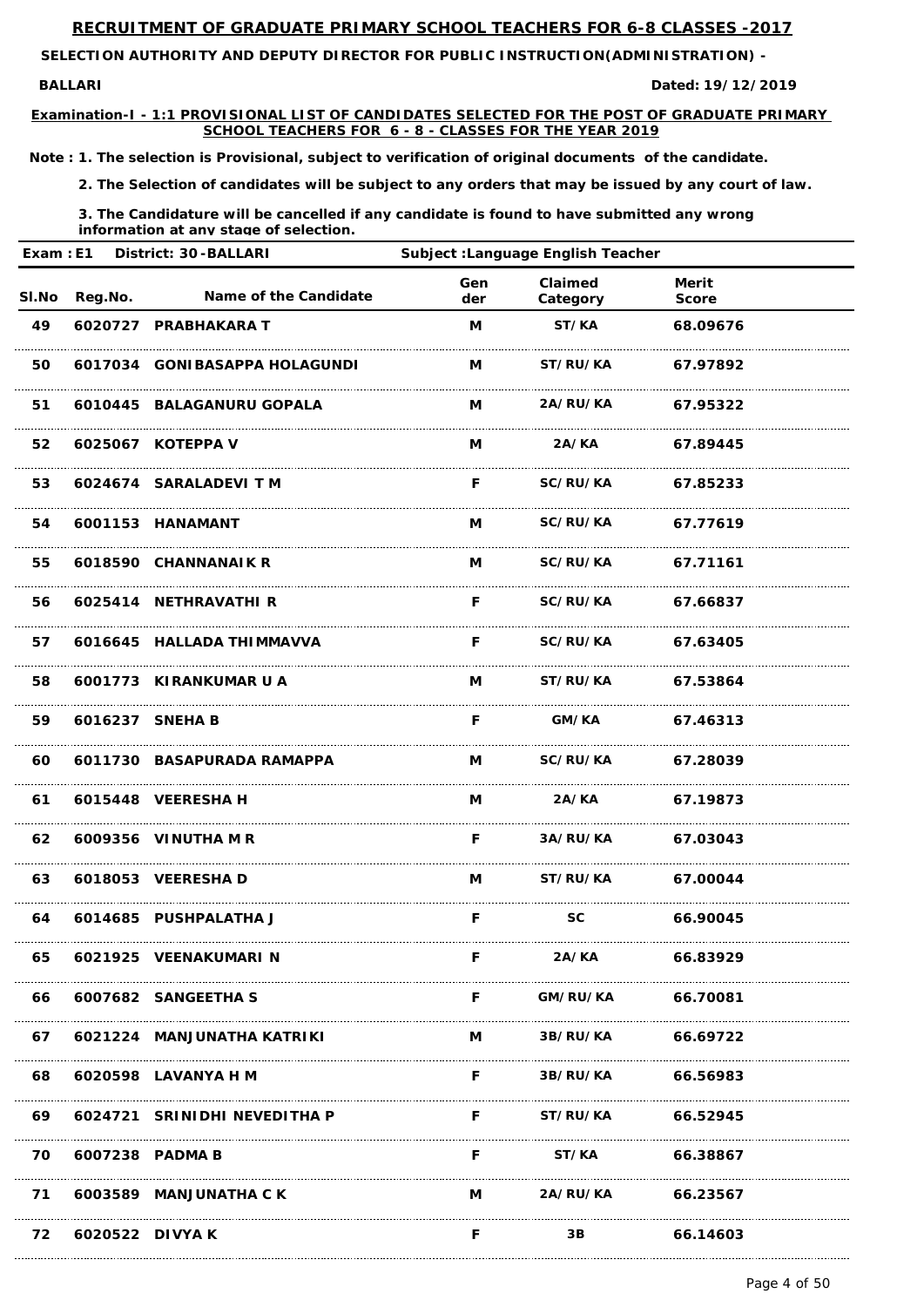**BALLARI Dated:**

**SELECTION AUTHORITY AND DEPUTY DIRECTOR FOR PUBLIC INSTRUCTION(ADMINISTRATION) -** 

**Examination-I - 1:1 PROVISIONAL LIST OF CANDIDATES SELECTED FOR THE POST OF GRADUATE PRIMARY SCHOOL TEACHERS FOR 6 - 8 - CLASSES FOR THE YEAR 2019**

**19/12/2019**

*Note : 1. The selection is Provisional, subject to verification of original documents of the candidate.*

*2. The Selection of candidates will be subject to any orders that may be issued by any court of law.*

|      |                    | Exam : E1 District: 30-BALLARI                        | Subject : Language English Teacher |                     |                              |  |
|------|--------------------|-------------------------------------------------------|------------------------------------|---------------------|------------------------------|--|
|      | SI.No Reg.No.      | <b>Name of the Candidate</b>                          | Gen<br>der                         | Claimed<br>Category | <b>Merit</b><br><b>Score</b> |  |
| 73   |                    | 6008797 MANOHARA K                                    | M                                  | C1/RU/KA            | 65.95843                     |  |
| 74   |                    | 6025722 RANGANAYAKARA LALITHAMMA                      | F.                                 | <b>ST/RU/KA</b>     | 65.94497                     |  |
| 75   |                    | 6012639 SHEKARAPPA HARIJANA                           | M                                  | <b>SC/RU/KA</b>     | 65.87135                     |  |
| 76   |                    | 6027384 MYANDRA GUTTI MAITHILI                        | F                                  | <b>SC/KA</b>        | 65.86094                     |  |
| 77   |                    | 6017612 ANIL KUMAR                                    | M                                  | <b>SC/KA</b>        | 65.67729                     |  |
| 78   |                    | 6008001 BASAVARAJA BALEDA                             | M                                  | C1/RU/KA            | 65.56133                     |  |
| 79   |                    | 6023494 SANGEETHA A                                   | F.                                 | <b>ST/RU/KA</b>     | 65.49276                     |  |
| 80   |                    | 6022441 RAGHAVENDRA A                                 | M                                  | <b>2A/RU/KA</b>     | 65.35182                     |  |
| 81   |                    | 6020453 DEEPA K                                       | F                                  | <b>SC/KA</b>        | 65.29517                     |  |
| 82   |                    | 6025521 MAHADEVA H                                    | M                                  | GM/RU/KA 65.22552   |                              |  |
| 83   |                    | 6005405 PUSHPALATHA E M                               | F                                  | <b>SC/KA</b>        | 65.18561                     |  |
|      | 84 6017476 SUDHA E |                                                       |                                    | F 2A/RU/KA 65.10282 |                              |  |
|      |                    |                                                       |                                    |                     |                              |  |
| 86 — |                    | 6018188 HEMAVATI KURUVATTI GOUDRA F 3B/RU/KA 64.78756 |                                    |                     |                              |  |
|      |                    | 87 6019197 PUNITHA R                                  |                                    | F ST/RU/KA 64.69972 |                              |  |
| 88   |                    | 6010431 RAMAKRISHNA K                                 |                                    | M 2A/KA 64.69338    |                              |  |
|      |                    | 89 6004254 HANUMAPPA HARIJANA                         |                                    | M SC/RU/KA 64.68016 |                              |  |

| 90 | 6005191 VEERESH                 | М | 3B/RU/KA        | 64.53433 |  |
|----|---------------------------------|---|-----------------|----------|--|
| 91 | 6014567 VEERESHAK               | M | 3B/RU/KA        | 64.32871 |  |
| 92 | 6024612 AKBAR BASHA             | M | 2B/KA           | 64.26139 |  |
| 93 | 6000864 ARUNKUMAR K S           | M | SC/KA           | 64.25952 |  |
| 94 | 6026529 AGS SWAMY               | M | 2A/KA           | 64.19319 |  |
| 95 | 6016548 SHAILAJA KURUDAPPANAVAR | E | <b>ST/RU/KA</b> | 64.02553 |  |
| 96 | 6014374 SWETHA C M              |   | 3B/KA           | 63.95054 |  |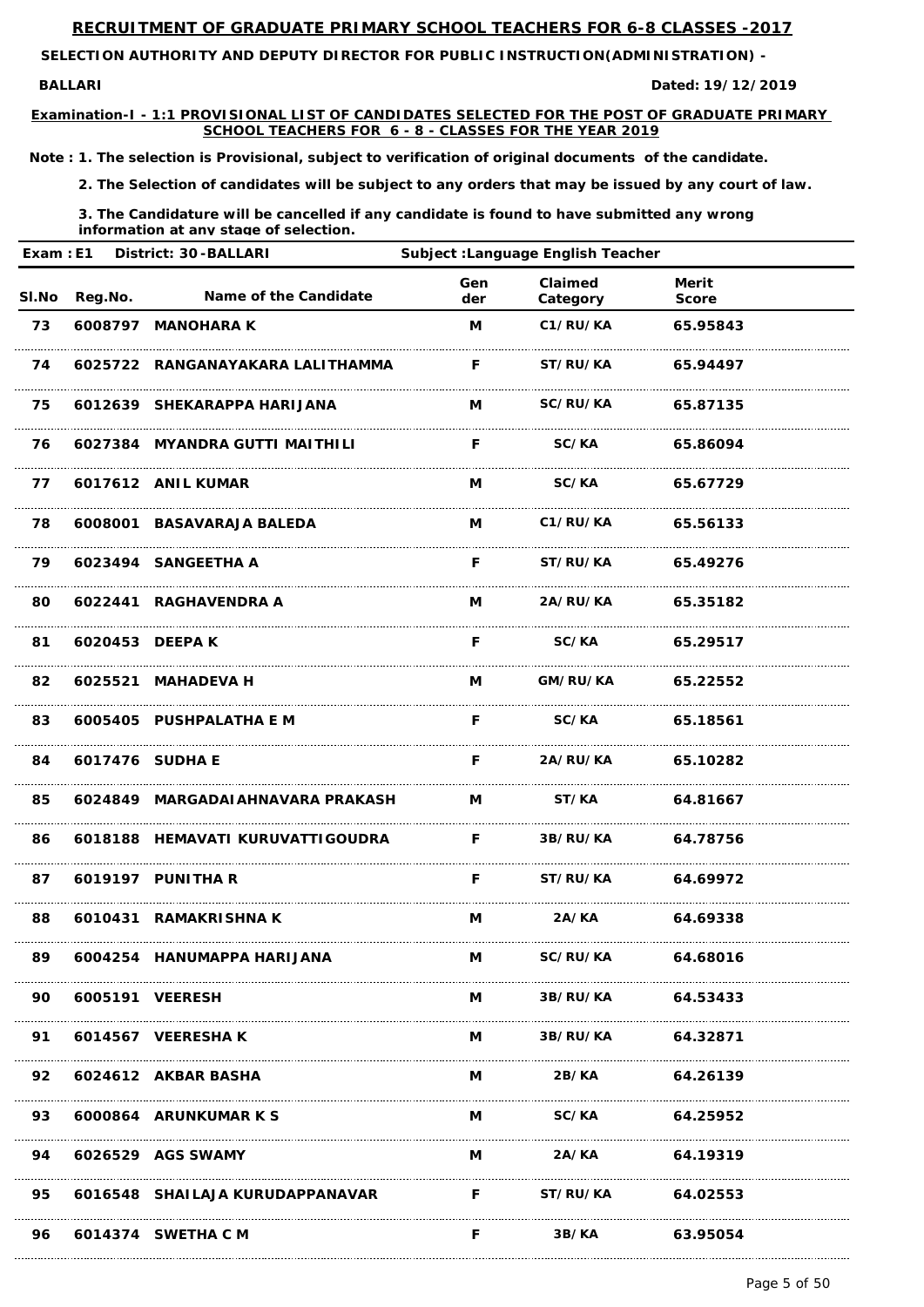**BALLARI Dated:**

**SELECTION AUTHORITY AND DEPUTY DIRECTOR FOR PUBLIC INSTRUCTION(ADMINISTRATION) -** 

**Examination-I - 1:1 PROVISIONAL LIST OF CANDIDATES SELECTED FOR THE POST OF GRADUATE PRIMARY SCHOOL TEACHERS FOR 6 - 8 - CLASSES FOR THE YEAR 2019**

**19/12/2019**

*Note : 1. The selection is Provisional, subject to verification of original documents of the candidate.*

*2. The Selection of candidates will be subject to any orders that may be issued by any court of law.*

|       |                | Exam : E1 District: 30-BALLARI | Subject : Language English Teacher                              |                          |                              |  |
|-------|----------------|--------------------------------|-----------------------------------------------------------------|--------------------------|------------------------------|--|
| SI.No | <b>Reg.No.</b> | Name of the Candidate          | Gen<br>der                                                      | Claimed<br>Category      | <b>Merit</b><br><b>Score</b> |  |
| 97    |                | 6008898 AKKI MRUTHUNJAYA       | M                                                               | 3B/RU/KA                 | 63.83125                     |  |
| 98    |                | 6000299 JATTEPPA C             | M                                                               | SC/RU/KA/PH-<br>LD       | 63.74573                     |  |
| 99    |                | 6020143 BADIGERA NINGARAJA     | M                                                               | <b>2A/RU/KA</b>          | 63.61567                     |  |
| 100   |                | 6007410 PRABHURUDRA GOWDA S    | M                                                               | <b>3B/RU/KA</b>          | 63.12917                     |  |
| 101   |                | 6021797 BUDDERA ARPITHA        | F.                                                              | <b>ST/RU/KA</b>          | 63.09124                     |  |
|       |                | 102 6014445 UDAYKUMAR H E      | M                                                               | ST/KA                    | 63.02319                     |  |
|       |                | 103 6007275 KUMBARA VISWANATHA | M                                                               | 3B/KA                    | 62.93190                     |  |
|       |                | 104 6007049 ANJANEYA           | M                                                               | <b>SC/RU/KA</b>          | 62.82389                     |  |
|       |                | 105 6026997 SOUMYASRI B        | F.                                                              | <b>ST/RU/KA</b>          | 62.50040                     |  |
|       |                | 106 6023987 RAMESHA S          | M                                                               | <b>3B/RU/KA</b>          | 62.24281                     |  |
|       |                | 107 6018182 UMESHA B           | M                                                               | SC/KA                    | 62.18968                     |  |
| 108   |                | 6023358 RAJASHEKHARA M         | M                                                               | <b>ST/RU/KA</b> 62.14232 |                              |  |
|       |                | 109 6011534 SHASHIKALA         | F.                                                              | SC/RU/KA 62.05592        |                              |  |
| 110   |                | 6013696 ANITHA K B             | F.                                                              | C1/RU/KA 61.53146        |                              |  |
| 111   |                | 6022014 SUREKHA                | F                                                               | SC/KA 61.28651           |                              |  |
| 112   |                | 6014266 TAVARAGUNDI K PUSHPA   | $\mathbf{F}$ and $\mathbf{F}$ and $\mathbf{F}$ and $\mathbf{F}$ | C1/RU/KA 61.27538        |                              |  |
| 113   |                | 6009465 NAGARAJA NAIK G        | M                                                               | SC/KA 61.09928           |                              |  |

| 114 |               | 6010586 ANJANEYA ULIGAYI | M | 2A/RU/KA | 61.04764 |
|-----|---------------|--------------------------|---|----------|----------|
| 115 |               | 6022735 MANJUNATH B C    | M |          | 60.98095 |
|     |               | 116 6010783 SUMALATHA D  |   | SC/KA    | 60.69267 |
| 117 | 6019814 UMESH |                          | M | C1/RU/KA | 60.00000 |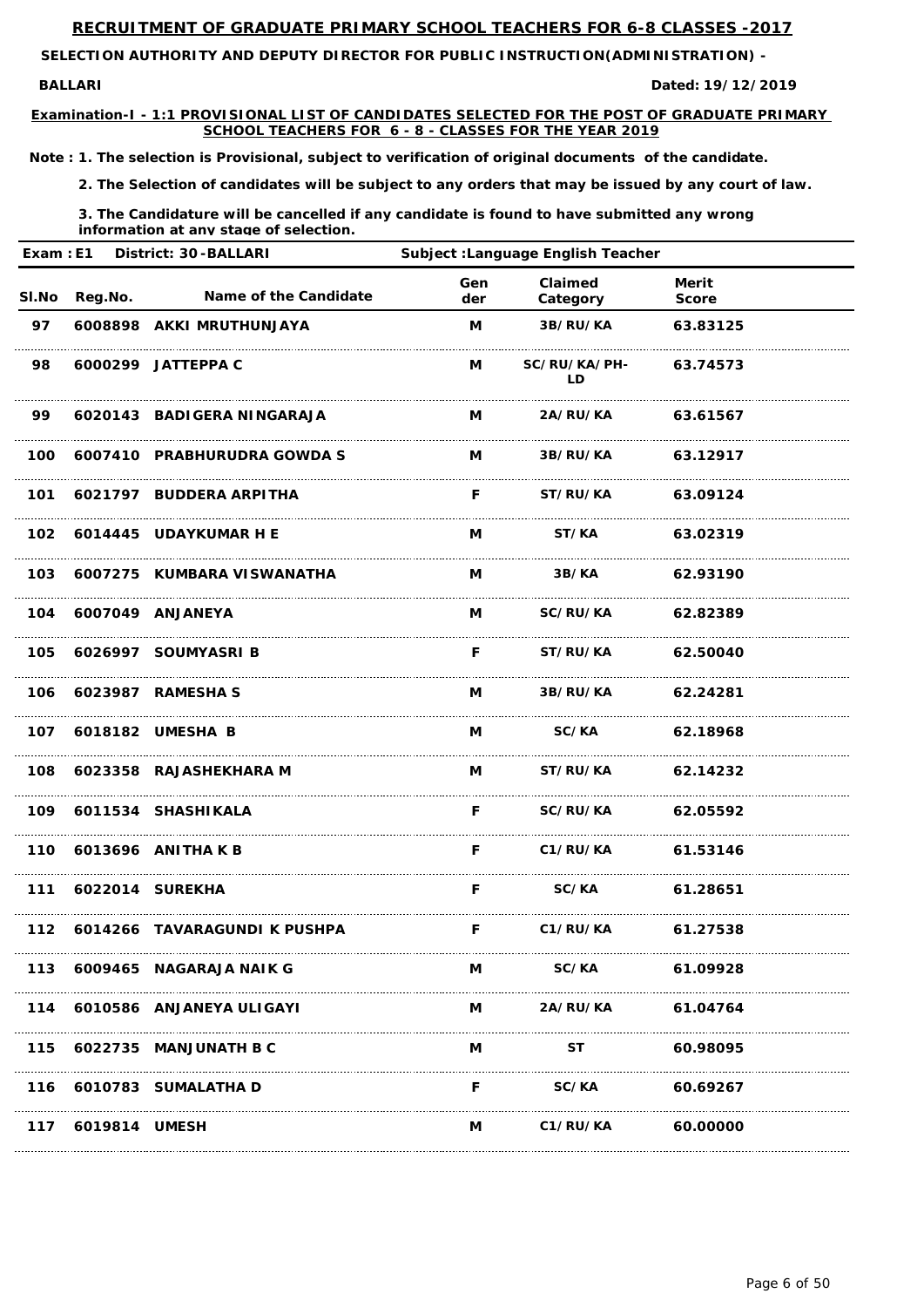**BALLARI Dated:**

**SELECTION AUTHORITY AND DEPUTY DIRECTOR FOR PUBLIC INSTRUCTION(ADMINISTRATION) -** 

**Examination-I - 1:1 PROVISIONAL LIST OF CANDIDATES SELECTED FOR THE POST OF GRADUATE PRIMARY SCHOOL TEACHERS FOR 6 - 8 - CLASSES FOR THE YEAR 2019**

**19/12/2019**

*Note : 1. The selection is Provisional, subject to verification of original documents of the candidate.*

*2. The Selection of candidates will be subject to any orders that may be issued by any court of law.*

| Exam: E1<br><b>District: 30-BALLARI</b> |               |                                                      | Subject : Social Studies Teacher in Kannada Medium |                          |                       |  |
|-----------------------------------------|---------------|------------------------------------------------------|----------------------------------------------------|--------------------------|-----------------------|--|
| SI.No                                   | Reg.No.       | <b>Name of the Candidate</b>                         | Gen<br>der                                         | Claimed<br>Category      | Merit<br><b>Score</b> |  |
| $\mathbf 1$                             |               | 6015992 ASHWINI                                      | F                                                  | 3B/RU/KA                 | 81.21579              |  |
| $\overline{2}$                          |               | 6004814 DEVARAJA N                                   | M                                                  | ST/KA                    | 80.19213              |  |
| $\mathbf{3}$                            |               | 6017484 SHARANAPPA                                   | M                                                  | <b>2A/RU/KA</b>          | 80.10235              |  |
| 4                                       |               | 6007564 SUSHMALATHA M G                              | F.                                                 | <b>ST/RU/KA</b>          | 80.09503              |  |
| 5                                       |               | 6023958 RATNAMMA                                     | F.                                                 | <b>ST/RU/KA</b>          | 79.73372              |  |
| 6                                       |               | 6010636 RAMESH                                       | M                                                  | <b>SC/RU/KA</b>          | 79.32160              |  |
| $\overline{7}$                          |               | 6018573 MANJULA YADHAV G C                           | F.                                                 | C1/KA                    | 79.31361              |  |
| 8                                       |               | 6020142 MANJUNATH ALLOLLI                            | M                                                  | 2A/KA                    | 79.15274              |  |
| 9                                       |               | 6015433 GAYATHRI                                     | F.                                                 | 2A/KA                    | 78.78422              |  |
| 10                                      |               | 6009657 UMAKANTH                                     | M                                                  | C1/RU/KA                 | 78.56260              |  |
| 11                                      |               | 6011861 DURAGAPPA GOLLAR                             | M                                                  | C1/RU/KA                 | 78.56168              |  |
| 12 <sub>2</sub>                         |               | 6006676 PRATHIBHAKSM                                 | F.                                                 | <b>GM/RU/KA</b> 78.45779 |                       |  |
| 13                                      | 6007537 RADHA |                                                      | F.                                                 | <b>SC/KA</b> 78.27064    |                       |  |
|                                         |               | 14 6017953 RAVICHANDRA                               |                                                    | M 3B/RU/KA 78.24045      |                       |  |
| 15                                      |               | 6008272 BUDDAYYANAVARA MANJUNATHA M M ST/KA 78.23011 |                                                    |                          |                       |  |
| 16                                      |               | 6006531 BYRAPURA MATAM SHILPA                        | $\mathsf{F}$                                       | $\overline{3B}$          | 78.20493              |  |
| 17                                      |               | 6015194 CHANNABASAVARAJ                              |                                                    | M 3B/RU/KA               | 78.12321              |  |

| 18 | 6006399 JADEPPA K               | м | <b>2A/RU/KA</b> | 78.09227 |
|----|---------------------------------|---|-----------------|----------|
| 19 | 6016037 BEERAPPA                | M | <b>2A/RU/KA</b> | 78.02009 |
|    | 20 6014318 HIRANYARA VENKATESHA | M | C1/RU/KA        | 77.93046 |
| 21 | 6023807 MANJUNATHA HADDANNAVAR  | M | <b>2A/RU/KA</b> | 77.83597 |
| 22 | 6017589 MALLESHI                | M | C1/RU/KA        | 77.81921 |
| 23 | 6014766 NARASINGAPPA            | M | <b>2A/RU/KA</b> | 77.72753 |
| 24 | 6018458 HALLI SHILPA            | F | 3B/RU/KA        | 77.56380 |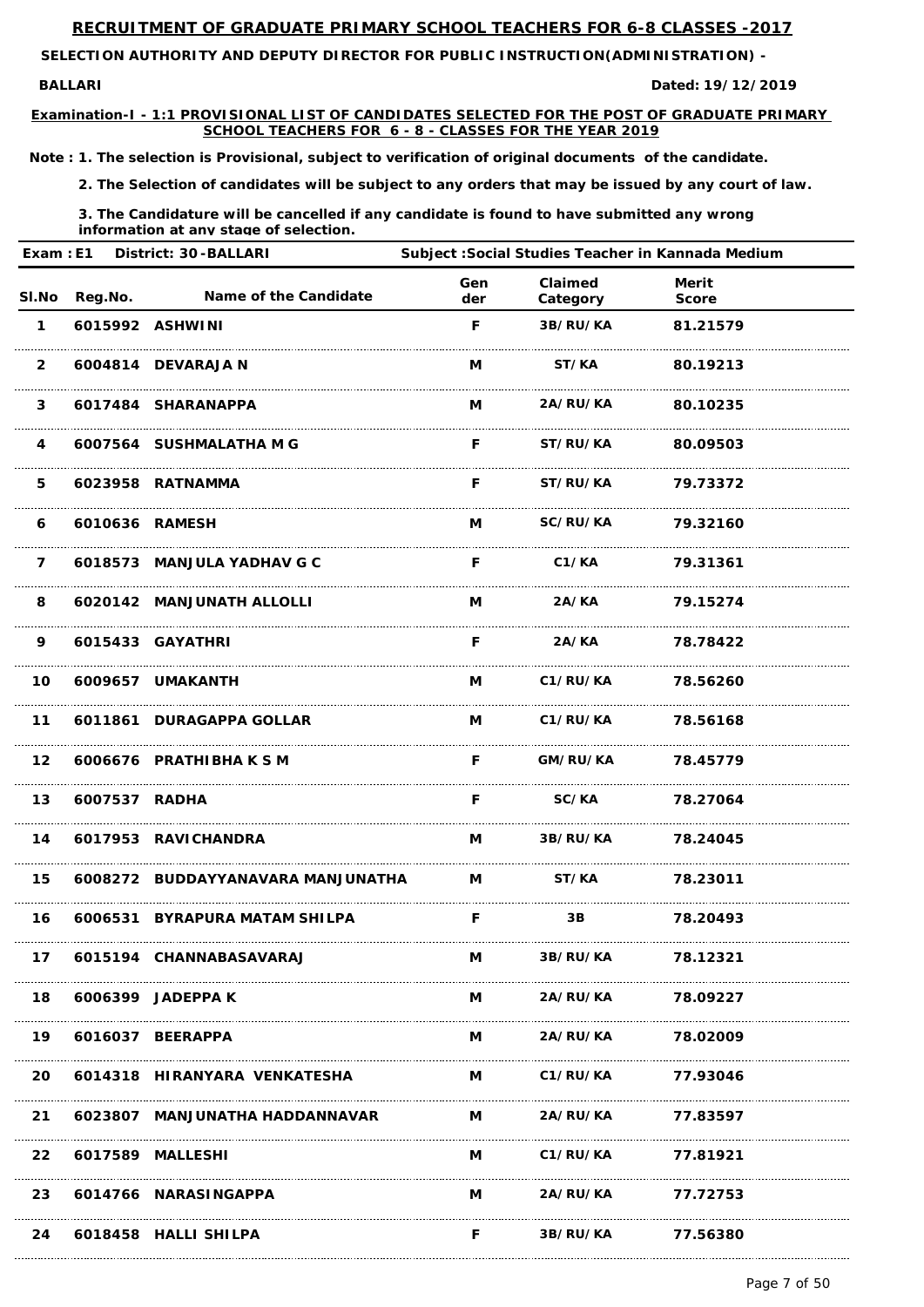**BALLARI Dated:**

**SELECTION AUTHORITY AND DEPUTY DIRECTOR FOR PUBLIC INSTRUCTION(ADMINISTRATION) -** 

**Examination-I - 1:1 PROVISIONAL LIST OF CANDIDATES SELECTED FOR THE POST OF GRADUATE PRIMARY SCHOOL TEACHERS FOR 6 - 8 - CLASSES FOR THE YEAR 2019**

**19/12/2019**

*Note : 1. The selection is Provisional, subject to verification of original documents of the candidate.*

*2. The Selection of candidates will be subject to any orders that may be issued by any court of law.*

| Exam: E1        |                | District: 30-BALLARI            | Subject : Social Studies Teacher in Kannada Medium |                          |                              |  |
|-----------------|----------------|---------------------------------|----------------------------------------------------|--------------------------|------------------------------|--|
| <b>SI.No</b>    | <b>Reg.No.</b> | <b>Name of the Candidate</b>    | Gen<br>der                                         | Claimed<br>Category      | <b>Merit</b><br><b>Score</b> |  |
| 25              | 6023966 RAJESH |                                 | M                                                  | 3B/KA                    | 77.27682                     |  |
| 26              |                | 6002545 SAVITA BASAVARAJ SAKOTI | F.                                                 | 3A/RU/KA                 | 77.19106                     |  |
| 27              |                | 6019630 VEERESH                 | M                                                  | <b>3B/RU/KA</b>          | 77.17763                     |  |
| 28              |                | 6013548 CHINNAPREPPA V          | M                                                  | <b>2A/RU/KA</b>          | 77.14207                     |  |
| 29              |                | 6007245 MEGHANA U N             | F.                                                 | <b>ST/KA</b>             | 77.11022                     |  |
| 30              |                | 6002413 JINDAVALI               | M                                                  | 2B/KA                    | 77.09384                     |  |
| 31              |                | 6024839 DYAMANNA DYAMANNAVAR    | M                                                  | <b>2A/RU/KA</b>          | 77.01280                     |  |
| 32 <sub>2</sub> |                | 6025016 VEERAMMA P              | F.                                                 | 3B/RU/KA                 | 76.99041                     |  |
| 33              |                | 6003929 VEERABHADRAYYA          | M                                                  | <b>3B/RU/KA</b>          | 76.93772                     |  |
| 34              | 6027941        | <b>MARESH H</b>                 | M                                                  | <b>SC/RU/KA</b>          | 76.84816                     |  |
| 35              |                | 6014672 T RAGHAVENDRA           | М                                                  | <b>ST/RU/KA</b>          | 76.84399                     |  |
| 36              |                | 6015798 MUKTHIDAYINI B          | F.                                                 | SC/KA                    | 76.84350                     |  |
| 37              |                | 6006554 SHAKEEL PASHA           | M                                                  | 2B/KA                    | 76.67068                     |  |
| 38              |                | 6022139 HANAMANTHA              |                                                    | M C1/RU/KA 76.66707      |                              |  |
| 39              |                | 6014324 MANIKAMMA               | F.                                                 | <b>3B/RU/KA</b> 76.65970 |                              |  |
| 40              |                | 6012651 VEERESH                 | $M \sim$                                           | 3B/RU/KA/YN 76.61830     |                              |  |
| 41              |                | 6021493 SHARANAMMA              | F.                                                 | <b>SC/RU/KA</b>          | 76.59526                     |  |

| 42 |                | 6006976 BASAVARAJA KARUVINA | М | 3B/RU/KA        | 76.59474 |
|----|----------------|-----------------------------|---|-----------------|----------|
| 43 | 6023717 DINESH |                             | M | C1/RU/KA        | 76.58946 |
| 44 |                | 6000041 ROOPA D P           | F | GM/RU/KA        | 76.57228 |
| 45 |                | 6007288 SOUMYA BANAPURADA   | F | <b>3B/RU/KA</b> | 76.56318 |
| 46 |                | 6006791 AMBIKA B            | F | 3B/KA           | 76.54041 |
| 47 |                | 6007180 MANGALAGOURI B M    | F | 3B/RU/KA        | 76.50502 |
| 48 |                | 6022347 MALLIKARJUN         | M | 2A/RU/KA        | 76.47069 |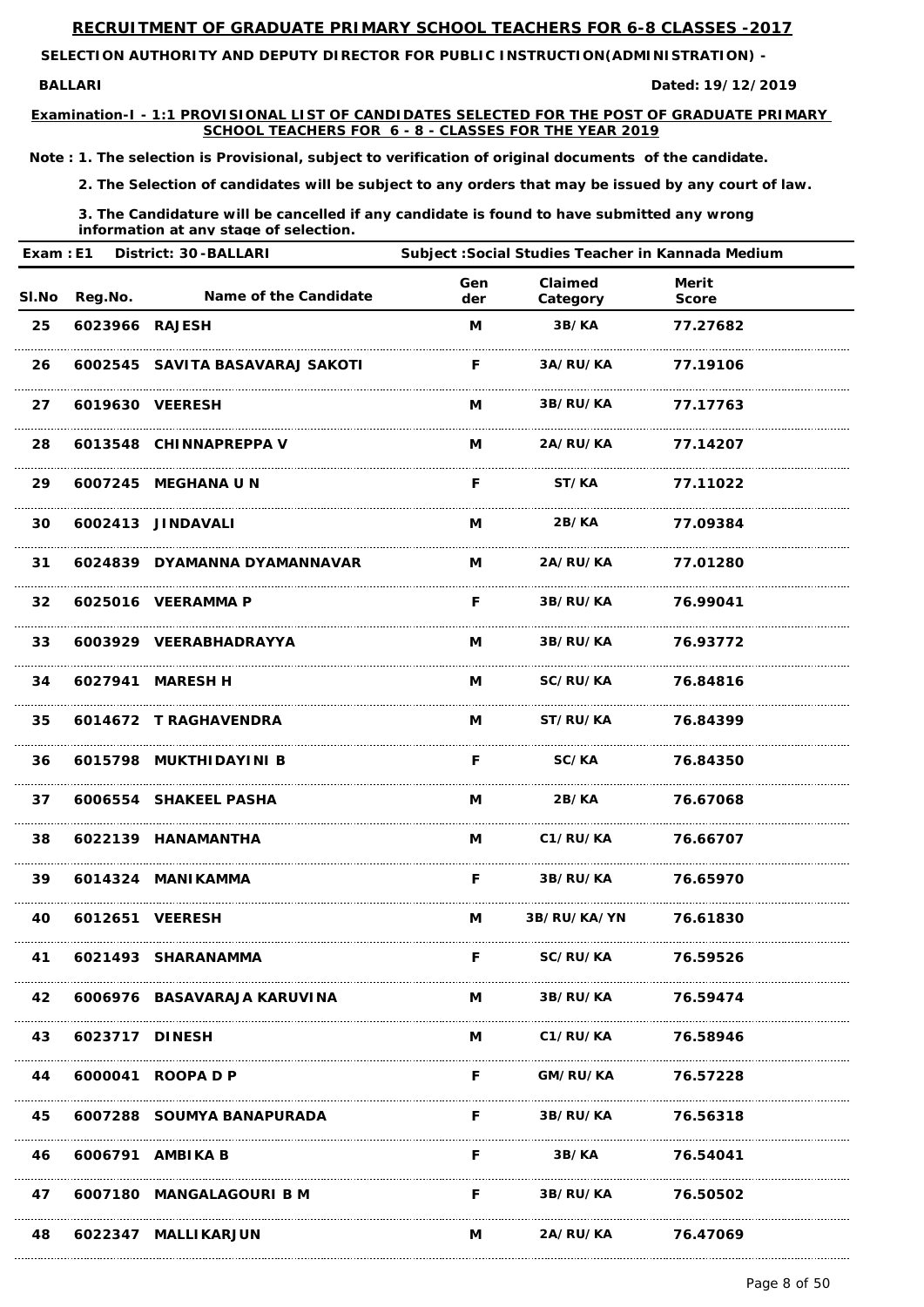**BALLARI Dated:**

**SELECTION AUTHORITY AND DEPUTY DIRECTOR FOR PUBLIC INSTRUCTION(ADMINISTRATION) -** 

**Examination-I - 1:1 PROVISIONAL LIST OF CANDIDATES SELECTED FOR THE POST OF GRADUATE PRIMARY SCHOOL TEACHERS FOR 6 - 8 - CLASSES FOR THE YEAR 2019**

**19/12/2019**

*Note : 1. The selection is Provisional, subject to verification of original documents of the candidate.*

*2. The Selection of candidates will be subject to any orders that may be issued by any court of law.*

| Exam: E1 |         | <b>District: 30-BALLARI</b>    |            | Subject : Social Studies Teacher in Kannada Medium |                              |  |
|----------|---------|--------------------------------|------------|----------------------------------------------------|------------------------------|--|
| SI.No    | Reg.No. | Name of the Candidate          | Gen<br>der | Claimed<br>Category                                | <b>Merit</b><br><b>Score</b> |  |
| 49       |         | 6014403 SOGI REVANASIDDESHWARA | M          | 3B/RU/KA                                           | 76.46246                     |  |
| 50       |         | 6025489 KAREPPA                | M          | <b>SC/RU/KA</b>                                    | 76.45446                     |  |
| 51       |         | 6007546 NETHRAVATHI S          | F.         | <b>SC/RU/KA</b>                                    | 76.43973                     |  |
| 52       |         | 6010500 VANI HG                | F.         | <b>3B/RU/KA</b>                                    | 76.42847                     |  |
| 53       |         | 6002293 SHASHAVALI             | M          | <b>2B/RU/KA</b>                                    | 76.32602                     |  |
| 54       |         | 6019692 PAPPARAY               | M          | 2A/RU/KA/YN                                        | 76.25592                     |  |
| 55       |         | 6013388 BARIKARA JAYALAKSHMI   | F.         | C1/RU/KA                                           | 76.19185                     |  |
| 56       |         | 6013234 NAGAMMA                | F.         | 3B/RU/KA                                           | 76.14326                     |  |
| 57       |         | 6024816 SOMASHEKHAR B          | M          | <b>2A/RU/KA</b>                                    | 76.05766                     |  |
| 58       |         | 6009540 MALLAMMA               | F.         | <b>2A/RU/KA</b>                                    | 75.94792                     |  |
| 59       |         | 6010079 ANUSUYA                | F.         | ST/KA                                              | 75.93987                     |  |
| 60       |         | 6019763 SUNITHA RANI H         | F.         | ST/KA 75.93919                                     |                              |  |
| 61       |         | 6012559 SUMA S SASALAWAD       |            | F 2A/RU/KA 75.90843                                |                              |  |
| 62       |         | 6014125 ASHWINI K M            |            | F 3B/RU/KA 75.84411                                |                              |  |
| 63       |         | 6018169 REKHA D                | F.         |                                                    | 3B/KA 75.84005               |  |
| 64       |         | 6015957 RAMANJINI P            | M          | <b>ST/KA/YN</b>                                    | 75.81203                     |  |
| 65       |         | 6018248 SHRUTHI H              |            | F 3B/RU/KA 75.75540                                |                              |  |

| 66 | 6018504 KALAKAPPA VADEGOL |   | 2A/KA           | 75.74655 |  |
|----|---------------------------|---|-----------------|----------|--|
| 67 | 6020258 VINODAKUMAR       | M | <b>SC/RU/KA</b> | 75.73189 |  |
| 68 | 6013348 SUMALATA          | F | <b>SC/RU/KA</b> | 75.68576 |  |
| 69 | 6008443 RAVIKUMAR         | M | <b>SC/KA</b>    | 75.61510 |  |
| 70 | 6020068 SHASHI KALA D     | F | C1/KA           | 75.60543 |  |
| 71 | 6011779 HANUMANTAPPA S    | M | 2A/KA           | 75.34378 |  |
| 72 | 6023105 GEETHA HAVANUR    | F | 2A/RU/KA        | 75.34178 |  |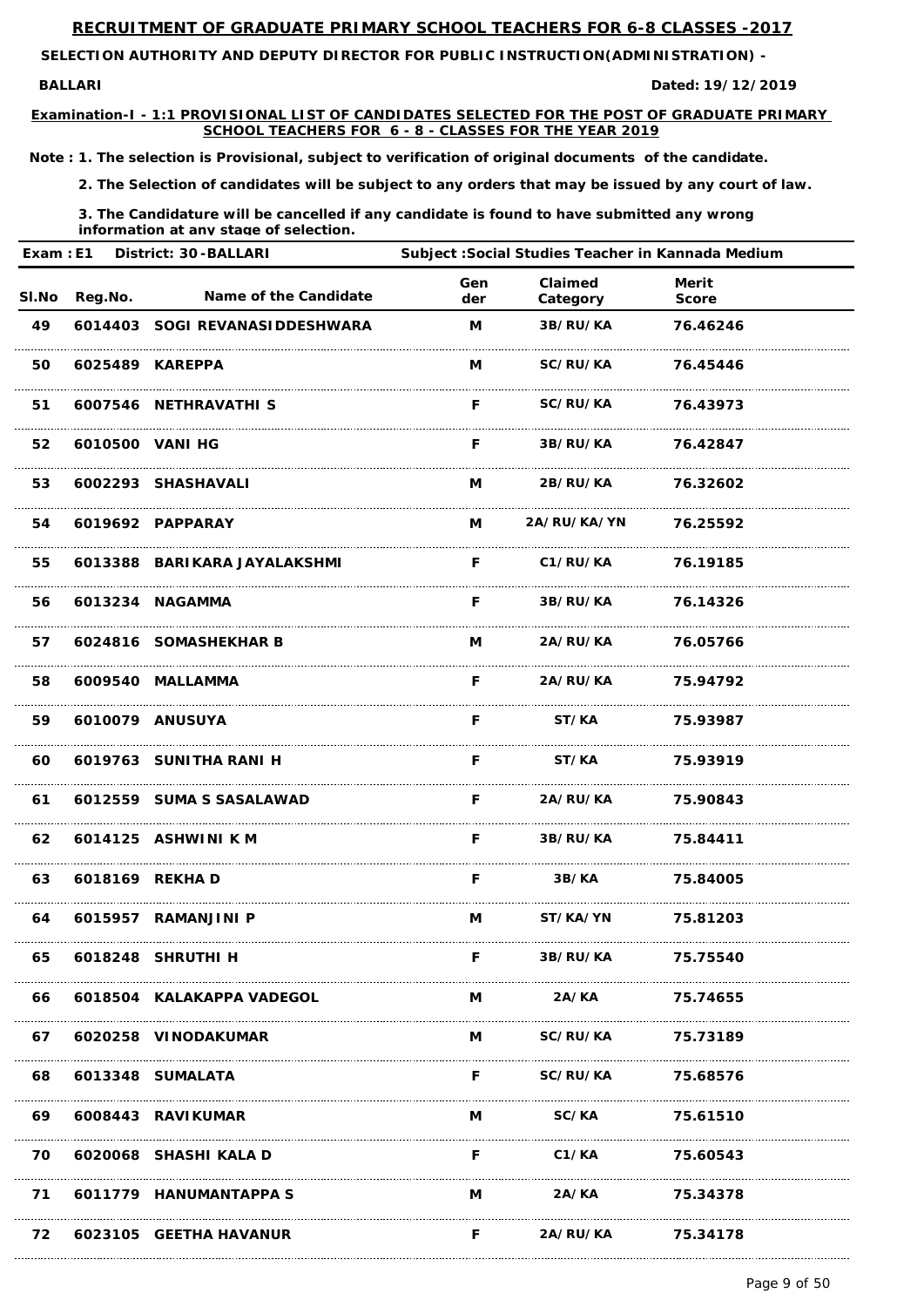**BALLARI Dated:**

**SELECTION AUTHORITY AND DEPUTY DIRECTOR FOR PUBLIC INSTRUCTION(ADMINISTRATION) -** 

**Examination-I - 1:1 PROVISIONAL LIST OF CANDIDATES SELECTED FOR THE POST OF GRADUATE PRIMARY SCHOOL TEACHERS FOR 6 - 8 - CLASSES FOR THE YEAR 2019**

**19/12/2019**

*Note : 1. The selection is Provisional, subject to verification of original documents of the candidate.*

*2. The Selection of candidates will be subject to any orders that may be issued by any court of law.*

*3. The Candidature will be cancelled if any candidate is found to have submitted any wrong information at any stage of selection.*

| Exam: E1 |               | <b>District: 30-BALLARI</b>  |            |                       | Subject: Social Studies Teacher in Kannada Medium |  |
|----------|---------------|------------------------------|------------|-----------------------|---------------------------------------------------|--|
|          | SI.No Reg.No. | <b>Name of the Candidate</b> | Gen<br>der | Claimed<br>Category   | <b>Merit</b><br><b>Score</b>                      |  |
| 73       |               | 6006690 BRUNDA B             | F          | C1/RU/KA              | 75.33897                                          |  |
| 74       |               | 6018900 ASHWINI              | F.         | 2A/KA                 | 75.30740                                          |  |
| 75       |               | 6007366 MANTHESHA M          | M          | 2A/RU/KA              | 75.27354                                          |  |
| 76       |               | 6019426 NAGMAKHANAM KALEGARA | F.         | 2B/KA                 | 75.25656                                          |  |
| 77       |               | 6015760 GEETHA Y             | F.         | <b>2A/RU/KA</b>       | 75.23544                                          |  |
| 78       |               | 6011056 KORI RAVICHANDRA     | M          | <b>2A/RU/KA</b>       | 75.20982                                          |  |
| 79       |               | 6012632 KAREMMA C K          | F.         | <b>2A/RU/KA</b>       | 75.05562                                          |  |
| 80       |               | 6022039 MALAPPA              | M          | 2A/KA                 | 74.96978                                          |  |
| 81       |               | 6013879 VIJAYKUMAR           | M          | <b>SC/RU/KA</b>       | 74.83571                                          |  |
| 82       |               | 6021621 RADHA C D            | F          | <b>SC/KA</b>          | 74.79924                                          |  |
| 83       | 6016975 SEETA |                              | F          | <b>3A/RU/KA</b>       | 74.75084                                          |  |
| 84       |               | 6008857 SHREEDHAR            | M          | <b>SC/KA</b> 74.70604 |                                                   |  |
| 85       |               | 6014967 PAMPAPATI            |            | M 3A/RU/KA 74.62275   |                                                   |  |
| 86       |               | 6001579 JYOTHI.G.P           |            | F 3A/RU/KA 74.50149   |                                                   |  |
| 87       |               | 6022688 SAVITA RATHOD        |            | F SC/RU/KA 74.31168   |                                                   |  |
| 88       |               | 6026479 MALLAMMA CHALUVADI   | F.         | <b>SC/KA</b>          | 74.22865                                          |  |
| 89       |               | 6026853 SAVITA KAMANUR       | F.         | 2A/KA                 | 74.18798                                          |  |

| 90 | 6021361 SUSHMA  |                               |   | 3B/RU/KA/PH-<br>I D | 74.16365 |
|----|-----------------|-------------------------------|---|---------------------|----------|
| 91 |                 | 6026280 RADHA K               | E | 3A/RU/KA 74.15761   |          |
| 92 | 6018539 CHAITRA |                               | F | 2A/KA               | 74.12008 |
| 93 |                 | 6007260 NETRAVATI             | F | 2A/KA               | 74.02867 |
| 94 |                 | 6006488 K HEENAKOUSAR         | F | <b>2B/RU/KA</b>     | 73.94707 |
| 95 |                 | 6020362 SHASHIKALA KANNAKATTI | F | SC/KA               | 73.75940 |
| 96 |                 | 6017924 ANANDAMMA             | F | SC/RU/KA 73.51301   |          |

Page 10 of 50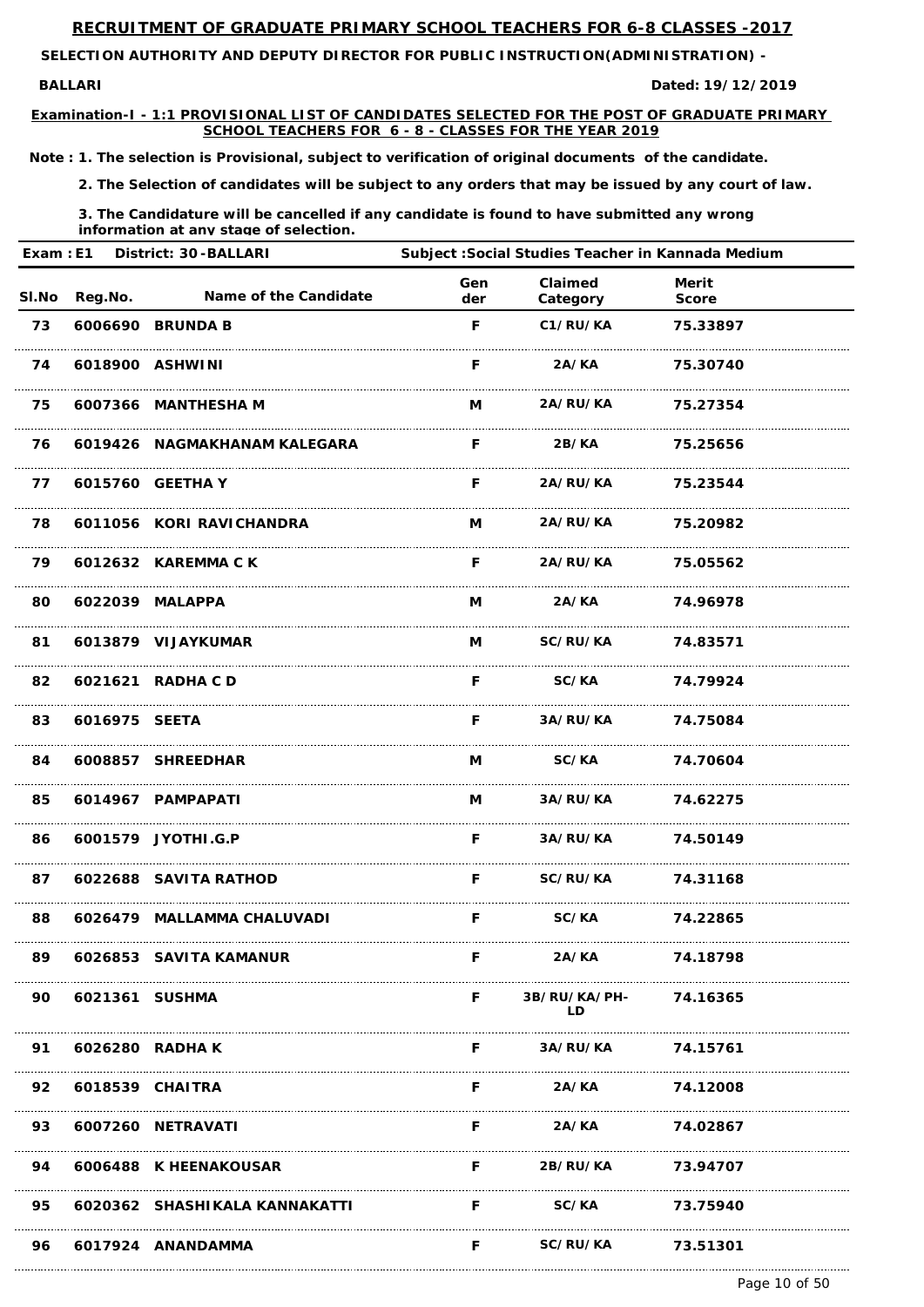**BALLARI Dated:**

**SELECTION AUTHORITY AND DEPUTY DIRECTOR FOR PUBLIC INSTRUCTION(ADMINISTRATION) -** 

**Examination-I - 1:1 PROVISIONAL LIST OF CANDIDATES SELECTED FOR THE POST OF GRADUATE PRIMARY SCHOOL TEACHERS FOR 6 - 8 - CLASSES FOR THE YEAR 2019**

**19/12/2019**

*Note : 1. The selection is Provisional, subject to verification of original documents of the candidate.*

*2. The Selection of candidates will be subject to any orders that may be issued by any court of law.*

*3. The Candidature will be cancelled if any candidate is found to have submitted any wrong information at any stage of selection.*

|       |         | Exam: E1 District: 30-BALLARI  | Subject: Social Studies Teacher in Kannada Medium |                           |                       |  |
|-------|---------|--------------------------------|---------------------------------------------------|---------------------------|-----------------------|--|
| SI.No | Reg.No. | Name of the Candidate          | Gen<br>der                                        | Claimed<br>Category       | Merit<br><b>Score</b> |  |
| 97    |         | 6007736 UMADEVI B              | F                                                 | SC/KA                     | 73.36917              |  |
| 98    |         | 6008114 SUMMI BAI R            | F                                                 | <b>SC/KA</b>              | 72.78955              |  |
| 99    |         | 6028030 THIPPESWAMY K          | M                                                 | <b>2A/RU/KA/PH-</b><br>LD | 72.00366              |  |
| 100   |         | 6012886 LAXIMAN                | M                                                 | <b>SC/RU/KA/PH-</b><br>LD | 70.81936              |  |
| 101   |         | 6010779 AMARESH                | M                                                 | <b>SC/RU/KA/YN</b>        | 70.01193              |  |
|       |         | 102 6022598 PARVATI SONTHI     | F.                                                | 2A/KA/PH-VI 65.27250      |                       |  |
| 103   |         | 6007976 VEERESHAPPA CHAKRASALI | $M$ and $M$                                       | 2A/KA/PH-VI               | 60.55156              |  |

Page 11 of 50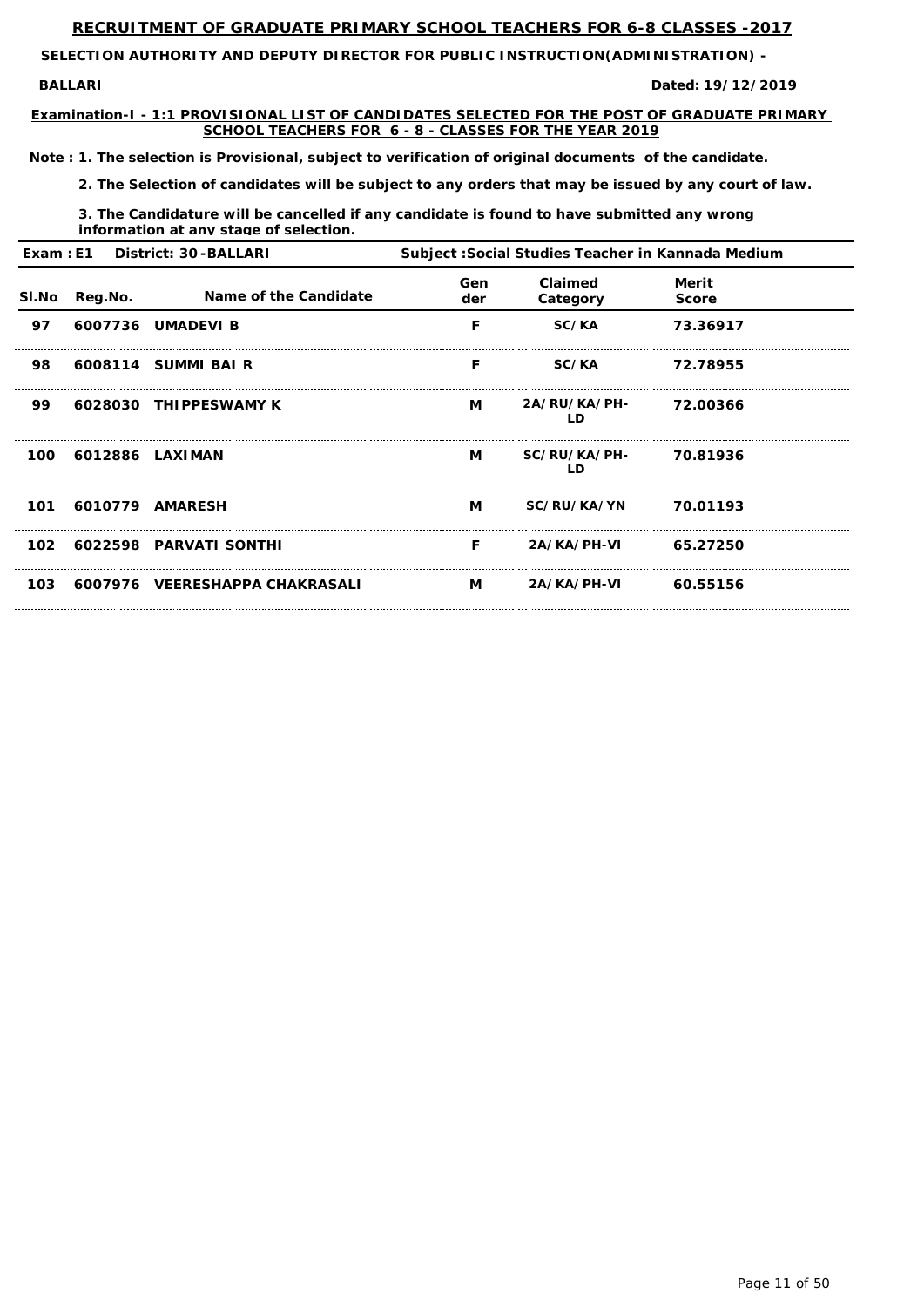**BALLARI Dated:**

**SELECTION AUTHORITY AND DEPUTY DIRECTOR FOR PUBLIC INSTRUCTION(ADMINISTRATION) -** 

**Examination-I - 1:1 PROVISIONAL LIST OF CANDIDATES SELECTED FOR THE POST OF GRADUATE PRIMARY SCHOOL TEACHERS FOR 6 - 8 - CLASSES FOR THE YEAR 2019**

**19/12/2019**

*Note : 1. The selection is Provisional, subject to verification of original documents of the candidate.*

*2. The Selection of candidates will be subject to any orders that may be issued by any court of law.*

*3. The Candidature will be cancelled if any candidate is found to have submitted any wrong information at any stage of selection.*

| Exam: E1<br><b>District: 30-BALLARI</b> |         | Subject: Mathematics & Science Teacher in Kannada<br>Medium |            |                     |                              |  |
|-----------------------------------------|---------|-------------------------------------------------------------|------------|---------------------|------------------------------|--|
| SI.No                                   | Reg.No. | Name of the Candidate                                       | Gen<br>der | Claimed<br>Category | <b>Merit</b><br><b>Score</b> |  |
|                                         |         | 6020413 H M ASHWINIKUMARI                                   |            | 3B/RU/KA            | 74.53088                     |  |
|                                         |         | 6007806 SAYED MOHAMMED KHEZER J                             | М          | 2B/KA               | 70.56559                     |  |
|                                         |         | 6013441 KARIKANTHIMATHADA KOTRESHA                          | М          | 3B/RU/KA            | 64.97955                     |  |

Page 12 of 50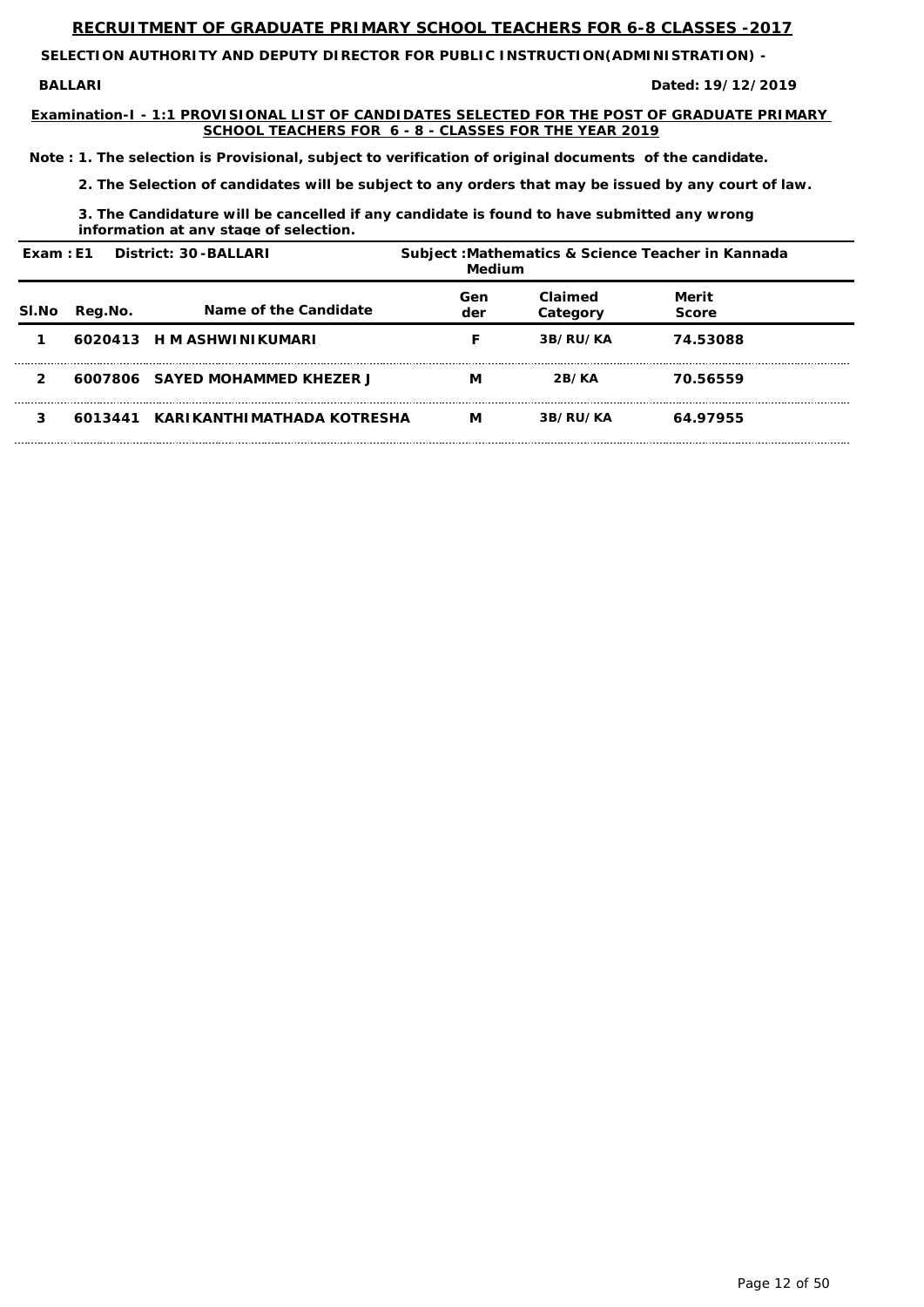**BIDAR Dated:**

**SELECTION AUTHORITY AND DEPUTY DIRECTOR FOR PUBLIC INSTRUCTION(ADMINISTRATION) -** 

### **Examination-I - 1:1 PROVISIONAL LIST OF CANDIDATES SELECTED FOR THE POST OF GRADUATE PRIMARY SCHOOL TEACHERS FOR 6 - 8 - CLASSES FOR THE YEAR 2019**

**19/12/2019**

*Note : 1. The selection is Provisional, subject to verification of original documents of the candidate.*

*2. The Selection of candidates will be subject to any orders that may be issued by any court of law.*

*3. The Candidature will be cancelled if any candidate is found to have submitted any wrong information at any stage of selection.*

Page 13 of 50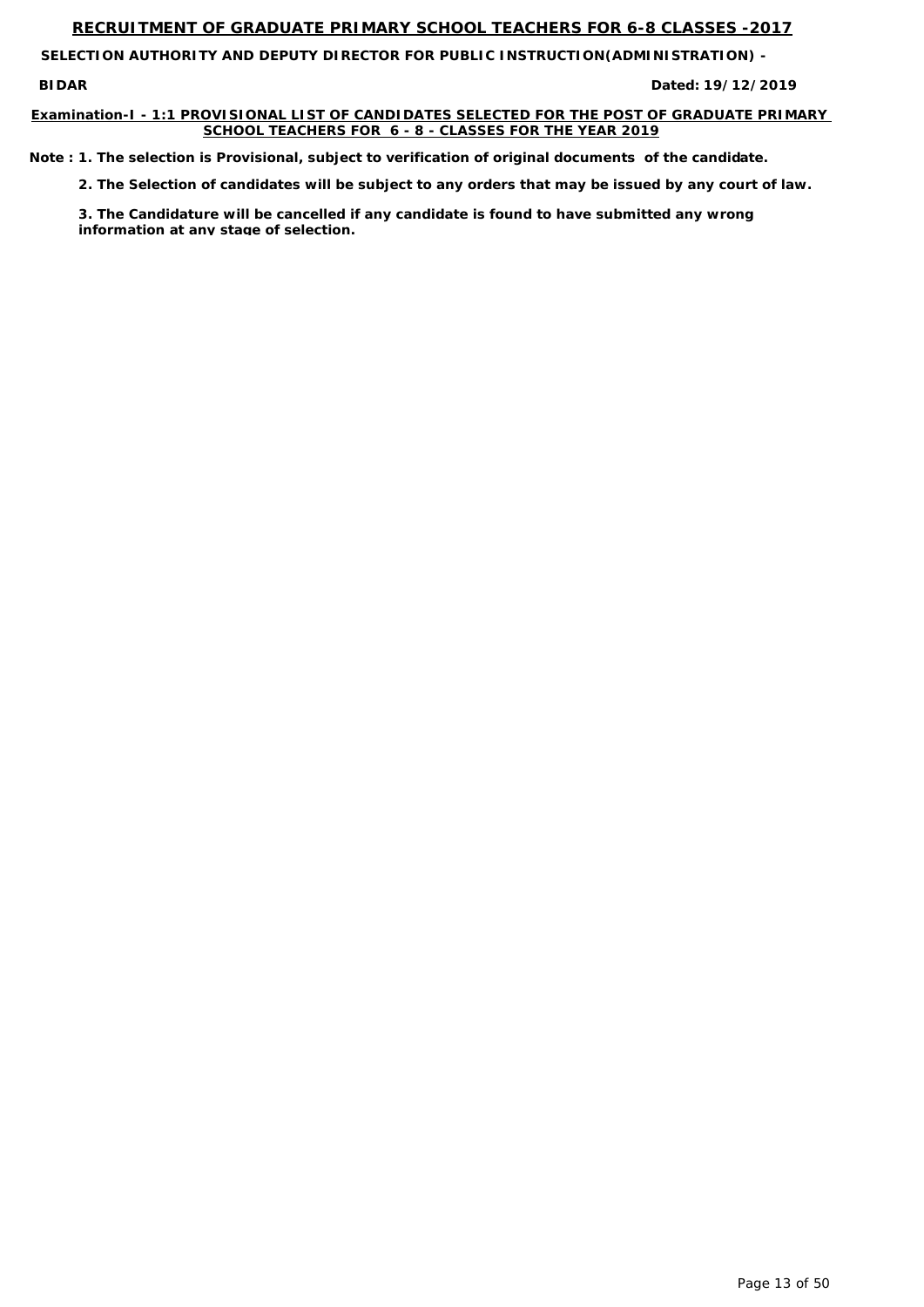**SELECTION AUTHORITY AND DEPUTY DIRECTOR FOR PUBLIC INSTRUCTION(ADMINISTRATION) -** 

**BIDAR Dated: 19/12/2019**

**Examination-I - 1:1 PROVISIONAL LIST OF CANDIDATES SELECTED FOR THE POST OF GRADUATE PRIMARY SCHOOL TEACHERS FOR 6 - 8 - CLASSES FOR THE YEAR 2019**

*Note : 1. The selection is Provisional, subject to verification of original documents of the candidate.*

*2. The Selection of candidates will be subject to any orders that may be issued by any court of law.*

*3. The Candidature will be cancelled if any candidate is found to have submitted any wrong information at any stage of selection.*

| Exam: E1                |                | <b>District: 31-BIDAR</b>       | Subject : Language English Teacher |                             |                              |  |
|-------------------------|----------------|---------------------------------|------------------------------------|-----------------------------|------------------------------|--|
| SI.No                   | Reg.No.        | Name of the Candidate           | Gen<br>der                         | Claimed<br>Category         | <b>Merit</b><br><b>Score</b> |  |
| $\mathbf 1$             | 6020946 POOJA  |                                 | F                                  | GM/KA                       | 71.52219                     |  |
| $\overline{2}$          |                | 6016944 AFREEN SULTANA          | F                                  | 2B                          | 71.19066                     |  |
| $\mathbf{3}$            |                | 6017192 MANKARE PRIYA SHESHARAO | F                                  | 3B                          | 71.06152                     |  |
| $\overline{\mathbf{4}}$ | 6019481 UTTAM  |                                 | M                                  | <b>SC/RU/KA</b>             | 70.99524                     |  |
| 5                       | 6009951 SHILPA |                                 | F                                  | 3B/RU/KA                    | 70.92157                     |  |
| 6                       |                | 6013212 NAGARJUN REDDY          | M                                  | 3A/KA                       | 70.69567                     |  |
| $\overline{7}$          |                | 6014579 SAMPRATI                | F                                  | 3B/RU/KA                    | 70.26524                     |  |
| 8                       |                | 6020713 SUMITHRA                | F                                  | 3B/RU/KA                    | 70.26250                     |  |
| 9                       |                | 6021250 AMBIKA BAI              | F                                  | 3B/RU                       | 70.19216                     |  |
| 10                      |                | 6024698 POOJARANI               | F                                  | 3B/RU/KA                    | 70.14229                     |  |
| $11$                    |                | 6020265 YAJAJBANU               | F                                  | 2B/RU/KA                    | 69.81103                     |  |
| 12 <sub>2</sub>         |                | 6025013 MD DASTAGEER            | M                                  | 2B 69.35714                 |                              |  |
| 13                      | 6012967 KAVERI |                                 | $\mathsf{F}$                       | C1/KA                       | 68.90915                     |  |
| 14                      | 6002070 ANKITA |                                 | F.                                 | <b>3B/KA</b>                | 68.75868                     |  |
| 15                      | 6014904 OMKAR  |                                 | M <sub>a</sub>                     | 3A/RU/KA/PH- 67.67378<br>LD |                              |  |
| 16                      |                | 6014195 SUVARNA                 | F.                                 | <b>SC/KA</b>                | 67.63875                     |  |
| 17                      |                | 6010933 SOMANATH                | M                                  | 3B/KA 67.56810              |                              |  |

| 18        | 6023002 ANAND |                                   | М | <b>ST/RU/KA</b> | 67.44167 |
|-----------|---------------|-----------------------------------|---|-----------------|----------|
| 19        |               | 6017878 SHIVSAGAR                 | M | 3B/KA           | 67.12563 |
| <b>20</b> |               | 6008742 MAHADEV                   | M | SC/RU/KA        | 66.54583 |
| 21        |               | 6018324 JYOTI DUDHAGI             |   | 3B/RU/KA        | 65.86989 |
| 22        |               | 6005486 KOKILA KUMARI MANDAKNALLI |   | SТ              | 63.87003 |
| 23        |               | 6012265 SANTOSH KUMAR             | М | 3B/RU/KA        | 63.85927 |

Page 14 of 50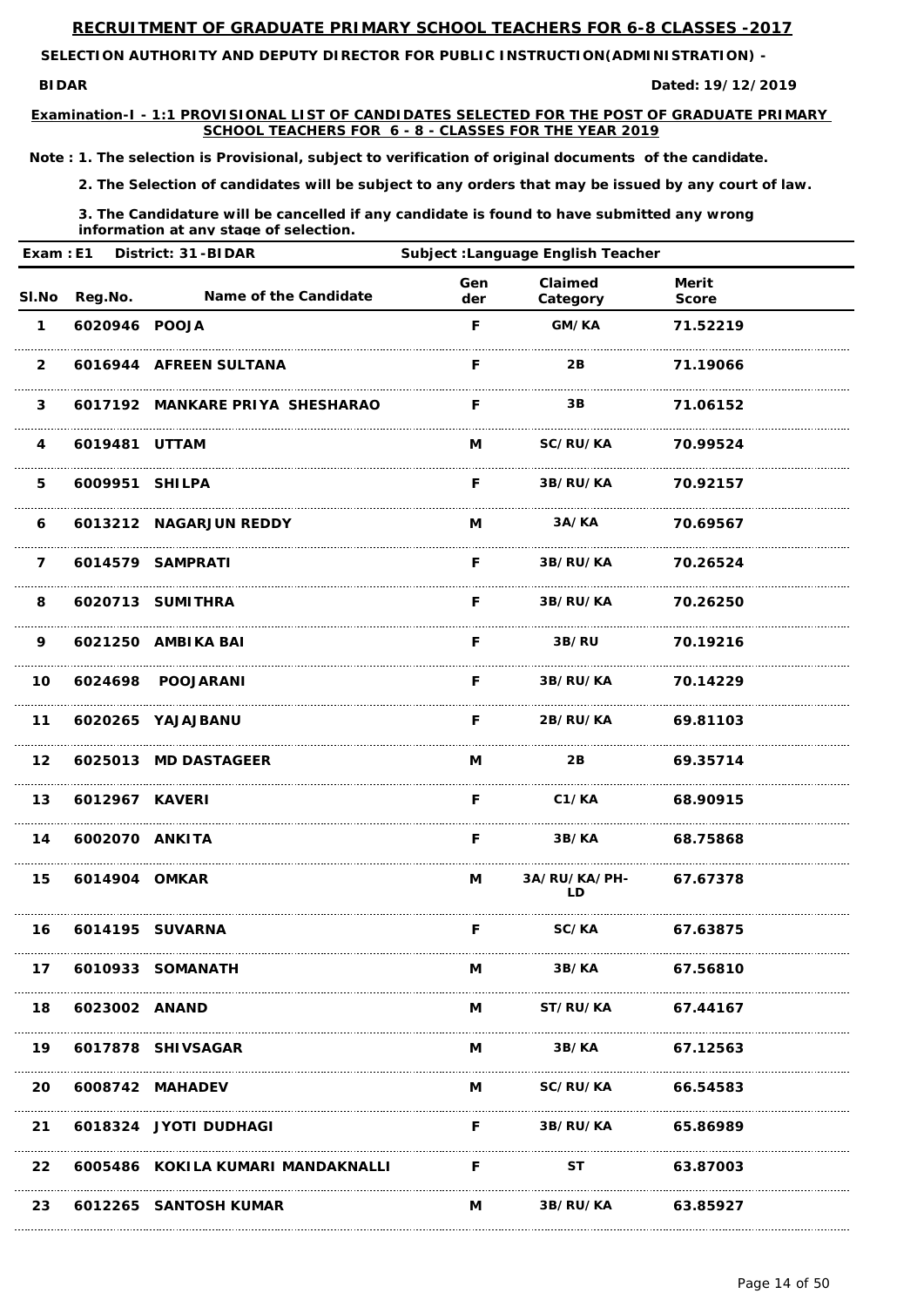**BIDAR Dated:**

**SELECTION AUTHORITY AND DEPUTY DIRECTOR FOR PUBLIC INSTRUCTION(ADMINISTRATION) -** 

**Examination-I - 1:1 PROVISIONAL LIST OF CANDIDATES SELECTED FOR THE POST OF GRADUATE PRIMARY SCHOOL TEACHERS FOR 6 - 8 - CLASSES FOR THE YEAR 2019**

**19/12/2019**

*Note : 1. The selection is Provisional, subject to verification of original documents of the candidate.*

*2. The Selection of candidates will be subject to any orders that may be issued by any court of law.*

*3. The Candidature will be cancelled if any candidate is found to have submitted any wrong information at any stage of selection.*

| District: 31-BIDAR<br>Exam : E1 |         | <b>Subject : Language English Teacher</b>       |            |                     |                       |  |
|---------------------------------|---------|-------------------------------------------------|------------|---------------------|-----------------------|--|
| <b>SI.No</b>                    | Reg.No. | Name of the Candidate                           | Gen<br>der | Claimed<br>Category | Merit<br><b>Score</b> |  |
| 24                              |         | 6006709 KHANAPURE SUVARNA<br><b>GORISHANKAR</b> |            | 3B                  | 63.02143              |  |

Page 15 of 50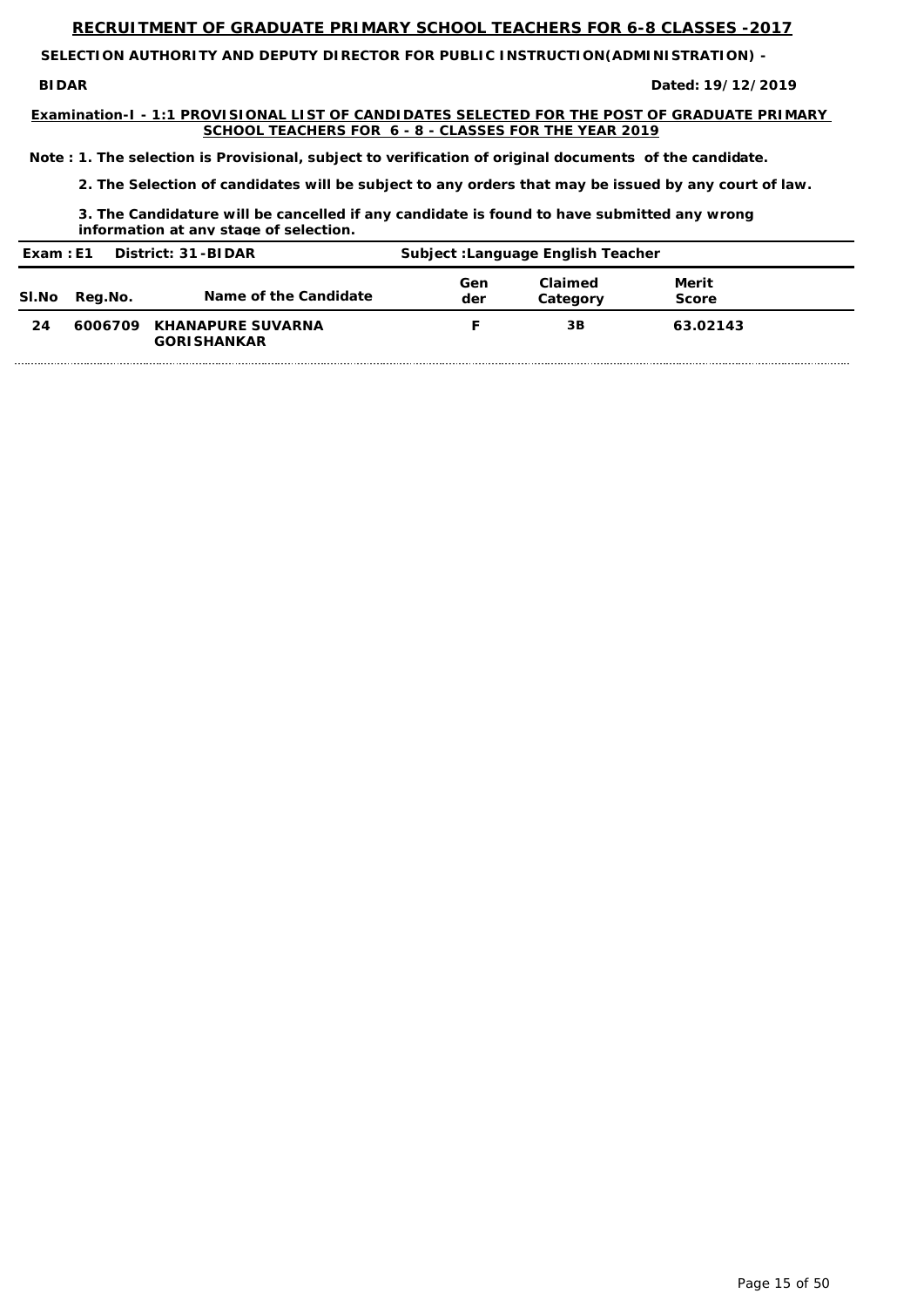**SELECTION AUTHORITY AND DEPUTY DIRECTOR FOR PUBLIC INSTRUCTION(ADMINISTRATION) -** 

**BIDAR Dated: 19/12/2019**

**Examination-I - 1:1 PROVISIONAL LIST OF CANDIDATES SELECTED FOR THE POST OF GRADUATE PRIMARY SCHOOL TEACHERS FOR 6 - 8 - CLASSES FOR THE YEAR 2019**

*Note : 1. The selection is Provisional, subject to verification of original documents of the candidate.*

*2. The Selection of candidates will be subject to any orders that may be issued by any court of law.*

| Exam: E1                |                | <b>District: 31-BIDAR</b>   | Subject : Social Studies Teacher in Kannada Medium |                          |                              |  |
|-------------------------|----------------|-----------------------------|----------------------------------------------------|--------------------------|------------------------------|--|
| SI.No                   | Reg.No.        | Name of the Candidate       | Gen<br>der                                         | Claimed<br>Category      | <b>Merit</b><br><b>Score</b> |  |
| $\mathbf 1$             | 6018600 REKHA  |                             | F                                                  | 3B/KA                    | 80.81861                     |  |
| $\overline{2}$          |                | 6021042 SHIVAKUMAR          | M                                                  | 3B/RU/KA                 | 78.72266                     |  |
| $\mathbf{3}$            |                | 6015062 NIRMALA             | F                                                  | ST/RU/KA                 | 78.43849                     |  |
| $\overline{\mathbf{4}}$ |                | 6007203 MAMATA              | F.                                                 | <b>SC/RU/KA</b>          | 78.43624                     |  |
| 5                       |                | 6018295 BHAGYASHRI          | F                                                  | 3B/KA                    | 76.92277                     |  |
| 6                       |                | 6018916 JAGANNATH           | M                                                  | <b>3B/RU/KA</b>          | 76.69844                     |  |
| $\overline{7}$          | 6021552 LAXMI  |                             | F                                                  | <b>2A/RU/KA</b>          | 76.44732                     |  |
| 8                       |                | 6017577 SUWARNA             | F.                                                 | 3B/RU/KA                 | 76.42095                     |  |
| 9                       |                | 6024117 ASHWINI             | F.                                                 | 3B/RU/KA                 | 76.16920                     |  |
| 10                      | 6016592 LAXMI  |                             | F.                                                 | 3B/KA                    | 76.11239                     |  |
| 11                      |                | 6025123 AFREENABI           | F.                                                 | 2B/RU/KA                 | 75.80269                     |  |
| 12 <sub>2</sub>         |                | 6007381 LAXMIKANT KALABURGI |                                                    | M 3B/RU/KA 75.54073      |                              |  |
| 13                      |                | 6017060 HURERA BEGUM        |                                                    | F 2B/RU/KA 75.53542      |                              |  |
| 14                      |                | 6014995 VIJAYALAXMI         | F.                                                 |                          | 3B/KA 75.27105               |  |
| 15                      |                | 6022095 DYAVANNA            | M                                                  | <b>2A/RU/KA</b> 75.25938 |                              |  |
| 16                      |                | 6015997 ANJAPPA             | $M \sim 1$                                         |                          | SC/KA 75.00579               |  |
| 17                      | 6018391 KAVITA |                             | F.                                                 | <b>2A/KA</b>             | 74.98764                     |  |

| 18        |               | 6011856 BASAVARAJ SHREESHAIL AWATI | M | 2A/RU/KA     | 74.80977 |  |
|-----------|---------------|------------------------------------|---|--------------|----------|--|
| 19        | 6014547 PRIYA |                                    | F | 3B/KA        | 74.69237 |  |
| <b>20</b> | 6010000 RAJU  |                                    | М | <b>2A/RU</b> | 74.66473 |  |
| 21        |               | 6013025 CHINNAMMA                  | F | SC/KA        | 74.10694 |  |
| 22        |               | 6014812 AKKAMAHADEVI               | F | 2A/KA        | 73.89056 |  |
| 23        |               | 6003981 BHAGYAJYOTI                | F | SC/RU/KA     | 73.78487 |  |
| 24        |               | 6025470 SUBHASH                    | M | SC/RU/KA     | 73.31061 |  |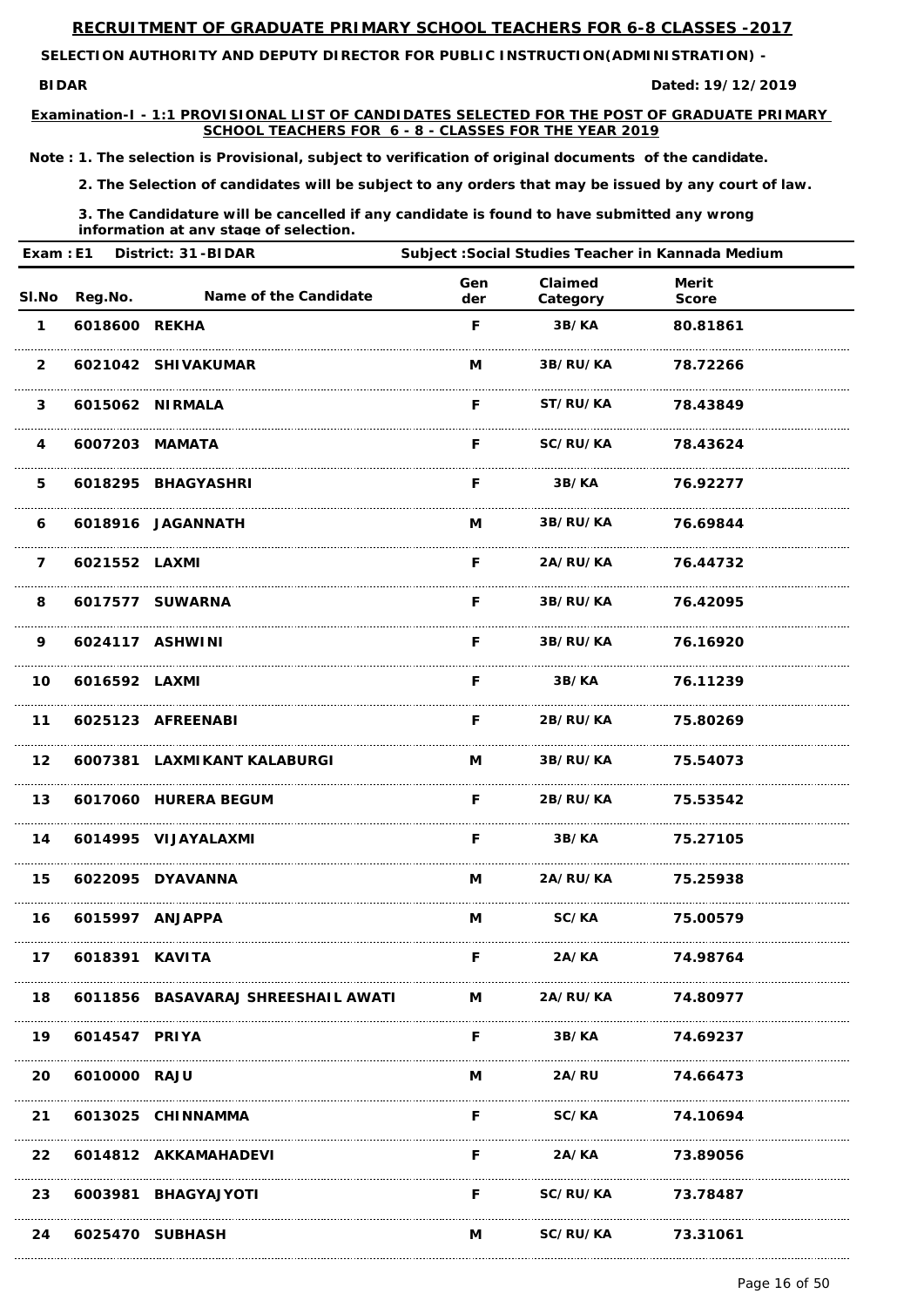**SELECTION AUTHORITY AND DEPUTY DIRECTOR FOR PUBLIC INSTRUCTION(ADMINISTRATION) -** 

**BIDAR Dated: 19/12/2019**

**Examination-I - 1:1 PROVISIONAL LIST OF CANDIDATES SELECTED FOR THE POST OF GRADUATE PRIMARY SCHOOL TEACHERS FOR 6 - 8 - CLASSES FOR THE YEAR 2019**

*Note : 1. The selection is Provisional, subject to verification of original documents of the candidate.*

*2. The Selection of candidates will be subject to any orders that may be issued by any court of law.*

*3. The Candidature will be cancelled if any candidate is found to have submitted any wrong information at any stage of selection.*

|       |                 | Exam : E1 District: 31-BIDAR | Subject : Social Studies Teacher in Kannada Medium |                     |                       |  |
|-------|-----------------|------------------------------|----------------------------------------------------|---------------------|-----------------------|--|
| SI.No | Reg.No.         | Name of the Candidate        | Gen<br>der                                         | Claimed<br>Category | Merit<br><b>Score</b> |  |
| 25    | 6022724 PREETI  |                              | F                                                  | <b>SC/RU/KA</b>     | 73.15784              |  |
| 26    | 6009806 SRIDEVI |                              | F                                                  | SC/KA               | 72.44934              |  |
| 27    | 6018085 SUNITA  |                              | F                                                  | ST/RU/KA/PH-<br>LD  | 70.11544              |  |
| 28    |                 | 6023571 BHAGVANTH            | M <sub>a</sub>                                     | <b>SC/RU/KA/YN</b>  | 69.79969              |  |
| 29    | 6021024 ANKUSH  |                              | M                                                  | 3B/RU/KA/PH-<br>LD  | 63.48159              |  |

Page 17 of 50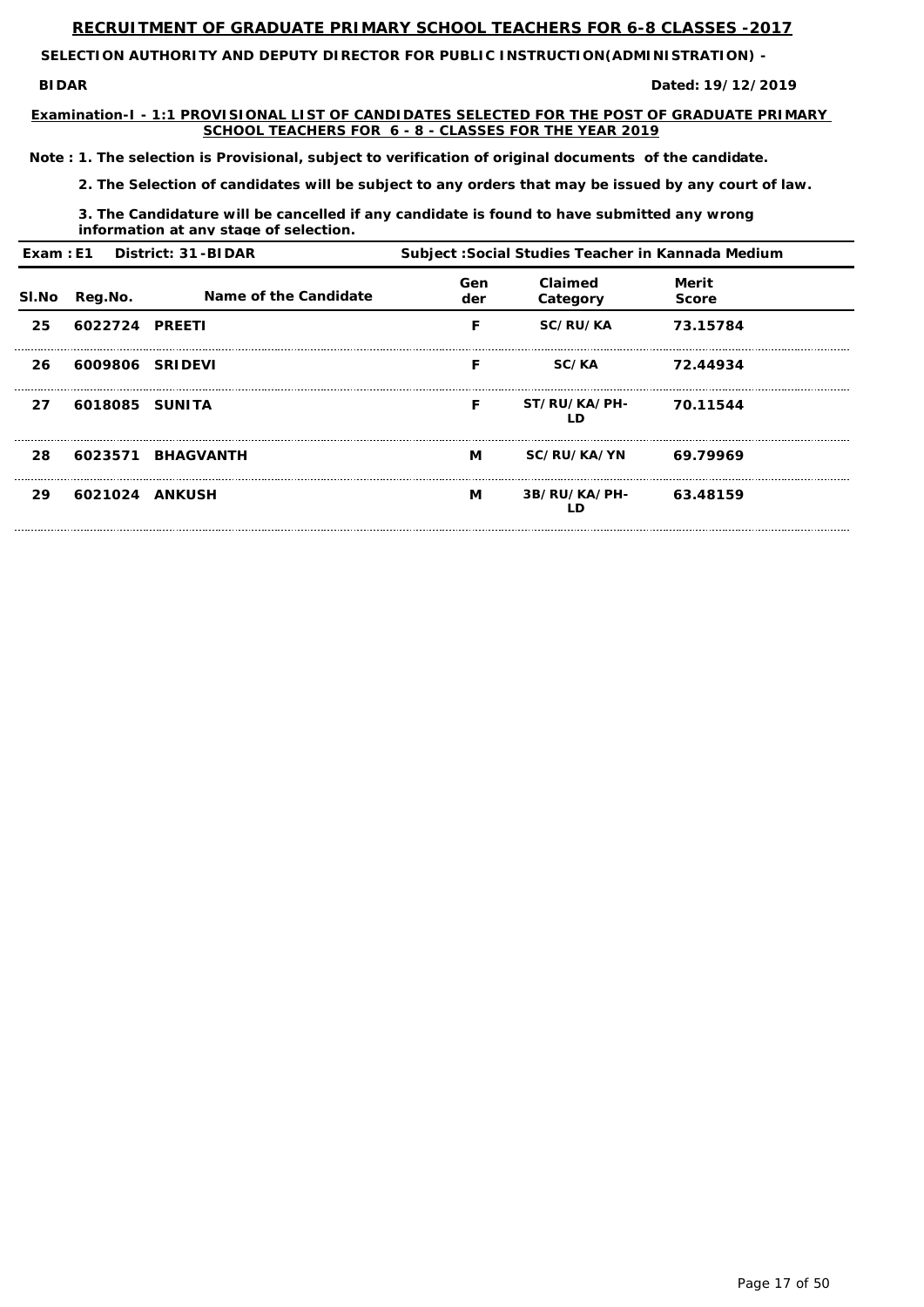**BIDAR Dated:**

**SELECTION AUTHORITY AND DEPUTY DIRECTOR FOR PUBLIC INSTRUCTION(ADMINISTRATION) -** 

**Examination-I - 1:1 PROVISIONAL LIST OF CANDIDATES SELECTED FOR THE POST OF GRADUATE PRIMARY SCHOOL TEACHERS FOR 6 - 8 - CLASSES FOR THE YEAR 2019**

**19/12/2019**

*Note : 1. The selection is Provisional, subject to verification of original documents of the candidate.*

*2. The Selection of candidates will be subject to any orders that may be issued by any court of law.*

*3. The Candidature will be cancelled if any candidate is found to have submitted any wrong information at any stage of selection.*

| Exam: E1 District: 31-BIDAR |         | Subject : Social Studies Teacher in Urdu Medium |            |                     |                              |  |
|-----------------------------|---------|-------------------------------------------------|------------|---------------------|------------------------------|--|
| <b>SI.No</b>                | Reg.No. | Name of the Candidate                           | Gen<br>der | Claimed<br>Category | <b>Merit</b><br><b>Score</b> |  |
| 1                           |         | 6012517 SHAHEDA BEGUM                           | F          | 2B/RU               | 76.15772                     |  |
| $\overline{2}$              |         | 6015098 SALMAN S                                | M          | 2B                  | 70.43239                     |  |
| $\mathbf{3}$                |         | 6008674 ZAREENA BEGUM                           | F          | 2B                  | 69.64011                     |  |
| $\overline{4}$              |         | 6013288 ARSHIYANA BEGUM                         | F          | 2B                  | 69.10459                     |  |
| 5                           |         | 6021741 TABASSUM BEGUM                          | F          | 2B/RU               | 68.98160                     |  |
| 6                           |         | 6013493 JABEENA                                 | F          | 2B                  | 68.52270                     |  |
| 7                           |         | 6007174 HUMERA TAUQEER                          | F          | 2B                  | 68.40812                     |  |

Page 18 of 50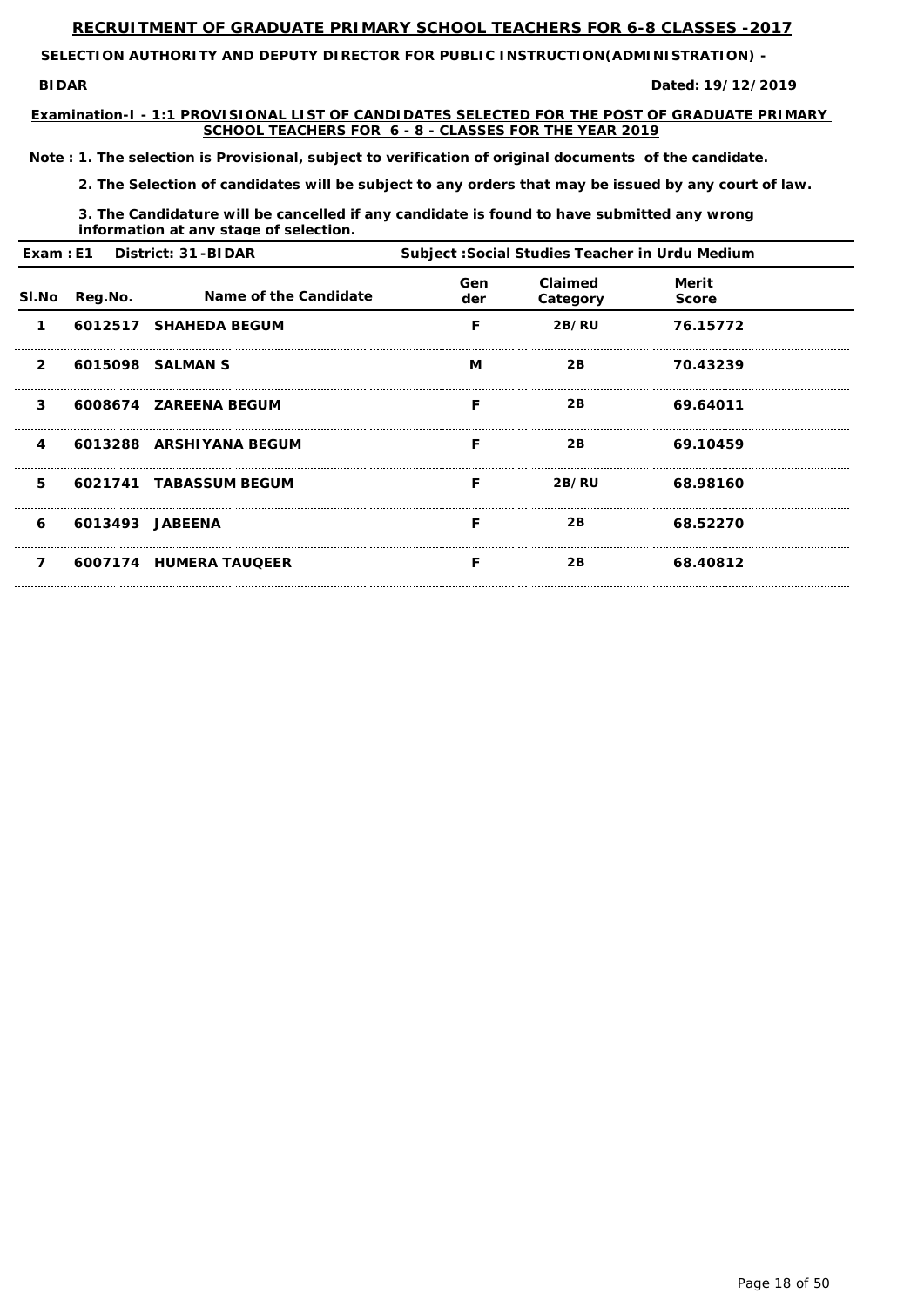**SELECTION AUTHORITY AND DEPUTY DIRECTOR FOR PUBLIC INSTRUCTION(ADMINISTRATION) -** 

**BIDAR Dated: 19/12/2019**

**Examination-I - 1:1 PROVISIONAL LIST OF CANDIDATES SELECTED FOR THE POST OF GRADUATE PRIMARY SCHOOL TEACHERS FOR 6 - 8 - CLASSES FOR THE YEAR 2019**

*Note : 1. The selection is Provisional, subject to verification of original documents of the candidate.*

*2. The Selection of candidates will be subject to any orders that may be issued by any court of law.*

*3. The Candidature will be cancelled if any candidate is found to have submitted any wrong information at any stage of selection.*

| District: 31-BIDAR<br>Exam: E1 |         | Subject : Social Studies Teacher in Marathi Medium |            |                     |                       |
|--------------------------------|---------|----------------------------------------------------|------------|---------------------|-----------------------|
| <b>SI.No</b>                   | Reg.No. | Name of the Candidate                              | Gen<br>der | Claimed<br>Category | Merit<br><b>Score</b> |
|                                | 6020430 | <b>VALMIK GARGANTE</b>                             | M          | C <sub>1</sub> /RU  | 67.54747              |
|                                |         | 6020354 SAVALE SATISH GOPINATH                     | M          | 3B                  | 63.20916              |

Page 19 of 50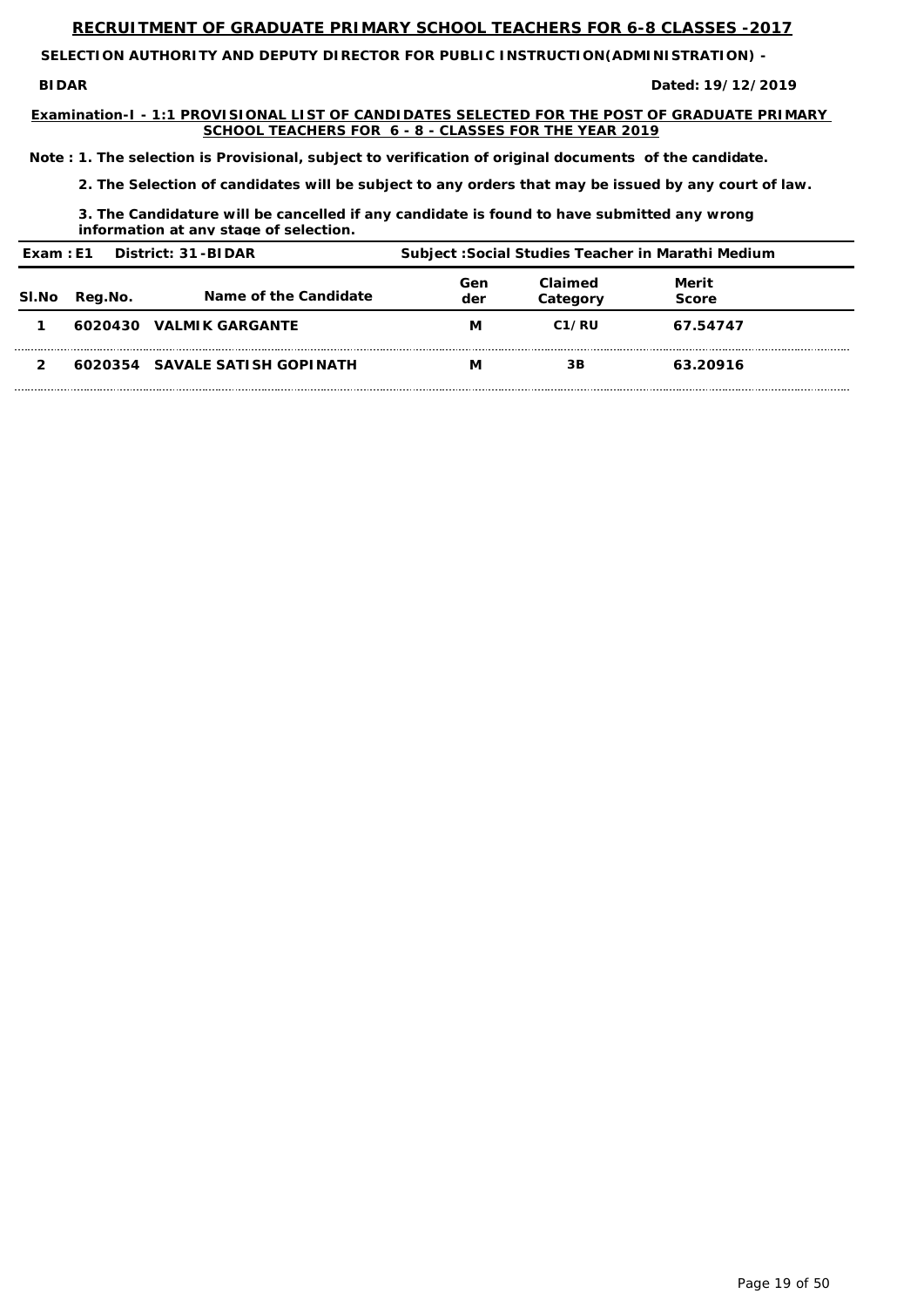**SELECTION AUTHORITY AND DEPUTY DIRECTOR FOR PUBLIC INSTRUCTION(ADMINISTRATION) -** 

**BIDAR Dated: 19/12/2019**

**Examination-I - 1:1 PROVISIONAL LIST OF CANDIDATES SELECTED FOR THE POST OF GRADUATE PRIMARY SCHOOL TEACHERS FOR 6 - 8 - CLASSES FOR THE YEAR 2019**

*Note : 1. The selection is Provisional, subject to verification of original documents of the candidate.*

*2. The Selection of candidates will be subject to any orders that may be issued by any court of law.*

*3. The Candidature will be cancelled if any candidate is found to have submitted any wrong information at any stage of selection.*

| District: 31-BIDAR<br>Exam : E1 |         | Subject: Mathematics & Science Teacher in Kannada<br><b>Medium</b> |            |                     |                       |
|---------------------------------|---------|--------------------------------------------------------------------|------------|---------------------|-----------------------|
| SI.No                           | Reg.No. | Name of the Candidate                                              | Gen<br>der | Claimed<br>Category | Merit<br><b>Score</b> |
|                                 | 6023721 | <b>JAGADEES S</b>                                                  | М          | 3B/KA               | 64.32910              |

Page 20 of 50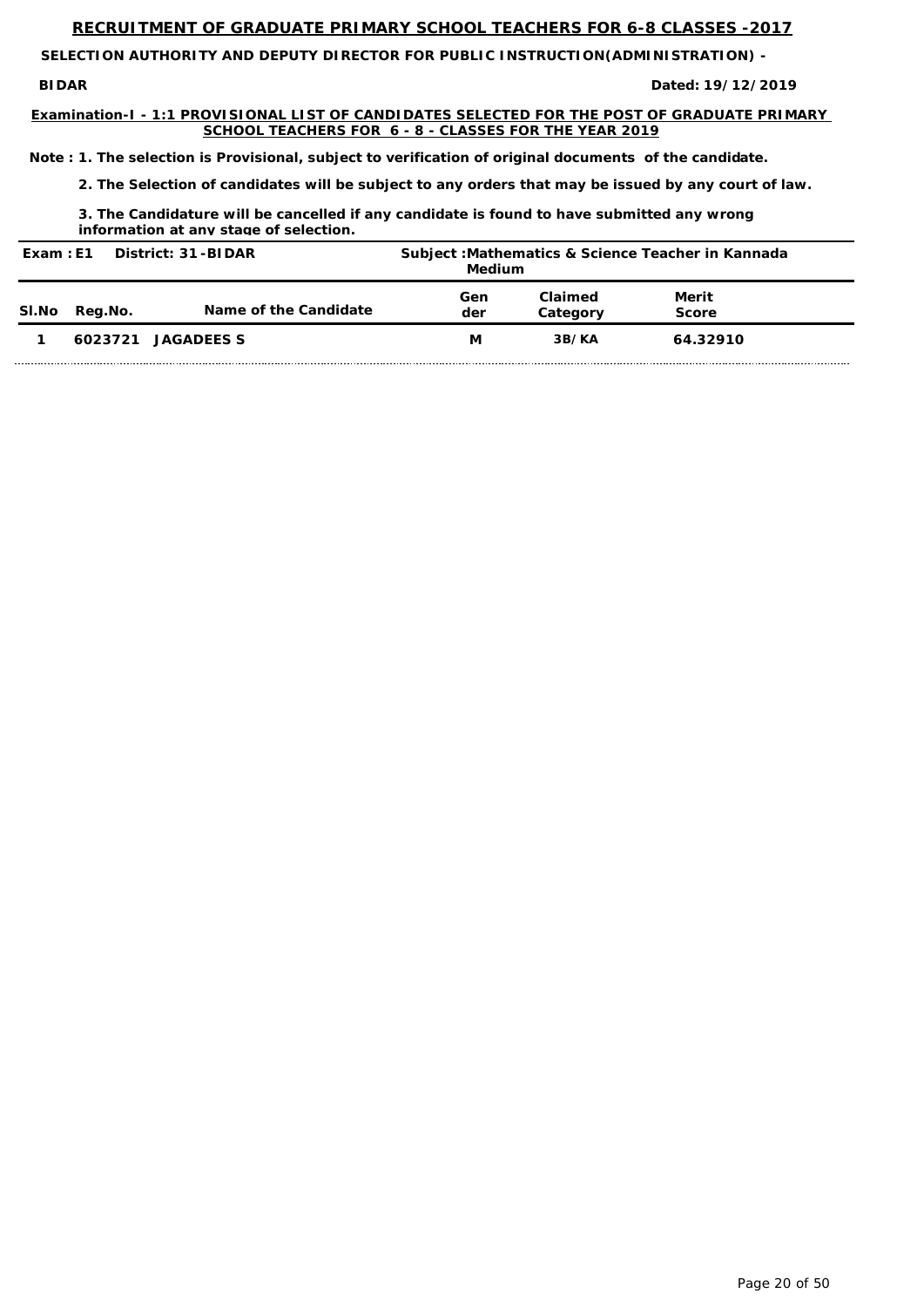**SELECTION AUTHORITY AND DEPUTY DIRECTOR FOR PUBLIC INSTRUCTION(ADMINISTRATION) -** 

**KALABURAGI** 

#### **Examination-I - 1:1 PROVISIONAL LIST OF CANDIDATES SELECTED FOR THE POST OF GRADUATE PRIMARY SCHOOL TEACHERS FOR 6 - 8 - CLASSES FOR THE YEAR 2019**

**19/12/2019**

*Note : 1. The selection is Provisional, subject to verification of original documents of the candidate.*

*2. The Selection of candidates will be subject to any orders that may be issued by any court of law.*

*3. The Candidature will be cancelled if any candidate is found to have submitted any wrong information at any stage of selection.*

Page 21 of 50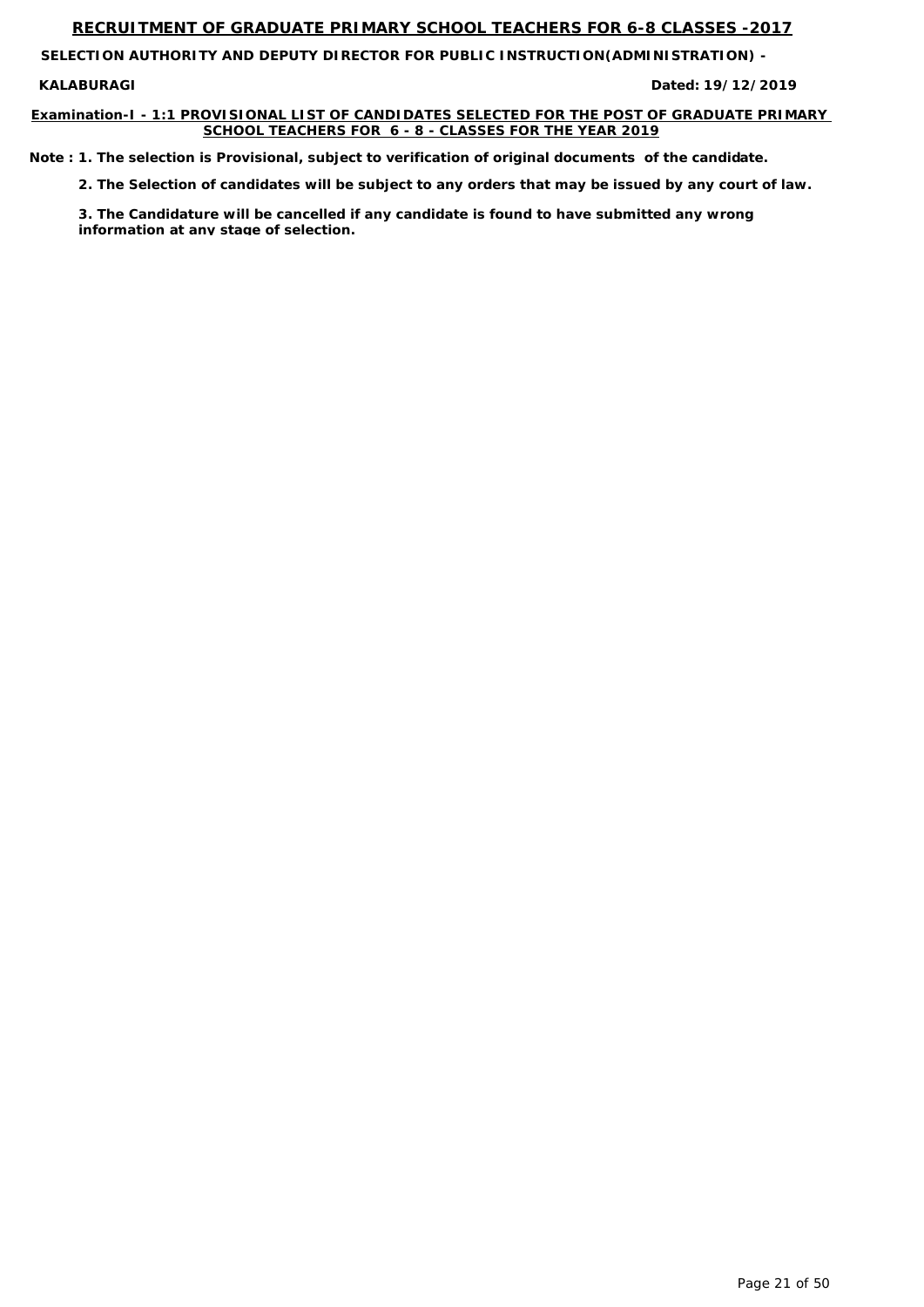**SELECTION AUTHORITY AND DEPUTY DIRECTOR FOR PUBLIC INSTRUCTION(ADMINISTRATION) -** 

#### **KALABURAGI**

**Examination-I - 1:1 PROVISIONAL LIST OF CANDIDATES SELECTED FOR THE POST OF GRADUATE PRIMARY SCHOOL TEACHERS FOR 6 - 8 - CLASSES FOR THE YEAR 2019**

**19/12/2019**

*Note : 1. The selection is Provisional, subject to verification of original documents of the candidate.*

*2. The Selection of candidates will be subject to any orders that may be issued by any court of law.*

*3. The Candidature will be cancelled if any candidate is found to have submitted any wrong information at any stage of selection.*

| Exam: E1<br><b>District: 32-KALABURAGI</b> |                   |                              | Subject : Language English Teacher |                     |                              |  |
|--------------------------------------------|-------------------|------------------------------|------------------------------------|---------------------|------------------------------|--|
|                                            | SI.No Reg.No.     | <b>Name of the Candidate</b> | Gen<br>der                         | Claimed<br>Category | <b>Merit</b><br><b>Score</b> |  |
| $\mathbf 1$                                |                   | 6018619 SUREKHA              | F                                  | 3B/RU/KA            | 76.03121                     |  |
| $\overline{2}$                             | 6015099 SAVITA    |                              | F.                                 | <b>3B/RU/KA</b>     | 75.50079                     |  |
| $\mathbf{3}$                               |                   | 6007142 ISHRATBEE M          | F.                                 | <b>2B/RU/KA</b>     | 73.75233                     |  |
| 4                                          |                   | 6026519 PAVANAKUMAR          | M                                  | 3B                  | 73.70683                     |  |
| 5                                          |                   | 6011434 HOORFATIMA           | F.                                 | 2B/RU/KA            | 73.64664                     |  |
| 6                                          |                   | 6025182 MALKAPPA             | M                                  | C1/RU/KA            | 72.55297                     |  |
| $\overline{7}$                             |                   | 6015949 BHANUDAS             | M                                  | <b>3B/RU/KA</b>     | 71.23300                     |  |
| 8                                          |                   | 6011651 BASAVAMBIKA          | F.                                 | 3B/KA               | 71.16100                     |  |
| 9                                          | 6016790 JYOTI     |                              | F.                                 | 3B/KA               | 70.81797                     |  |
| 10                                         |                   | 6021296 NINGAPPA             | M                                  | <b>2A/RU/KA</b>     | 70.47854                     |  |
| 11                                         |                   | 6017689 KAVITA MADIVALAR     | F                                  | 2A/KA               | 70.07623                     |  |
| 12                                         |                   | 6018024 SHILPA R             | F.                                 | 3B/KA               | 70.06580                     |  |
|                                            |                   | 13 6027264 HEMAVATI          | F.                                 | 3B/KA               | 70.02887                     |  |
|                                            | 14 6006938 PRABHU |                              | M.                                 |                     | 3B/KA 69.99588               |  |
|                                            |                   | 15 6025398 PANCHASHEELA      |                                    | <b>F</b> SC/RU/KA   | 69.95993                     |  |
| 16                                         |                   | 6007341 MAHESHKUMAR          |                                    | M 3B/RU/KA 69.92853 |                              |  |
| 17                                         | 6008803 SUNITA    |                              |                                    | F 3B/RU/KA          | 69.85889                     |  |

| 18 |                | 6012567 SUNERABANU |   | C1/RU/KA        | 69.80731 |
|----|----------------|--------------------|---|-----------------|----------|
| 19 |                | 6015388 MASTANBI   | F | <b>2B/RU/KA</b> | 69.79368 |
| 20 | 6007650 JYOTI  |                    | F | <b>ST/KA</b>    | 69.68195 |
| 21 | 6000830 MAYURI |                    | F | 3B/KA           | 69.66059 |
| 22 |                | 6005460 BHEEMASING | M | 2A/KA           | 69.46047 |
| 23 | 6015948 ANAND  |                    | M | <b>3B/RU/KA</b> | 69.12555 |
| 24 |                | 6023341 ANUSUYA    | F | C1/RU/KA        | 68.90821 |

Page 22 of 50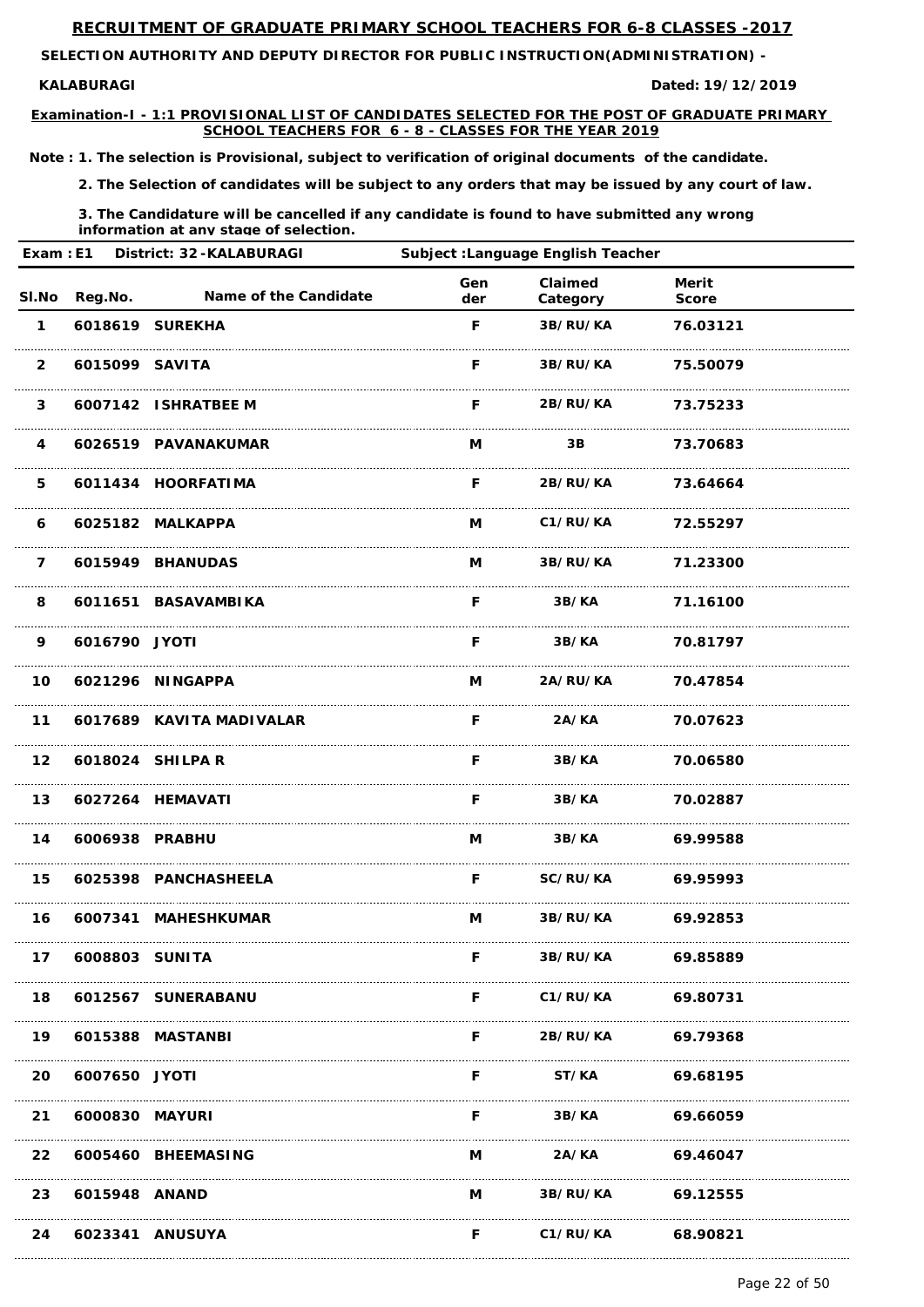**SELECTION AUTHORITY AND DEPUTY DIRECTOR FOR PUBLIC INSTRUCTION(ADMINISTRATION) -** 

#### **KALABURAGI**

**Examination-I - 1:1 PROVISIONAL LIST OF CANDIDATES SELECTED FOR THE POST OF GRADUATE PRIMARY SCHOOL TEACHERS FOR 6 - 8 - CLASSES FOR THE YEAR 2019**

**19/12/2019**

*Note : 1. The selection is Provisional, subject to verification of original documents of the candidate.*

*2. The Selection of candidates will be subject to any orders that may be issued by any court of law.*

*3. The Candidature will be cancelled if any candidate is found to have submitted any wrong information at any stage of selection.*

|       | Exam: E1<br>District: 32-KALABURAGI |                                                 | <b>Subject : Language English Teacher</b> |                     |                              |  |
|-------|-------------------------------------|-------------------------------------------------|-------------------------------------------|---------------------|------------------------------|--|
| SI.No | Reg.No.                             | Name of the Candidate                           | Gen<br>der                                | Claimed<br>Category | <b>Merit</b><br><b>Score</b> |  |
| 25    |                                     | 6019740 RAYAMMA                                 | F                                         | 2A/KA               | 68.74956                     |  |
| 26    |                                     | 6012863 JAYASHREE DHANAPATHI                    | F                                         | SC/KA               | 68.73614                     |  |
| 27    |                                     | 6012158 HANAMANTU                               | M                                         | C1/RU/KA            | 68.70191                     |  |
| 28    |                                     | 6013259 MAHADEVAYYA                             | M                                         | 3B/RU/KA            | 68.60833                     |  |
| 29    |                                     | 6025454 SIDRAMAPPA KAMBAR                       | M                                         | 3B/RU/KA            | 68.52118                     |  |
| 30    | 6014245 ARUNA                       |                                                 | F                                         | 3B/KA               | 68.46831                     |  |
| 31    | 6017282 GEETA                       |                                                 | F                                         | SC/RU/KA            | 68.36337                     |  |
| 32    |                                     | 6017504 SAMPAT BAI                              | F                                         | 2A/RU/KA            | 68.34790                     |  |
| 33    |                                     | 6009823 MAYADEVI                                | F                                         | SC/RU/KA            | 68.29738                     |  |
| 34    |                                     | 6014093 PARVEEN                                 | F                                         | 2B/KA               | 68.20440                     |  |
| 35    |                                     | 6021140 RAJASHEKHARAYYA<br><b>GACHCHINAMATH</b> | M                                         | 3B/KA               | 68.10048                     |  |
| 36    |                                     | 6005592 SIDHALING                               | $M \sim 1$                                |                     | 3B/RU/KA 67.96238            |  |
| 37    |                                     | 6004395 DHARESHKUMAR                            |                                           | M 2A/RU/KA          | 67.52641                     |  |
| 38    |                                     | 6011628 MANJUNATH PATIL                         |                                           | M 3B/RU/KA 67.46904 |                              |  |
| 39    |                                     | 6001189 SIDDALING                               |                                           | M C1/RU/KA 67.21913 |                              |  |
| 40    |                                     | 6027093 MUKUNDA                                 | M                                         | <b>C1/RU</b>        | 67.19893                     |  |
| 41    | 6017658 SUJATA                      |                                                 | F                                         | <b>3B/RU/KA</b>     | 67.08053                     |  |

| 42 | 6014322 SHWETA  |                           |   | 3B/KA    | 67.06369 |
|----|-----------------|---------------------------|---|----------|----------|
| 43 |                 | 6012282 SHIVAPUTRA KAMBAR | M | 3B/RU/KA | 66.72271 |
|    | 6011325 AMBIKA  |                           |   | 3B/KA    | 66.69278 |
| 45 |                 | 6007063 SANTOSH KUMAR     | M | SC/KA    | 66.54375 |
| 46 | 6024578 SAVITRI |                           |   | SC.      | 66.47708 |
| 47 |                 | 6013571 MALASHREE         |   | 3B/RU/KA | 66.45179 |

Page 23 of 50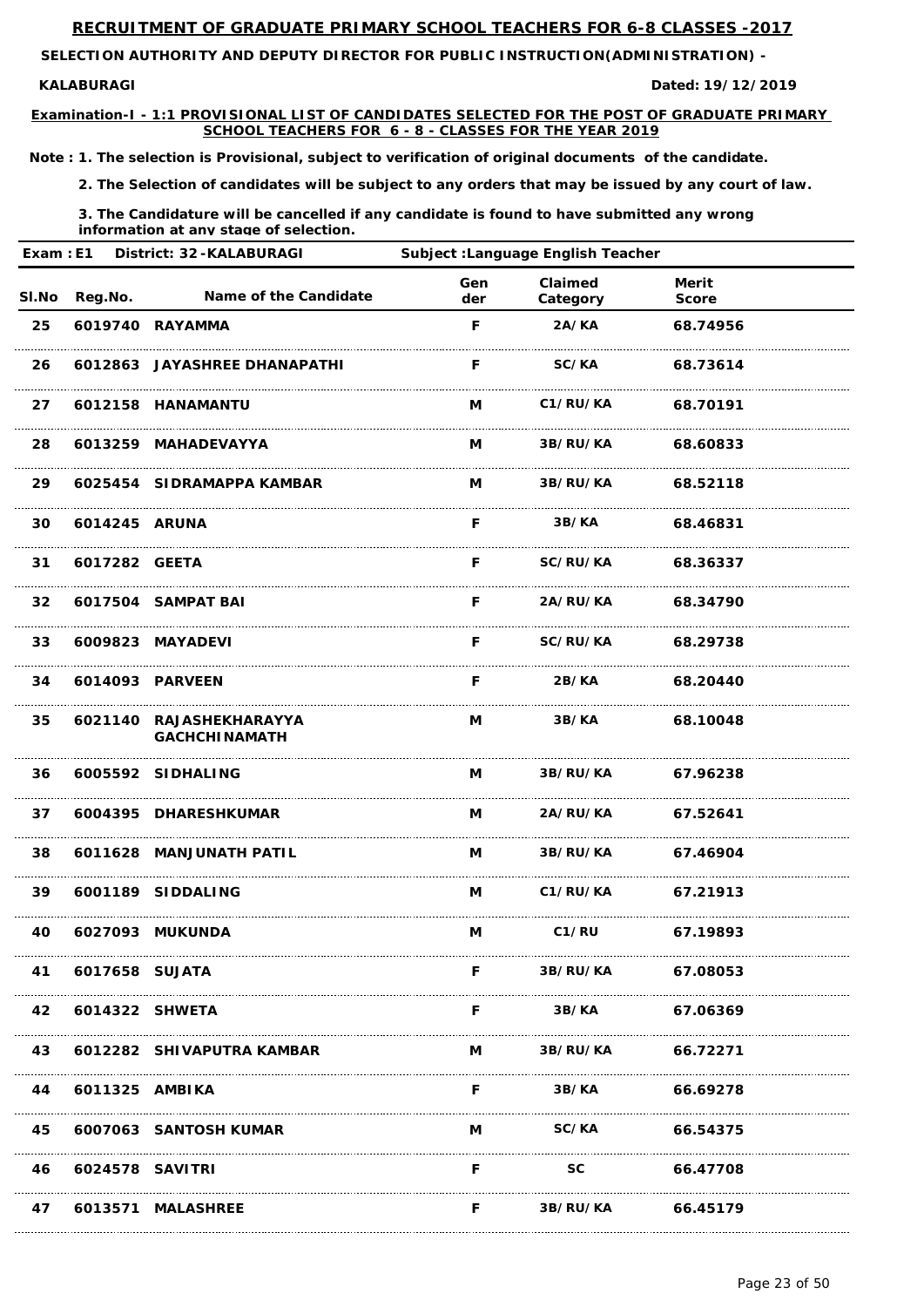**SELECTION AUTHORITY AND DEPUTY DIRECTOR FOR PUBLIC INSTRUCTION(ADMINISTRATION) -** 

#### **KALABURAGI**

**Examination-I - 1:1 PROVISIONAL LIST OF CANDIDATES SELECTED FOR THE POST OF GRADUATE PRIMARY SCHOOL TEACHERS FOR 6 - 8 - CLASSES FOR THE YEAR 2019**

**19/12/2019**

*Note : 1. The selection is Provisional, subject to verification of original documents of the candidate.*

*2. The Selection of candidates will be subject to any orders that may be issued by any court of law.*

| Exam: E1<br>District: 32-KALABURAGI<br><b>Subject : Language English Teacher</b> |                |                                    |            |                            |                              |  |
|----------------------------------------------------------------------------------|----------------|------------------------------------|------------|----------------------------|------------------------------|--|
| <b>SI.No</b>                                                                     | Reg.No.        | Name of the Candidate              | Gen<br>der | Claimed<br>Category        | <b>Merit</b><br><b>Score</b> |  |
| 48                                                                               |                | 6004122 SAMREEN FATIMA             | F          | C <sub>1</sub>             | 66.45132                     |  |
| 49                                                                               |                | 6007835 PADMAVATI                  | F.         | 3B/KA                      | 66.38044                     |  |
| 50                                                                               |                | 6013755 GURAPPAGOUD SHARANAPPAGOUD | M          | 2A/RU/KA                   | 66.32553                     |  |
| 51                                                                               |                | 6014711 SHRISHAIL                  | M          | 3B/RU/KA                   | 66.31726                     |  |
| 52                                                                               |                | 6017168 GURUSIDDAPPA HUGAR         | M          | 2A/KA                      | 65.84473                     |  |
| 53                                                                               |                | 6004436 GANGABHAGIRATHI            | F.         | C1/KA                      | 65.71329                     |  |
| 54                                                                               | 6009982 RAMESH |                                    | M          | 2A/RU/KA                   | 65.33296                     |  |
| 55                                                                               |                | 6018143 SHAILAJA                   | F          | <b>3B/RU/KA</b>            | 64.80507                     |  |
| 56                                                                               |                | 6016936 PRAKASH                    | M          | 3B/RU/KA                   | 64.80453                     |  |
| 57                                                                               |                | 6026185 VIVEKANANDA                | M          | 3B/RU/KA                   | 64.79532                     |  |
| 58                                                                               |                | 6002640 PAVITRA                    | F          | C1/KA                      | 64.69875                     |  |
| 59                                                                               |                | 6012275 LAKSHMAN A                 |            | M SC/KA 64.52693           |                              |  |
| 60                                                                               |                | 6019107 KALYANARAO BIKAMALLE       |            | <b>M</b> 2A/RU/KA 64.44271 |                              |  |
| 61                                                                               |                | 6013071 SANGEETA R A               |            | F 3B/RU/KA 64.11956        |                              |  |
| 62                                                                               |                | 6018511 PREMASING PAWAR            |            | M SC/RU/KA 63.95802        |                              |  |
| 63                                                                               |                | 6020462 VAIJANATHA                 |            | M SC/RU/KA 63.72454        |                              |  |
| 64                                                                               |                | 6017703 CHANDRAKANT GUBYADE        |            | M 3B/RU/KA 63.62209        |                              |  |

| 65 |                | 6016591 SANTOSH KUMAR |   | SC/KA           | 63.28152 |
|----|----------------|-----------------------|---|-----------------|----------|
| 66 |                | 6009549 HUMERA FATIMA |   | 2B              | 63.10893 |
| 67 | 6017335 ASHOK  |                       | M | <b>SC/RU/KA</b> | 63.02904 |
| 68 |                | 6020722 SIDDARAM      | M | 3B/KA           | 62.50938 |
| 69 |                | 6014714 SANJIV KUMAR  | М | SC/KA           | 61.53012 |
| 70 | 6003154 ASHA   |                       | F | <b>SC/KA</b>    | 60.99785 |
| 71 | 6006108 GOUTAM |                       | М | SC/RU/KA        | 58.64961 |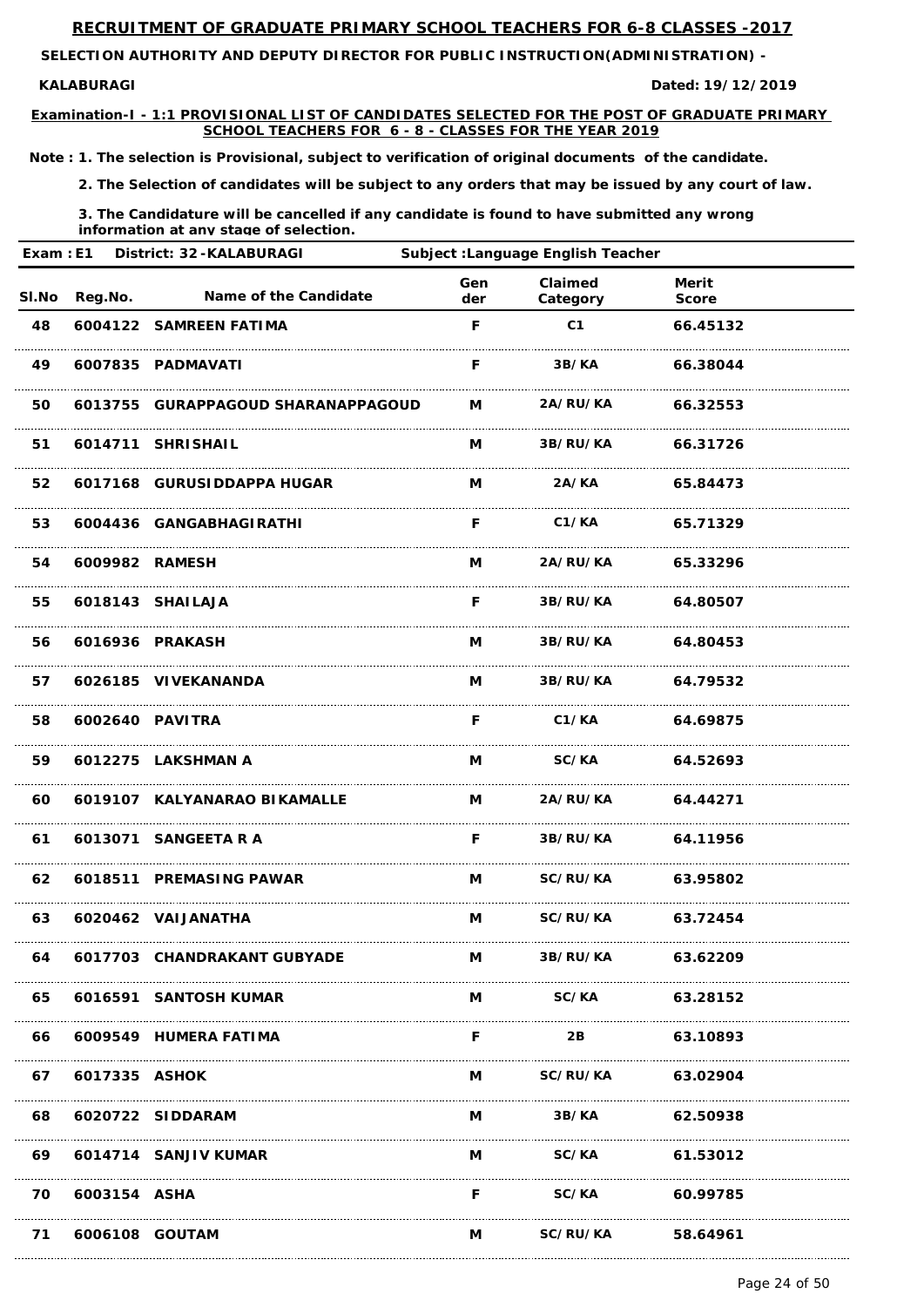**SELECTION AUTHORITY AND DEPUTY DIRECTOR FOR PUBLIC INSTRUCTION(ADMINISTRATION) -** 

#### **KALABURAGI**

**Examination-I - 1:1 PROVISIONAL LIST OF CANDIDATES SELECTED FOR THE POST OF GRADUATE PRIMARY SCHOOL TEACHERS FOR 6 - 8 - CLASSES FOR THE YEAR 2019**

**19/12/2019**

*Note : 1. The selection is Provisional, subject to verification of original documents of the candidate.*

*2. The Selection of candidates will be subject to any orders that may be issued by any court of law.*

|                | Exam: E1<br>District: 32-KALABURAGI |                               | Subject : Social Studies Teacher in Kannada Medium |                          |                              |  |
|----------------|-------------------------------------|-------------------------------|----------------------------------------------------|--------------------------|------------------------------|--|
| SI.No          | Reg.No.                             | Name of the Candidate         | Gen<br>der                                         | Claimed<br>Category      | <b>Merit</b><br><b>Score</b> |  |
| $\mathbf 1$    |                                     | 6002273 VIJAYALAXMI           | F                                                  | SC/KA                    | 81.07167                     |  |
| $\overline{2}$ |                                     | 6016880 SHIVALEELA            | F.                                                 | 2A/RU/KA                 | 80.92874                     |  |
| $\mathbf{3}$   |                                     | 6017297 VIJAYALAXMI DIDDIMANI | F.                                                 | 2A/KA                    | 80.61131                     |  |
| 4              |                                     | 6011438 NAVANEETHA PASAR      | F.                                                 | 3A/KA                    | 80.41720                     |  |
| 5              |                                     | 6017298 KAREPPA JEWARGI       | M                                                  | 2A/KA/YN                 | 80.28765                     |  |
| 6              | 6018530 GEETA                       |                               | E                                                  | 3B/KA                    | 80.03369                     |  |
| $\overline{7}$ |                                     | 6008186 GANGUBAI              | F.                                                 | <b>3B/RU/KA</b>          | 79.39502                     |  |
| 8              |                                     | 6022498 NADEEM PATEL          | M                                                  | <b>2B/RU/KA</b>          | 79.18841                     |  |
| 9              |                                     | 6004125 MARALINGAPPA          | M                                                  | <b>SC/RU/KA</b>          | 79.06882                     |  |
| 10             |                                     | 6011538 SIDDHARAM             | M                                                  | 3B/KA                    | 78.88520                     |  |
| 11             |                                     | 6011282 NARASAPPA             | M                                                  | C1/RU/KA                 | 78.57678                     |  |
|                |                                     | 12 6014301 AKKANAGAMMA        | F.                                                 | <b>C1/RU/KA</b> 78.52419 |                              |  |
|                |                                     | 13 6019111 SHARANAPPA         |                                                    | M 3B/RU/KA 78.49473      |                              |  |
|                | 14 6022079 GEETA                    |                               |                                                    | F ST/RU/KA 78.47143      |                              |  |
|                |                                     | 15 6017280 BHEEMAMMA          |                                                    | F C1/RU/KA 78.37718      |                              |  |
|                |                                     | 16 6010742 CHANDAMMA          | F.                                                 | <b>SC/KA</b> 78.12415    |                              |  |
|                |                                     | 17 6012818 SHIVALEELA         | F.                                                 | 3B/RU 78.11108           |                              |  |
|                | 18 6020769 KAVERI                   |                               |                                                    | F 2A/RU/KA 77.99619      |                              |  |
|                |                                     | 19 6009365 SHAKEERAHEMAD      |                                                    | M 2B/RU/KA 77.90269      |                              |  |
|                |                                     | 20 6019872 DEVINDRAPPA        |                                                    | M ST/RU/KA 77.68719      |                              |  |
|                |                                     | 21 6011143 MAHADEV            |                                                    | M C1/KA 77.49604         |                              |  |
|                |                                     | 22 6026911 SUNILKUMAR         |                                                    | M SC/KA 77.24255         |                              |  |
|                |                                     | 23 6016263 ARCHANA            |                                                    | F 2A/RU/KA 77.15013      |                              |  |
| 24             |                                     | 6017348 BHAGYASHREE           | F                                                  | SC/RU/KA                 | 77.12381                     |  |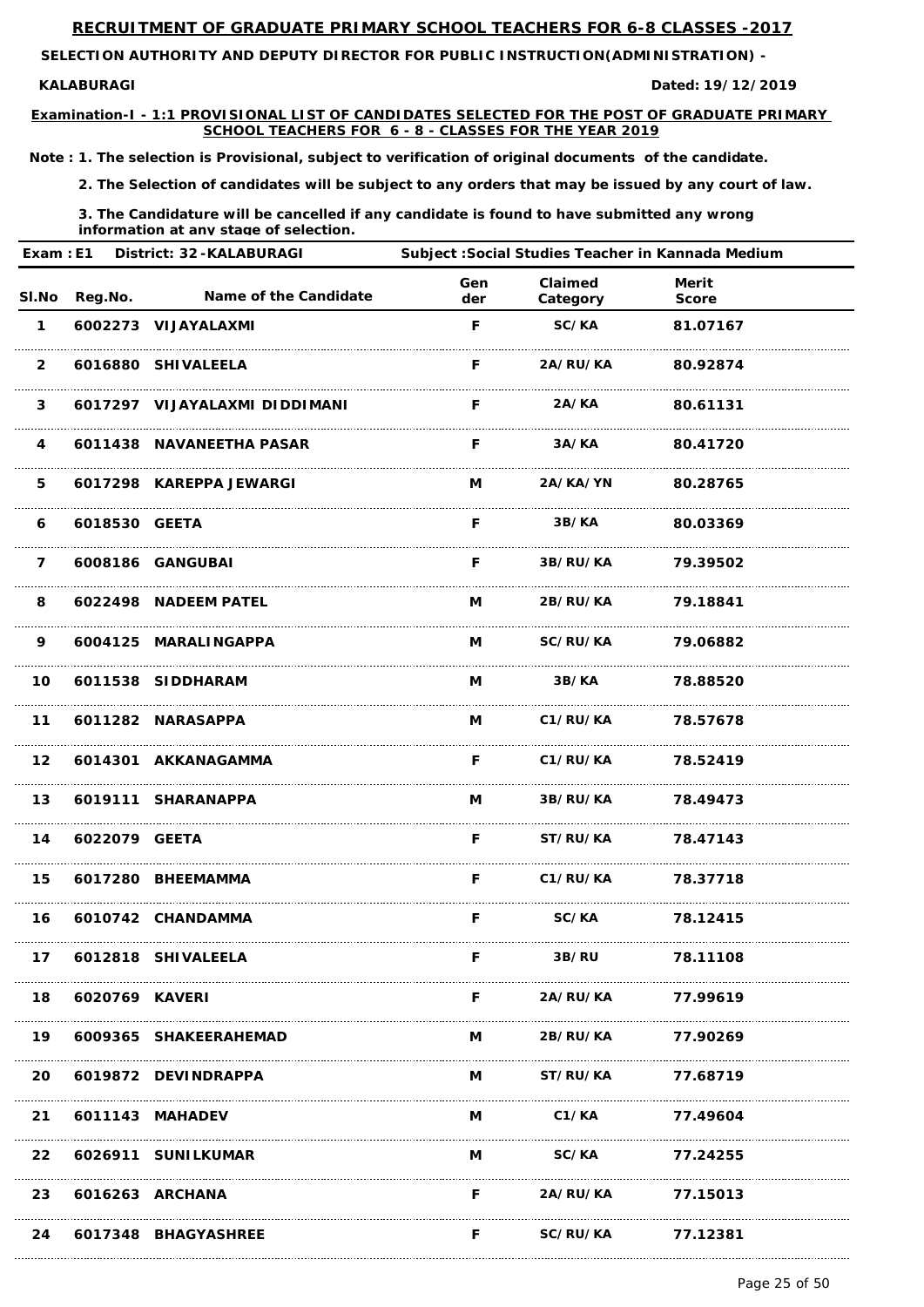**SELECTION AUTHORITY AND DEPUTY DIRECTOR FOR PUBLIC INSTRUCTION(ADMINISTRATION) -** 

#### **KALABURAGI**

**Examination-I - 1:1 PROVISIONAL LIST OF CANDIDATES SELECTED FOR THE POST OF GRADUATE PRIMARY SCHOOL TEACHERS FOR 6 - 8 - CLASSES FOR THE YEAR 2019**

**19/12/2019**

*Note : 1. The selection is Provisional, subject to verification of original documents of the candidate.*

*2. The Selection of candidates will be subject to any orders that may be issued by any court of law.*

*3. The Candidature will be cancelled if any candidate is found to have submitted any wrong information at any stage of selection.*

| Exam: E1        |                | <b>District: 32-KALABURAGI</b> |            |                     | Subject : Social Studies Teacher in Kannada Medium |  |
|-----------------|----------------|--------------------------------|------------|---------------------|----------------------------------------------------|--|
|                 | SI.No Reg.No.  | <b>Name of the Candidate</b>   | Gen<br>der | Claimed<br>Category | <b>Merit</b><br><b>Score</b>                       |  |
| 25              |                | 6008677 RAMESHA                | M          | C1/RU/KA            | 77.06557                                           |  |
| 26              |                | 6014544 SANGEETA               | F.         | C1/RU/KA            | 77.05377                                           |  |
| 27              |                | 6007412 ANITA ASNGIHAL         | F.         | <b>3B/KA</b>        | 77.02118                                           |  |
| 28              |                | 6019780 SABAMMA                | F.         | C1/RU/KA            | 76.99968                                           |  |
| 29              | 6023354 POOJA  |                                | F          | ST/KA               | 76.98013                                           |  |
| 30              |                | 6019255 MUNAYYA                | M          | <b>3B/RU/KA</b>     | 76.97086                                           |  |
| 31              |                | 6024822 SUDHARANI HONAKERI     | F.         | C1/RU/KA            | 76.84654                                           |  |
| 32 <sub>2</sub> |                | 6006248 PRAKASH                | M          | C1/RU/KA            | 76.82682                                           |  |
| 33              |                | 6025726 NINGAPPA               | M          | <b>ST/RU/KA</b>     | 76.79305                                           |  |
| 34              |                | 6011944 SHAILA SHREE           | F          | 3B/RU/KA            | 76.72622                                           |  |
| 35              | 6006816 JYOTI  |                                | F          | 3B/RU/KA            | 76.65605                                           |  |
| 36              |                | 6017177 RAJESHWARI             | F.         | <b>2A/RU/KA</b>     | 76.63257                                           |  |
| 37              |                | 6010256 BANDENAWAZ             |            | M C1/RU/KA 76.62225 |                                                    |  |
| 38              | 6012053 JYOTHI |                                |            | F 3B/RU/KA 76.61711 |                                                    |  |
| 39              |                | 6017807 SIDDARUDA              |            | M SC/RU/KA 76.56683 |                                                    |  |
| 40              |                | 6013839 SUBHASH                | M          |                     | 2A/KA 76.51575                                     |  |
| 41              | 6010072 SAVITA |                                | F.         | <b>3B/RU/KA</b>     | 76.48021                                           |  |

|    | 42 6018531 SRIDEVI |                          |          | <b>SC/RU/KA</b>            | 76.40781 |
|----|--------------------|--------------------------|----------|----------------------------|----------|
|    |                    | 43 6011743 SANGEETA      | F        | C1/KA                      | 76.39456 |
| 44 |                    | 6012179 VEERASANGAYYA    | <b>M</b> | <b>3B/RU/KA/PH-</b><br>I D | 76.37157 |
| 45 |                    | 6007258 SHARANAPPA       | M        | C1/KA                      | 76.31657 |
| 46 |                    | 6014369 SMITHA GUJARATHI | F        | <b>2A/RU/KA</b>            | 76.30491 |
| 47 |                    | 6015790 BALAMMA          | F        | <b>3A/RU/KA</b>            | 76.29814 |
| 48 |                    | 6009541 MALLIKARJUNA     | M        | <b>2A/RU/KA</b>            | 76.28072 |

Page 26 of 50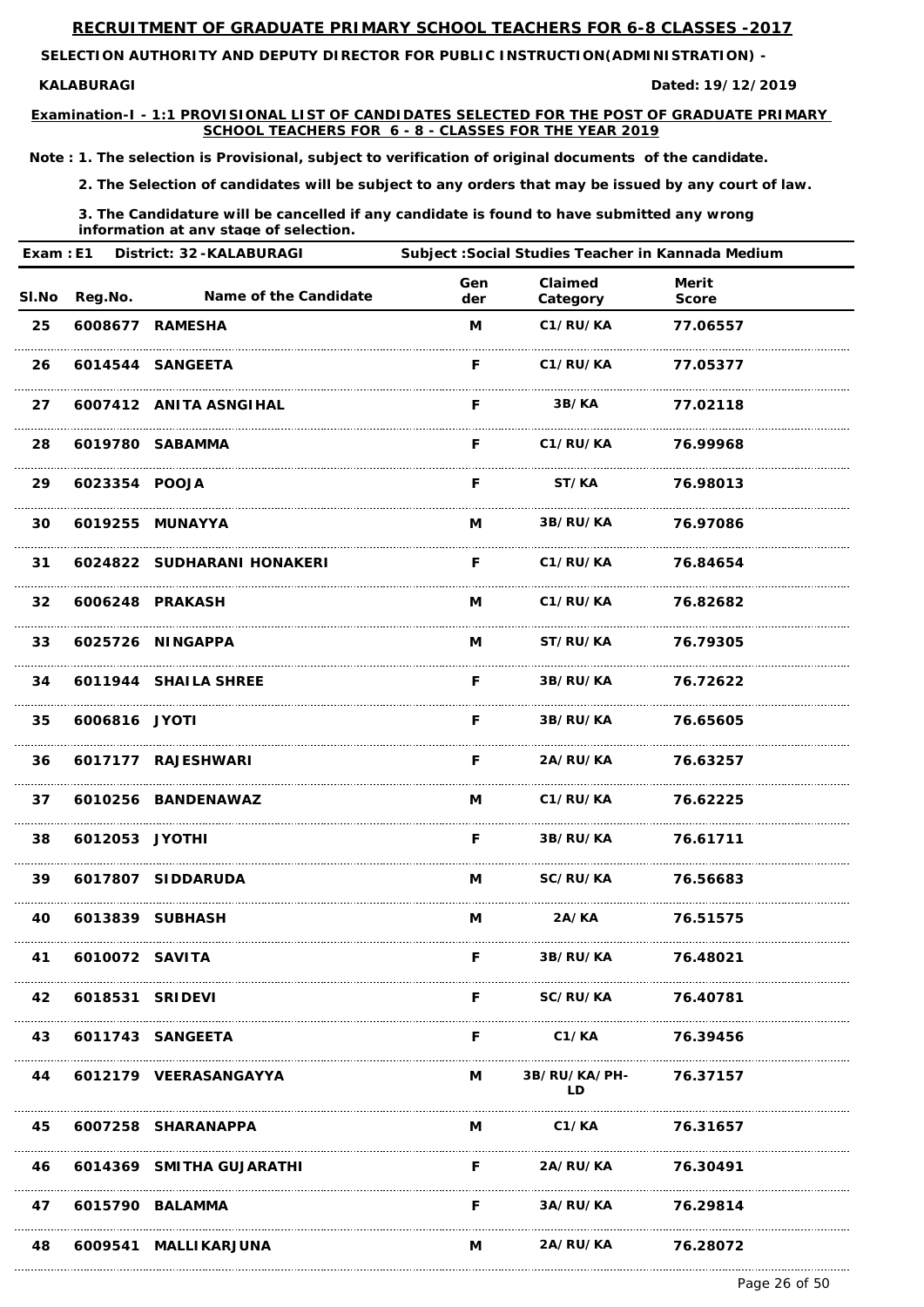**SELECTION AUTHORITY AND DEPUTY DIRECTOR FOR PUBLIC INSTRUCTION(ADMINISTRATION) -** 

#### **KALABURAGI**

**Examination-I - 1:1 PROVISIONAL LIST OF CANDIDATES SELECTED FOR THE POST OF GRADUATE PRIMARY SCHOOL TEACHERS FOR 6 - 8 - CLASSES FOR THE YEAR 2019**

**19/12/2019**

*Note : 1. The selection is Provisional, subject to verification of original documents of the candidate.*

*2. The Selection of candidates will be subject to any orders that may be issued by any court of law.*

*3. The Candidature will be cancelled if any candidate is found to have submitted any wrong information at any stage of selection.*

| Exam: E1 |                | <b>District: 32-KALABURAGI</b> |            |                          | Subject : Social Studies Teacher in Kannada Medium |  |
|----------|----------------|--------------------------------|------------|--------------------------|----------------------------------------------------|--|
|          | SI.No Reg.No.  | <b>Name of the Candidate</b>   | Gen<br>der | Claimed<br>Category      | <b>Merit</b><br><b>Score</b>                       |  |
| 49       |                | 6027431 SULOCHANA              | F          | <b>ST</b>                | 76.27723                                           |  |
| 50       |                | 6012295 CHANNABASAYYA          | M          | 3B/RU/KA                 | 76.25113                                           |  |
| 51       |                | 6019550 JAYASHREE              | F.         | 2A/KA                    | 76.24748                                           |  |
| 52       | 6010170 KAVITA |                                | F.         | SC/KA                    | 76.20276                                           |  |
| 53       |                | 6022278 SUNANDA                | F.         | 3B/KA                    | 76.19419                                           |  |
| 54       |                | 6001235 SHARADA                | F.         | <b>ST/RU/KA</b>          | 76.16595                                           |  |
| 55       |                | 6009778 FARHAN BEGUM           | F          | <b>2B/RU/KA</b>          | 76.16096                                           |  |
| 56       |                | 6023851 TANGEMMA               | F.         | <b>2A/RU/KA</b>          | 76.15356                                           |  |
| 57       |                | 6017357 BASHAPATEL             | M          | <b>2B/RU/KA</b>          | 76.11584                                           |  |
| 58       |                | 6005550 VIJAYALAXMI MULIMANI   | F          | <b>2A/RU/KA</b>          | 76.08977                                           |  |
| 59       |                | 6023250 NIJADEVI               | F          | 2A/RU/KA                 | 76.01007                                           |  |
| 60       | 6002239 SUDHA  |                                | F.         | <b>2A/RU/KA</b> 75.97342 |                                                    |  |
| 61       |                | 6013780 DODDAPPA               |            | M 2A/KA 75.94375         |                                                    |  |
|          |                | 62  6018077  MOULANBI          |            | F 2B/RU/KA 75.92210      |                                                    |  |
| 63       |                | 6016888 BEBINANDA              |            | F 3A/RU/KA 75.87686      |                                                    |  |
| 64       |                | 6023535 SHIVAKUMAR PUJARI      |            | M 2A/RU/KA 75.86286      |                                                    |  |
| 65       |                | 6016978 NINGAMMA               |            | F C1/RU/KA               | 75.74607                                           |  |

| 66 |                 | 6022682 CHANDRAKALA |    | <b>2A/RU/KA</b>      | 75.71370 |
|----|-----------------|---------------------|----|----------------------|----------|
| 67 | 6022359 YUVARAJ |                     | M  | <b>SC/KA</b>         | 75.69196 |
| 68 | 6018954 RAMESH  |                     | M  | C1/RU/KA             | 75.67377 |
| 69 | 6016585 MANJULA |                     | F  | <b>2A/RU/KA</b>      | 75.60714 |
| 70 |                 | 6017163 POORNIMA    | F. | 3B/RU/KA/YN 75.59637 |          |
| 71 | 6022289 AMBIKA  |                     | F  | <b>2A/RU/KA</b>      | 75.58507 |
| 72 | 6025020 SUJATA  |                     | F  | 3A/RU/KA             | 75.40977 |

Page 27 of 50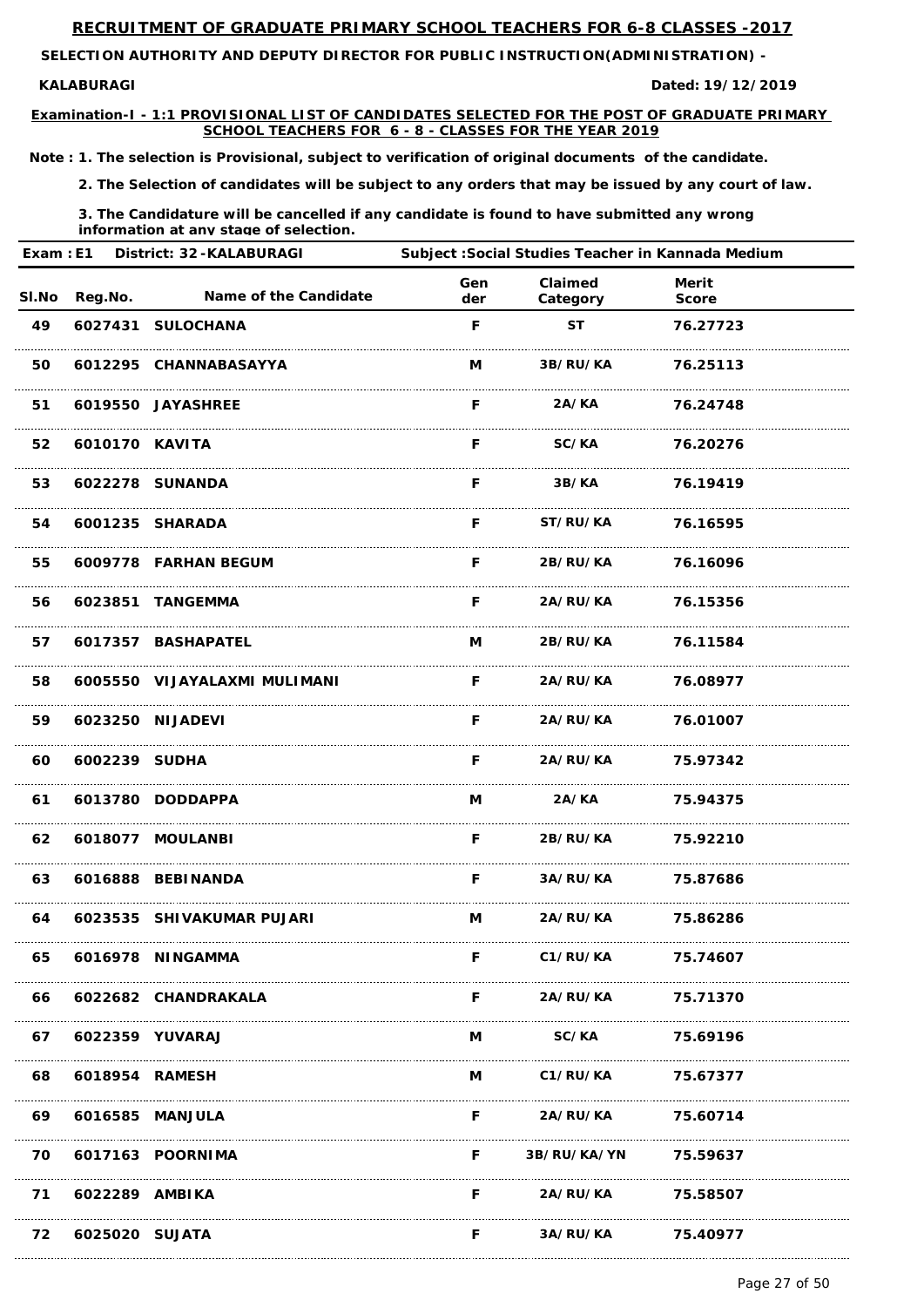**SELECTION AUTHORITY AND DEPUTY DIRECTOR FOR PUBLIC INSTRUCTION(ADMINISTRATION) -** 

#### **KALABURAGI**

**Examination-I - 1:1 PROVISIONAL LIST OF CANDIDATES SELECTED FOR THE POST OF GRADUATE PRIMARY SCHOOL TEACHERS FOR 6 - 8 - CLASSES FOR THE YEAR 2019**

**19/12/2019**

*Note : 1. The selection is Provisional, subject to verification of original documents of the candidate.*

*2. The Selection of candidates will be subject to any orders that may be issued by any court of law.*

*3. The Candidature will be cancelled if any candidate is found to have submitted any wrong information at any stage of selection.*

|       | Exam: E1<br><b>District: 32-KALABURAGI</b> |                        | Subject : Social Studies Teacher in Kannada Medium |                                  |                              |  |  |
|-------|--------------------------------------------|------------------------|----------------------------------------------------|----------------------------------|------------------------------|--|--|
| SI.No | Reg.No.                                    | Name of the Candidate  | Gen<br>der                                         | Claimed<br>Category              | <b>Merit</b><br><b>Score</b> |  |  |
| 73    |                                            | 6010931 BHEEM REDDY    | M                                                  | 3A/KA                            | 75.36542                     |  |  |
| 74    |                                            | 6007312 AMARESH        | M                                                  | <b>SC/RU/KA</b>                  | 75.29446                     |  |  |
| 75    |                                            | 6009857 SADANANDA      | M                                                  | <b>SC/RU/KA</b>                  | 75.28194                     |  |  |
| 76    |                                            | 6012836 SHARANABASAPPA | M                                                  | <b>SC/KA</b>                     | 75.20025                     |  |  |
| 77    |                                            | 6009436 SANTOSH PATILA | M                                                  | 3B/KA/YN                         | 75.16851                     |  |  |
| 78    |                                            | 6016231 MALLAMMA       | F.                                                 | <b>SC/KA</b>                     | 74.75416                     |  |  |
| 79    | 6013701 K JYOTI                            |                        | F.                                                 | <b>SC/RU/KA</b>                  | 74.69997                     |  |  |
| 80    |                                            | 6008830 ASHWINI        | F.                                                 | <b>SC/KA</b>                     | 74.60334                     |  |  |
| 81    |                                            | 6026401 ANITA MARUTI   | F.                                                 | <b>SC/RU/KA</b>                  | 74.52188                     |  |  |
| 82    |                                            | 6005724 MOHANKUMAR     | M                                                  | <b>SC/KA</b>                     | 74.16563                     |  |  |
| 83    | 6023947 REKHA                              |                        | F                                                  | SC/KA                            | 74.12460                     |  |  |
| 84    |                                            | 6007858 MALLINATH      | M                                                  | 2A/KA/PH-VI 73.43635             |                              |  |  |
| 85    |                                            | 6004059 SHEELAVATHI    | F.                                                 | SC/RU/KA/PH- 69.77300<br>LD      |                              |  |  |
| 86    |                                            | 6019386 SHIVANNA       | M                                                  | <b>2A/RU/KA/PH-</b><br><b>VI</b> | 68.99402                     |  |  |
| 87    |                                            | 6012673 MUTTAPPA       | M                                                  | SC/KA/PH-LC                      | 67.77750                     |  |  |

Page 28 of 50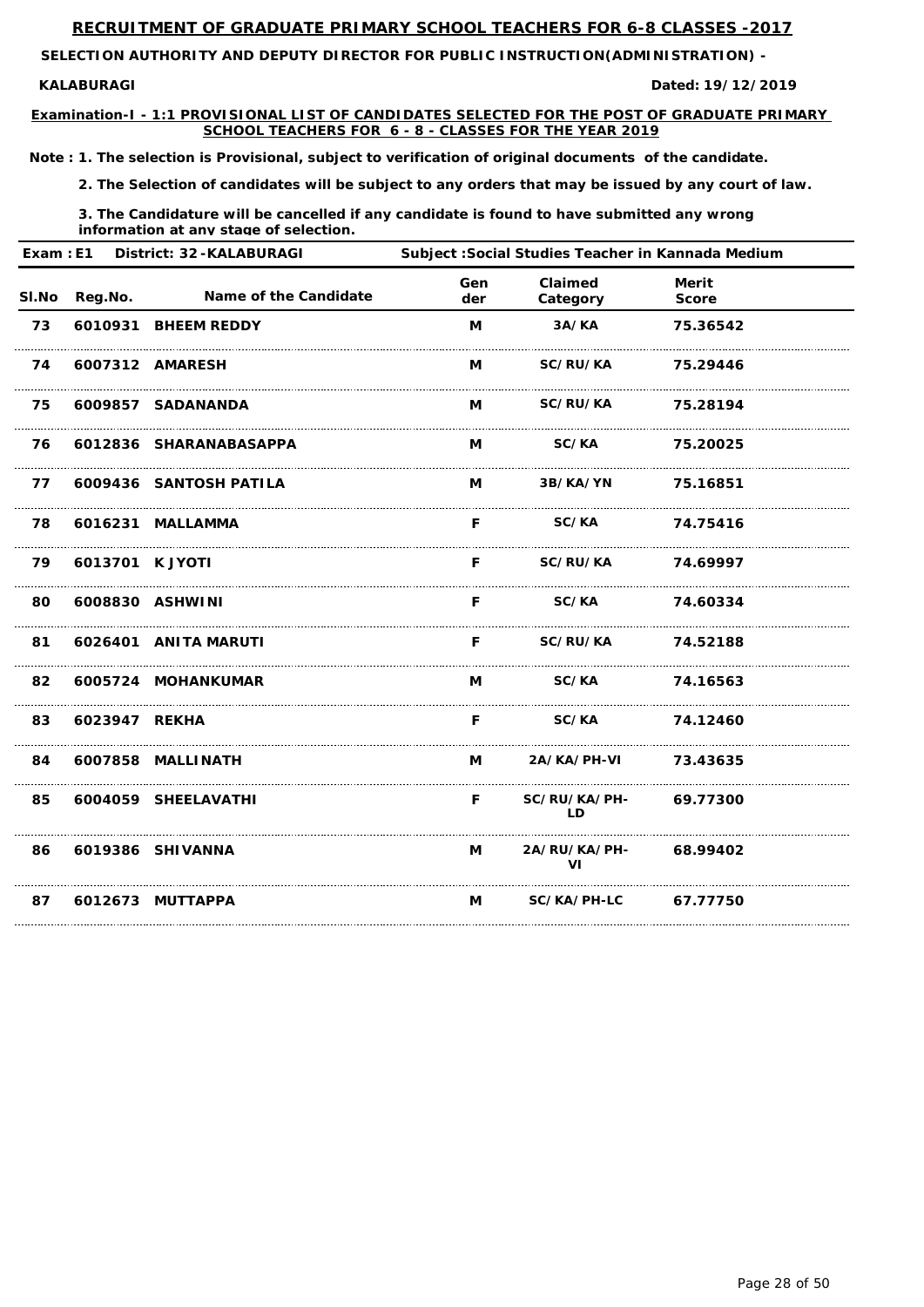**SELECTION AUTHORITY AND DEPUTY DIRECTOR FOR PUBLIC INSTRUCTION(ADMINISTRATION) -** 

#### **KALABURAGI**

**Examination-I - 1:1 PROVISIONAL LIST OF CANDIDATES SELECTED FOR THE POST OF GRADUATE PRIMARY SCHOOL TEACHERS FOR 6 - 8 - CLASSES FOR THE YEAR 2019**

**19/12/2019**

*Note : 1. The selection is Provisional, subject to verification of original documents of the candidate.*

*2. The Selection of candidates will be subject to any orders that may be issued by any court of law.*

*3. The Candidature will be cancelled if any candidate is found to have submitted any wrong information at any stage of selection.*

|              |         | Exam: E1 District: 32-KALABURAGI |            | Subject: Social Studies Teacher in Urdu Medium |                              |  |
|--------------|---------|----------------------------------|------------|------------------------------------------------|------------------------------|--|
| SI.No        | Reg.No. | Name of the Candidate            | Gen<br>der | Claimed<br>Category                            | <b>Merit</b><br><b>Score</b> |  |
|              |         | 6022477 FIRDOUS JABEEN           |            | 2B                                             | 73.19107                     |  |
| $\mathbf{2}$ |         | 6028232 MOHAMMADI BEGUM          |            | 2B                                             | 72.64418                     |  |
| 3            |         | 6011410 RUQIYA BANU              |            | 2B                                             | 71.49780                     |  |
| 4            |         | 6023632 FERDOUS BEGUM            |            | 2B                                             | 68.05045                     |  |
| 5            |         | 6003645 SHAHEEN BEGUM            |            | C <sub>1</sub>                                 | 59.07608                     |  |

Page 29 of 50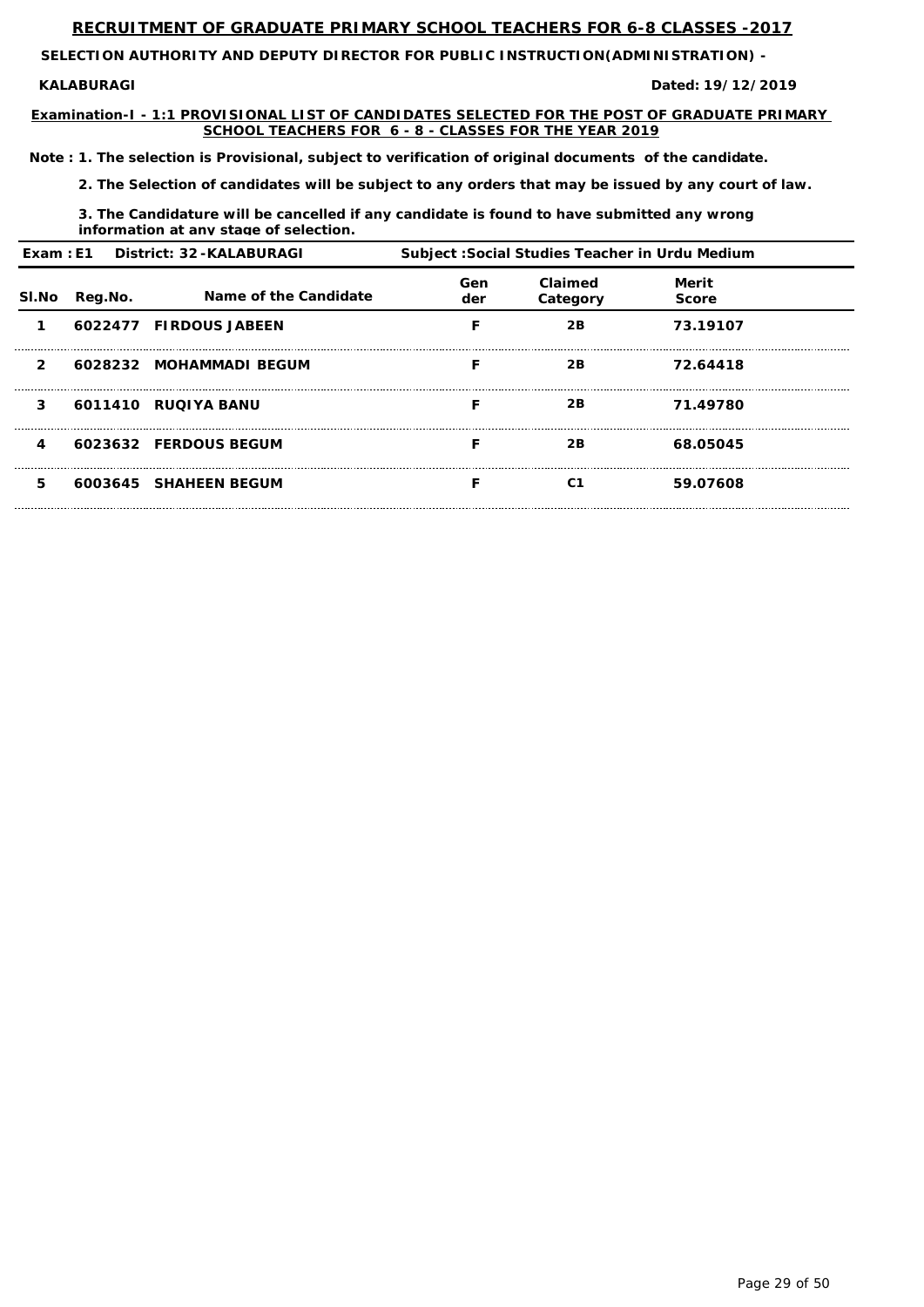**SELECTION AUTHORITY AND DEPUTY DIRECTOR FOR PUBLIC INSTRUCTION(ADMINISTRATION) -** 

**KALABURAGI** 

**Examination-I - 1:1 PROVISIONAL LIST OF CANDIDATES SELECTED FOR THE POST OF GRADUATE PRIMARY SCHOOL TEACHERS FOR 6 - 8 - CLASSES FOR THE YEAR 2019**

**19/12/2019**

*Note : 1. The selection is Provisional, subject to verification of original documents of the candidate.*

*2. The Selection of candidates will be subject to any orders that may be issued by any court of law.*

*3. The Candidature will be cancelled if any candidate is found to have submitted any wrong information at any stage of selection.*

| Exam: E1 |         | District: 32-KALABURAGI | Medium     |                     | Subject: Mathematics & Science Teacher in Kannada |  |
|----------|---------|-------------------------|------------|---------------------|---------------------------------------------------|--|
| SI.No    | Reg.No. | Name of the Candidate   | Gen<br>der | Claimed<br>Category | Merit<br><b>Score</b>                             |  |
|          |         | 6011156 PRASHANTH       | М          | 3B                  | 74.90459                                          |  |
|          |         | 6011155 SHANKARNAGA     | М          | 3B/RU/KA            | 71.73125                                          |  |

Page 30 of 50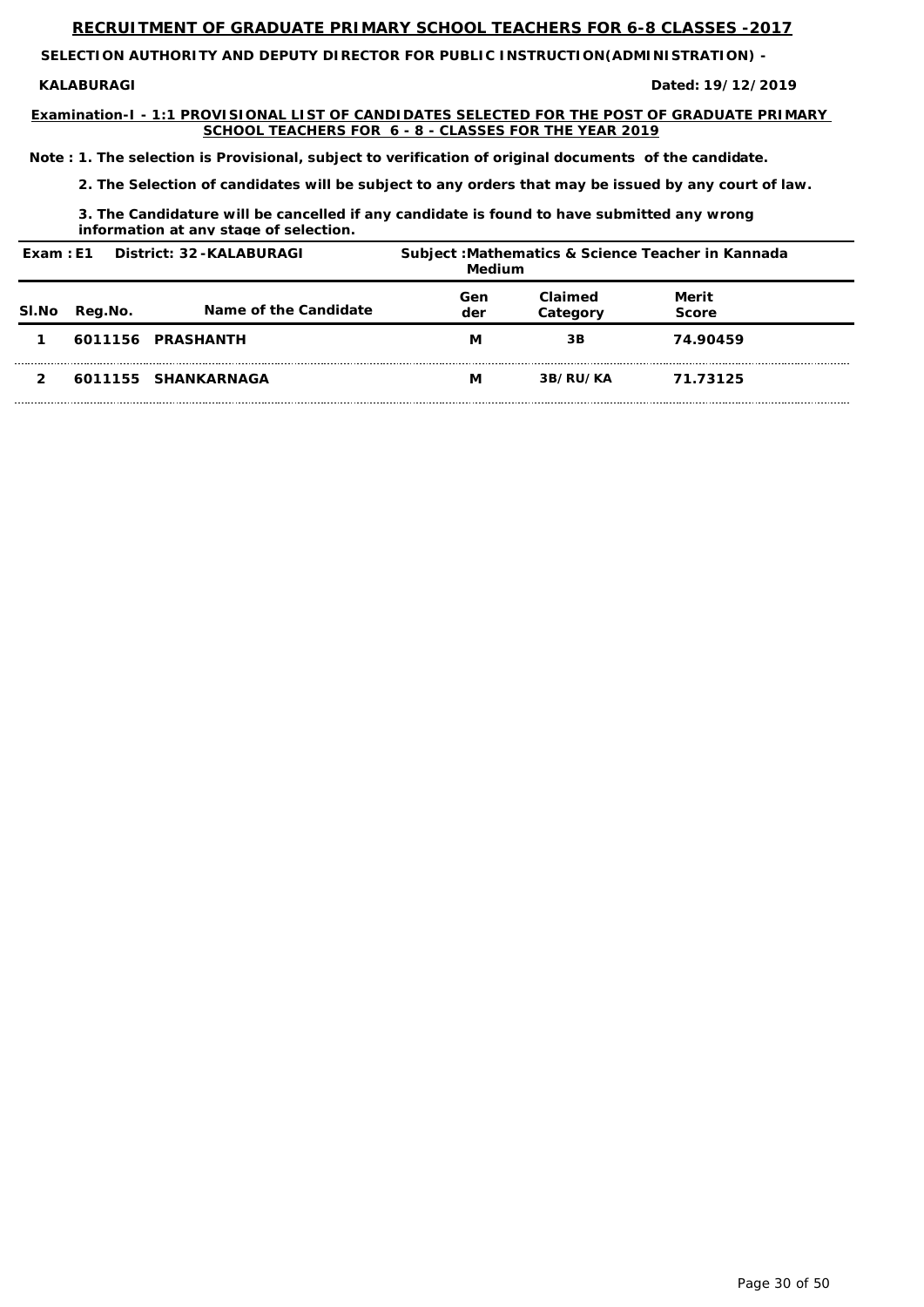**KOPPAL Dated:**

**SELECTION AUTHORITY AND DEPUTY DIRECTOR FOR PUBLIC INSTRUCTION(ADMINISTRATION) -** 

# **Examination-I - 1:1 PROVISIONAL LIST OF CANDIDATES SELECTED FOR THE POST OF GRADUATE PRIMARY SCHOOL TEACHERS FOR 6 - 8 - CLASSES FOR THE YEAR 2019**

**19/12/2019**

*Note : 1. The selection is Provisional, subject to verification of original documents of the candidate.*

*2. The Selection of candidates will be subject to any orders that may be issued by any court of law.*

*3. The Candidature will be cancelled if any candidate is found to have submitted any wrong information at any stage of selection.*

Page 31 of 50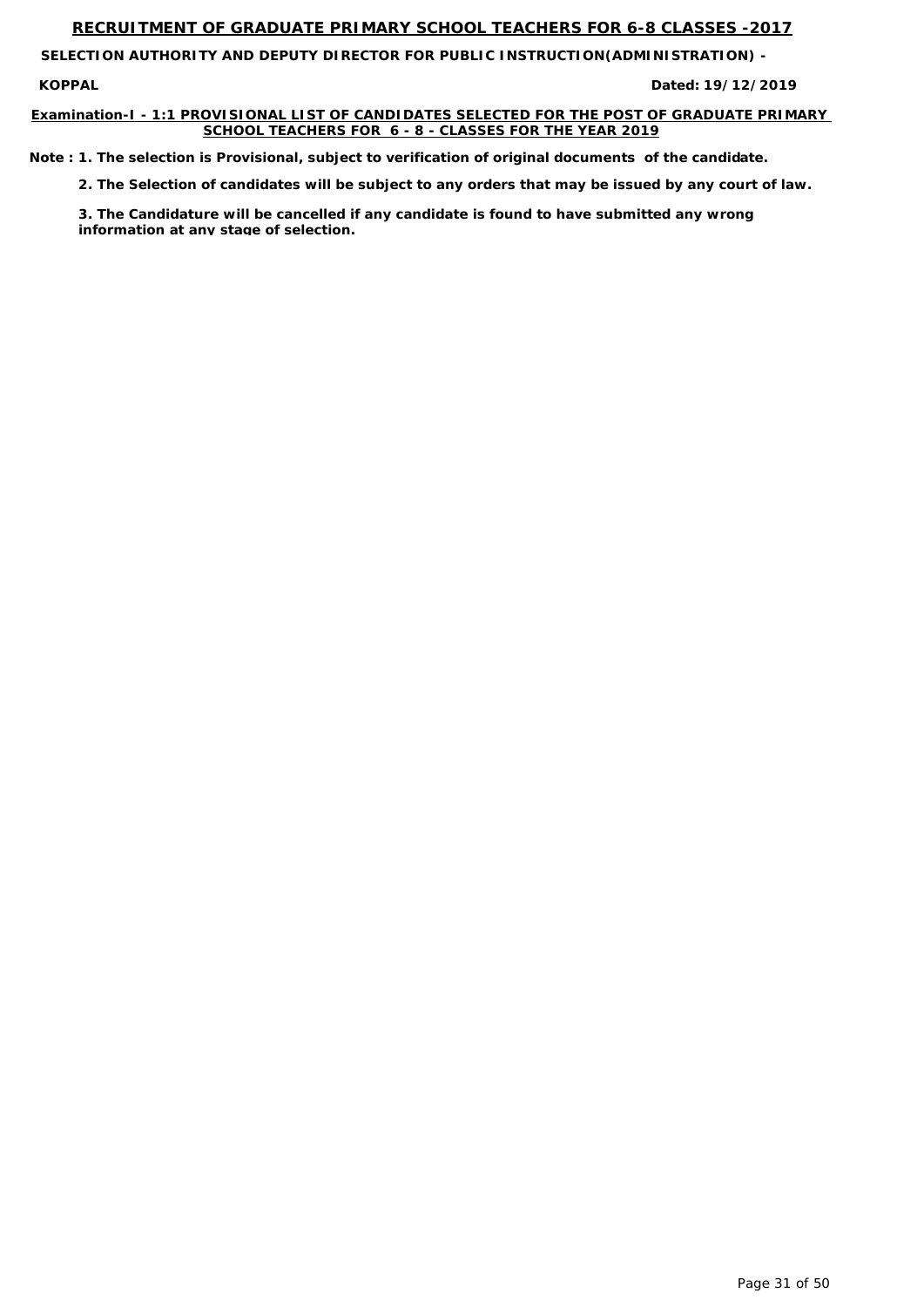**KOPPAL Dated:**

**SELECTION AUTHORITY AND DEPUTY DIRECTOR FOR PUBLIC INSTRUCTION(ADMINISTRATION) -** 

**Examination-I - 1:1 PROVISIONAL LIST OF CANDIDATES SELECTED FOR THE POST OF GRADUATE PRIMARY SCHOOL TEACHERS FOR 6 - 8 - CLASSES FOR THE YEAR 2019**

**19/12/2019**

*Note : 1. The selection is Provisional, subject to verification of original documents of the candidate.*

*2. The Selection of candidates will be subject to any orders that may be issued by any court of law.*

| Exam: E1                |               | District: 33-KOPPAL               |            | <b>Subject : Language English Teacher</b> |                              |  |
|-------------------------|---------------|-----------------------------------|------------|-------------------------------------------|------------------------------|--|
| SI.No                   | Reg.No.       | <b>Name of the Candidate</b>      | Gen<br>der | Claimed<br>Category                       | <b>Merit</b><br><b>Score</b> |  |
| $\mathbf 1$             |               | 6019008 MALLAMMA                  | F          | 3B/KA                                     | 74.88977                     |  |
| $\overline{2}$          |               | 6027469 SHILPA KATWA              | F.         | 2A/KA                                     | 74.50059                     |  |
| $\mathbf{3}$            |               | 6017146 AMARESH                   | M          | 2A/RU/KA                                  | 74.37942                     |  |
| $\overline{\mathbf{4}}$ |               | 6026842 NEELAMBIKA GOUDRA         | F          | 3A/KA                                     | 73.65955                     |  |
| 5                       |               | 6008977 SHOBHA                    | F          | <b>3B/RU/KA</b>                           | 73.38735                     |  |
| 6                       |               | 6016522 YAMANAPPA                 | M          | 2A/RU/KA                                  | 72.57099                     |  |
| $\overline{7}$          |               | 6011908 YALLAMMA                  | F          | C1/KA                                     | 72.32027                     |  |
| 8                       |               | 6011265 SAVITRI                   | F          | 2A/KA                                     | 71.85440                     |  |
| 9                       |               | 6006429 SHOBHA MALAKAJAPPA SUNKAD | F.         | 3B/RU/KA                                  | 71.78059                     |  |
| 10                      |               | 6017352 NAGMABEGUM                | F          | 2B/KA                                     | 71.63400                     |  |
| 11                      | 6013541 REKHA |                                   | F          | ST/KA                                     | 71.59752                     |  |
|                         |               | 12 6014539 SANTOSHAKUMARA         |            | M GM/RU/KA 71.39667                       |                              |  |
| 13                      |               | 6024028 VIDYASHREE                |            | F 2A/KA 71.31261                          |                              |  |
| 14                      |               | 6008031 MANJULA                   |            | F 2A/RU/KA 71.22543                       |                              |  |
| 15                      |               | 6009632 VANISHRI KALLUR           |            | <b>F</b> 3B/RU/KA 70.74244                |                              |  |
| 16                      |               | 6008577 RANJITA                   |            | F 3B/KA 70.62593                          |                              |  |
| 17                      |               | 6022771 ADANNA                    |            | M 3B/RU/KA 70.13810                       |                              |  |

| 18        | 6013511 ESHAPPA |                      |   | <b>2A/RU/KA</b> | 69.86691 |
|-----------|-----------------|----------------------|---|-----------------|----------|
| 19        |                 | 6000402 HARIPRIYA    | F | GM/RU/KA        | 69.81425 |
| <b>20</b> | 6010950 ANANDA  |                      | M | C1/RU/KA        | 69.77378 |
| 21        |                 | 6024021 RAJASHEKHAR  | M | <b>3B/RU/KA</b> | 69.49425 |
|           |                 | 22 6012438 NINGAPPA  | М | <b>SC/KA</b>    | 69.04816 |
| 23        |                 | 6017893 SHREELAKSHMI | F | <b>3A/RU/KA</b> | 69.02520 |
| 24        |                 | 6013368 HANAMANTA    | M | 2A/RU/KA        | 69.01869 |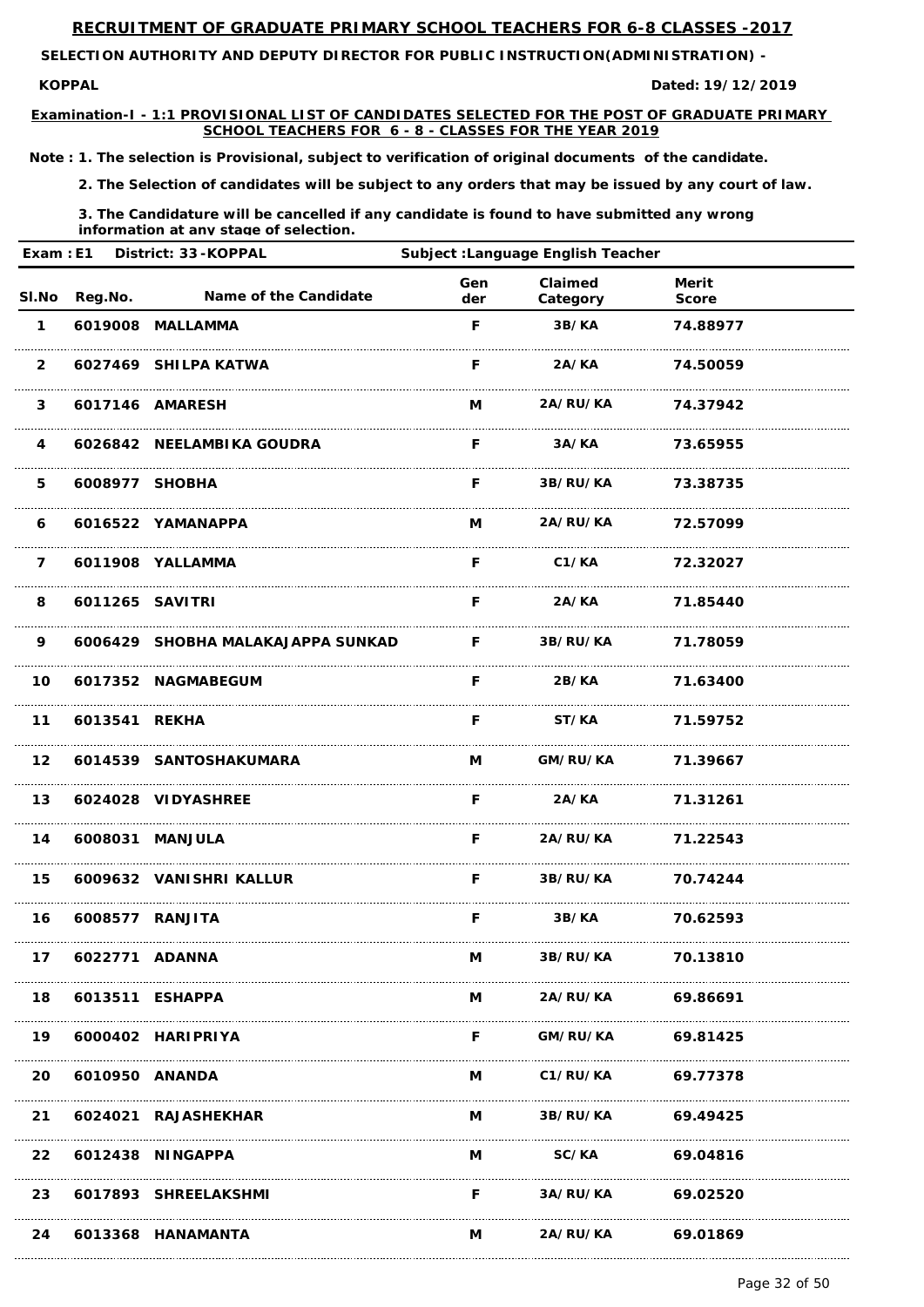**KOPPAL Dated:**

**SELECTION AUTHORITY AND DEPUTY DIRECTOR FOR PUBLIC INSTRUCTION(ADMINISTRATION) -** 

**Examination-I - 1:1 PROVISIONAL LIST OF CANDIDATES SELECTED FOR THE POST OF GRADUATE PRIMARY SCHOOL TEACHERS FOR 6 - 8 - CLASSES FOR THE YEAR 2019**

**19/12/2019**

*Note : 1. The selection is Provisional, subject to verification of original documents of the candidate.*

*2. The Selection of candidates will be subject to any orders that may be issued by any court of law.*

| District: 33-KOPPAL<br>Exam: E1 |                 | Subject: Language English Teacher                   |                     |                     |                              |  |
|---------------------------------|-----------------|-----------------------------------------------------|---------------------|---------------------|------------------------------|--|
| SI.No                           | Reg.No.         | Name of the Candidate                               | Gen<br>der          | Claimed<br>Category | <b>Merit</b><br><b>Score</b> |  |
| 25                              | 6027545 SRIDEVI |                                                     | F                   | 2A/KA               | 69.01726                     |  |
| 26                              |                 | 6000679 SOMANATH                                    | M                   | 2A/RU/KA            | 68.77613                     |  |
| 27                              |                 | 6021772 CHANDRAKALA                                 | F                   | SC/RU/KA            | 68.70955                     |  |
| 28                              | 6007534 SHILPA  |                                                     | F                   | ST/RU/KA            | 68.54926                     |  |
| 29                              |                 | 6016043 KRISHNAPPA                                  | Μ                   | SC/RU/KA            | 68.28768                     |  |
| 30                              |                 | 6012718 MALLAPPA                                    | Μ                   | 2A/RU/KA            | 68.13866                     |  |
| 31                              |                 | 6010841 NAGARAJ                                     | M                   | ST/RU/KA            | 68.11525                     |  |
| 32                              |                 | 6005752 SHARANAYYA MATHAPATI                        | M                   | 3B/RU/KA            | 68.09512                     |  |
| 33                              |                 | 6017463 PRAMOD KUMAR                                | M                   | GM/KA               | 68.04469                     |  |
| 34                              |                 | 6015964 SHASHIDHARA                                 | M                   | 2A/RU/KA            | 67.76315                     |  |
| 35                              |                 | 6015844 PARASHURAM                                  | M                   | 2A/RU/KA            | 67.59862                     |  |
| 36                              |                 | 6011757 HEENAKOUSAR NAYKAR                          | <b>F</b> Providence |                     | 2B/KA 67.43244               |  |
| 37                              |                 | 6022537 GOUSIYA KHANAM                              | $\mathsf{F}$        |                     | 2B/KA 67.33266               |  |
| 38                              |                 | 6000155 SHIVAKUMAR                                  |                     | M SC/RU/KA 66.89820 |                              |  |
| 39                              |                 | 6012108 VINODAKUMAR KUSHTAGISHETTI M GM/KA 66.88225 |                     |                     |                              |  |
| 40                              |                 | 6015823 PRAKASH GALEPPA DODDAMANI M SC/KA 66.78604  |                     |                     |                              |  |
| 41                              |                 | 6025110 SHRINIVAS                                   | M                   | 3B/RU/KA 66.77240   |                              |  |

| 42 | 6008918 DEEPA |                            |   | ST/RU/KA        | 66.67151 |
|----|---------------|----------------------------|---|-----------------|----------|
| 43 |               | 6024557 RAJAVALI           | M | <b>2B/RU/KA</b> | 66.23889 |
| 44 |               | 6011849 DURUGAPPA          | M | <b>2A/RU/KA</b> | 66.22641 |
| 45 |               | 6000343 ANITA JADIMATH     |   | 3B/KA           | 66.13534 |
| 46 |               | 6019350 HULIGESHA          | M | SC/RU/KA        | 66.00750 |
| 47 |               | 6023853 KANAKAPPA KURUBARU | M | 2A/RU/KA        | 66.00000 |
| 48 |               | 6026616 MANJAPPA           | M | ST/RU/KA        | 65.92560 |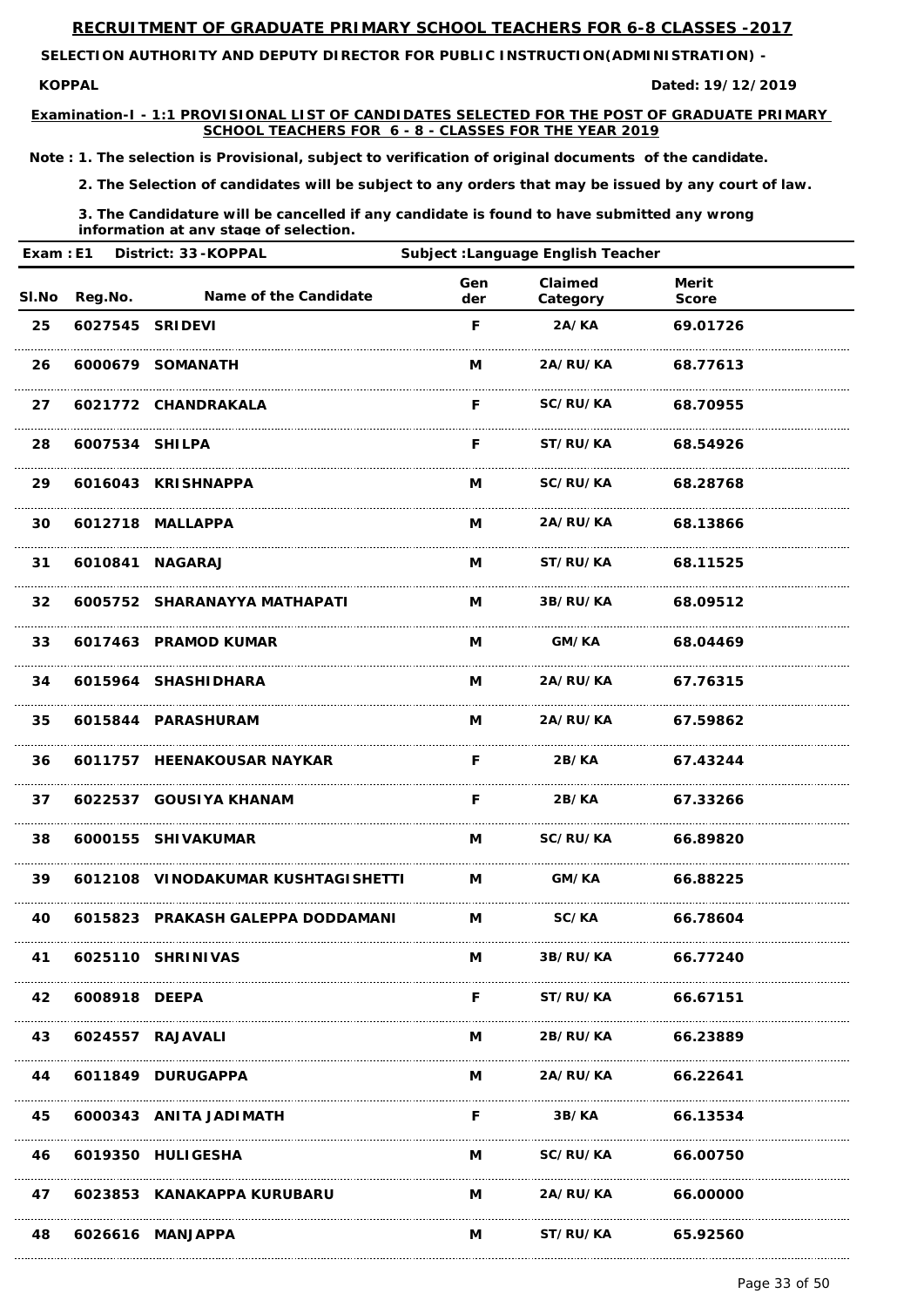**KOPPAL Dated:**

**SELECTION AUTHORITY AND DEPUTY DIRECTOR FOR PUBLIC INSTRUCTION(ADMINISTRATION) -** 

**Examination-I - 1:1 PROVISIONAL LIST OF CANDIDATES SELECTED FOR THE POST OF GRADUATE PRIMARY SCHOOL TEACHERS FOR 6 - 8 - CLASSES FOR THE YEAR 2019**

**19/12/2019**

*Note : 1. The selection is Provisional, subject to verification of original documents of the candidate.*

*2. The Selection of candidates will be subject to any orders that may be issued by any court of law.*

*3. The Candidature will be cancelled if any candidate is found to have submitted any wrong information at any stage of selection.*

| Exam: E1 | District: 33-KOPPAL<br><b>Subject : Language English Teacher</b> |                                                                |            |                            |                              |  |
|----------|------------------------------------------------------------------|----------------------------------------------------------------|------------|----------------------------|------------------------------|--|
| SI.No    | Reg.No.                                                          | Name of the Candidate                                          | Gen<br>der | Claimed<br>Category        | <b>Merit</b><br><b>Score</b> |  |
| 49       |                                                                  | 6001786 PARASURAMA                                             | M          | 2A/KA                      | 65.59405                     |  |
| 50       |                                                                  | 6016616 DEVARAJ                                                | M          | ST/RU/KA                   | 65.26702                     |  |
| 51       |                                                                  | 6011335 SHABANABEGUM                                           | F          | 2B/KA                      | 65.11250                     |  |
| 52       |                                                                  | 6016417 PADMAVATI                                              | F          | ST/RU/KA                   | 65.03639                     |  |
| 53       |                                                                  | 6012468 SHNAKARAGOUDA                                          | M          | ST/RU/KA                   | 64.80502                     |  |
| 54       |                                                                  | 6020969 MANJULA                                                | F          | 3A/RU/KA                   | 64.65310                     |  |
| 55       |                                                                  | 6011968 AMARESHA HIREMATHA                                     | M          | 3B/RU/KA                   | 64.53648                     |  |
| 56       |                                                                  | 6023882 VAJI RABANU                                            | F          | 2B/RU/KA                   | 64.48208                     |  |
| 57       |                                                                  | 6023968 MANJUNATHA                                             | M          | <b>ST/RU/KA</b>            | 64.47741                     |  |
| 58       |                                                                  | 6025684 MADHUSHREE HOOGAR                                      | F          | 2A/RU/KA                   | 64.15122                     |  |
| 59       |                                                                  | 6012772 KARIYAPPA                                              | M          | 2A/RU/KA                   | 64.03425                     |  |
|          |                                                                  | 60 6022218 SHRIDEVI DANNUR                                     |            | F SC/KA 63.85921           |                              |  |
| 61       |                                                                  | 6003889 SHASHIDHARA M                                          |            | M 2A/RU/KA 63.14500        |                              |  |
| 62       | 6008759 PUSHPA                                                   |                                                                |            | <b>F</b> 2A/RU/KA 62.78780 |                              |  |
| 63       |                                                                  | 6015596 NAGARATHNAMMA CHANDRAPPA F 3A 62.30768<br><b>MASKI</b> |            |                            |                              |  |
| 64       |                                                                  | 6026875 KRISHNA MURTHY K                                       |            | M GM 61.75208              |                              |  |
| 65       |                                                                  | 6015735 PRAKASH                                                | M          | <b>3B/RU/KA</b>            | 61.52774                     |  |

# **66 6027443 NINGANAGOUDA M 3B/RU/KA 61.04657**

**67 6000112 HANAMAPPA M 2A/RU/KA 60.00098**

Page 34 of 50

-----------------------------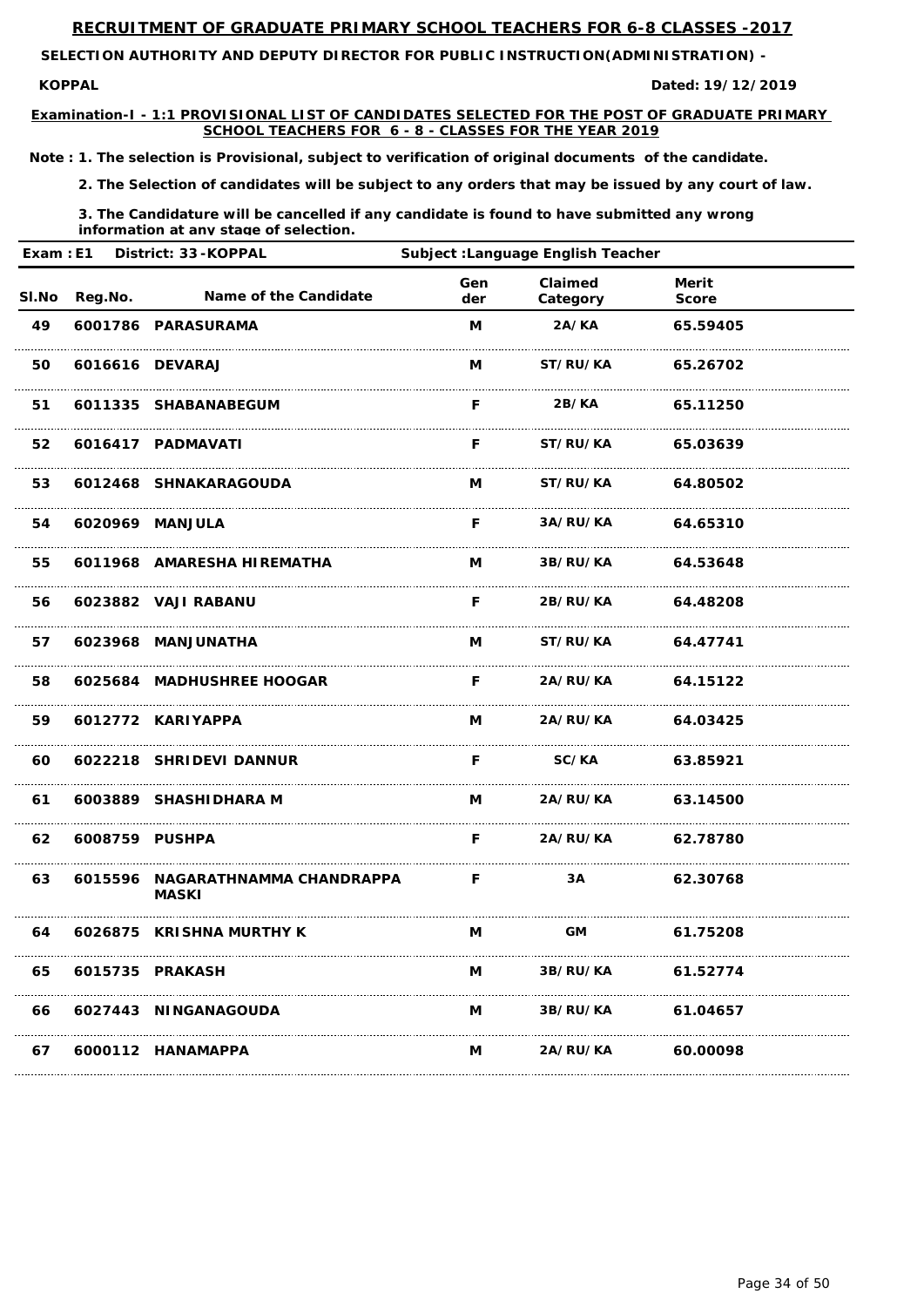**KOPPAL Dated:**

**SELECTION AUTHORITY AND DEPUTY DIRECTOR FOR PUBLIC INSTRUCTION(ADMINISTRATION) -** 

**Examination-I - 1:1 PROVISIONAL LIST OF CANDIDATES SELECTED FOR THE POST OF GRADUATE PRIMARY SCHOOL TEACHERS FOR 6 - 8 - CLASSES FOR THE YEAR 2019**

**19/12/2019**

*Note : 1. The selection is Provisional, subject to verification of original documents of the candidate.*

*2. The Selection of candidates will be subject to any orders that may be issued by any court of law.*

*3. The Candidature will be cancelled if any candidate is found to have submitted any wrong information at any stage of selection.*

|               |                | Exam: E1 District: 33-KOPPAL | <b>Medium</b> |                     | Subject: Mathematics & Science Teacher in Kannada |  |
|---------------|----------------|------------------------------|---------------|---------------------|---------------------------------------------------|--|
| SI.No         | Reg.No.        | Name of the Candidate        | Gen<br>der    | Claimed<br>Category | Merit<br><b>Score</b>                             |  |
|               | 6014569 MAHESH |                              | М             | 3B/RU/KA            | 74.87725                                          |  |
| $\mathcal{P}$ |                | 6011262 SREEDEVI T           |               | 3B                  | 70.97156                                          |  |
|               |                | 6015309 LAKKAMMA             |               | <b>GM/KA</b>        | 70.06266                                          |  |

Page 35 of 50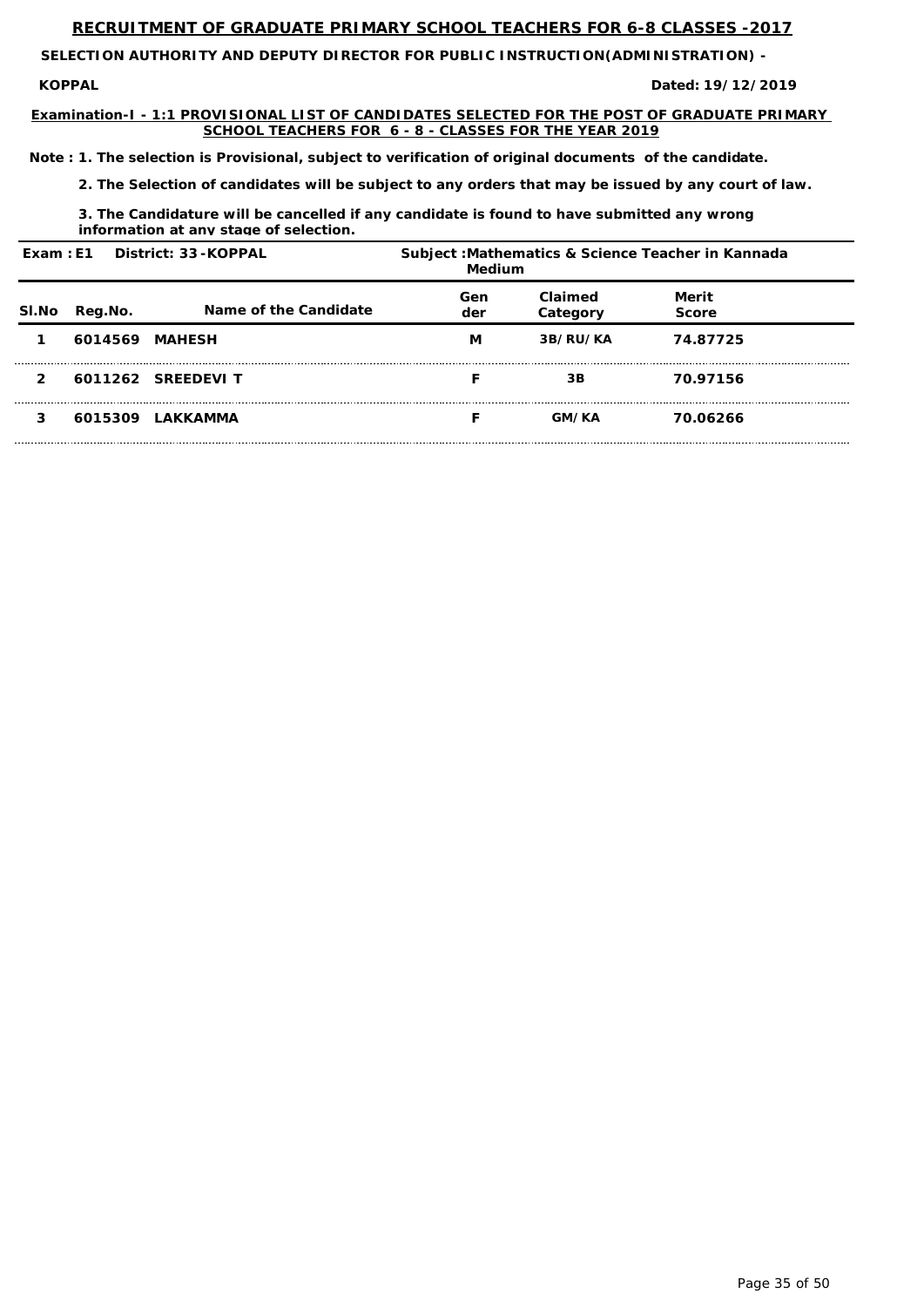**SELECTION AUTHORITY AND DEPUTY DIRECTOR FOR PUBLIC INSTRUCTION(ADMINISTRATION) -** 

**RAICHUR** 

### **Examination-I - 1:1 PROVISIONAL LIST OF CANDIDATES SELECTED FOR THE POST OF GRADUATE PRIMARY SCHOOL TEACHERS FOR 6 - 8 - CLASSES FOR THE YEAR 2019**

**19/12/2019**

*Note : 1. The selection is Provisional, subject to verification of original documents of the candidate.*

*2. The Selection of candidates will be subject to any orders that may be issued by any court of law.*

*3. The Candidature will be cancelled if any candidate is found to have submitted any wrong information at any stage of selection.*

Page 36 of 50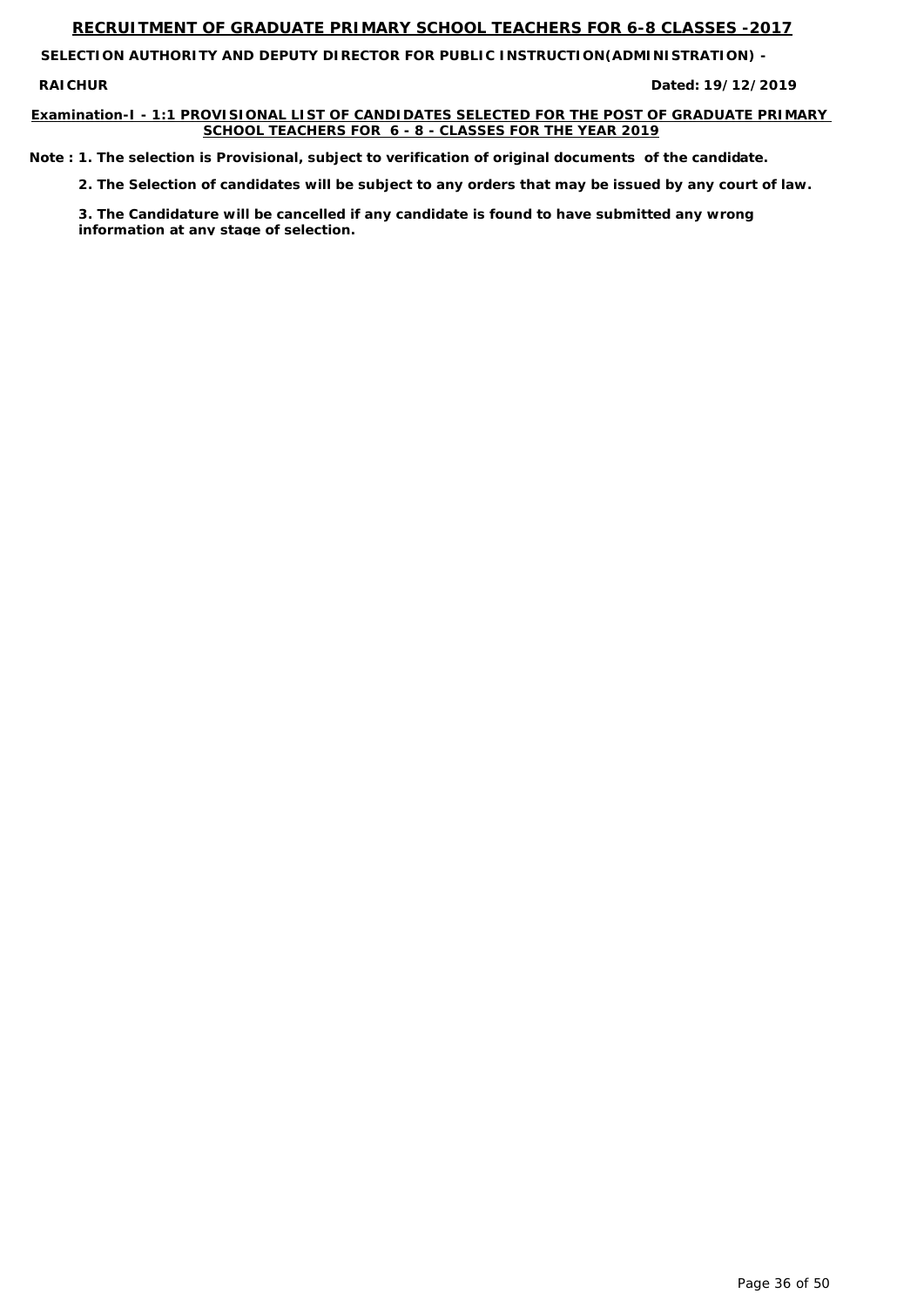**SELECTION AUTHORITY AND DEPUTY DIRECTOR FOR PUBLIC INSTRUCTION(ADMINISTRATION) -** 

**RAICHUR** 

**Examination-I - 1:1 PROVISIONAL LIST OF CANDIDATES SELECTED FOR THE POST OF GRADUATE PRIMARY SCHOOL TEACHERS FOR 6 - 8 - CLASSES FOR THE YEAR 2019**

**19/12/2019**

*Note : 1. The selection is Provisional, subject to verification of original documents of the candidate.*

*2. The Selection of candidates will be subject to any orders that may be issued by any court of law.*

| <b>District: 34-RAICHUR</b><br>Exam: E1 |                | <b>Subject : Language English Teacher</b>       |            |                     |                              |  |
|-----------------------------------------|----------------|-------------------------------------------------|------------|---------------------|------------------------------|--|
| SI.No                                   | Reg.No.        | Name of the Candidate                           | Gen<br>der | Claimed<br>Category | <b>Merit</b><br><b>Score</b> |  |
| $\mathbf 1$                             |                | 6014458 PUSHPALATHA G                           | F          | C1/KA               | 76.77001                     |  |
| $\overline{2}$                          |                | 6018408 RAGHAVENDRA HOSALLI                     | M          | 2A/RU/KA            | 75.12035                     |  |
| $\mathbf{3}$                            |                | 6027004 YAMUNA KARATAGI                         | F.         | 3B/RU/KA            | 73.17984                     |  |
| $\overline{4}$                          |                | 6013685 SHRIDEVI                                | F.         | C1/RU/KA            | 73.04472                     |  |
| 5                                       |                | 6016258 MALLAMMA MANTAGOUDA<br><b>SIRAGUMPI</b> | F.         | 3A/RU/KA            | 72.53057                     |  |
| 6                                       | 6008061 SHANTA |                                                 | F.         | ST/RU/KA            | 71.90060                     |  |
| $\overline{7}$                          |                | 6017698 BASAVALINGESHWARI                       | F          | ST/KA               | 71.37062                     |  |
| 8                                       |                | 6010336 D NARESHA                               | M          | 2A                  | 71.30040                     |  |
| 9                                       | 6010510 PREMA  |                                                 | F          | 3A/RU/KA            | 71.10041                     |  |
| 10                                      |                | 6000221 MERILIN PRABHU                          | M          | 3B/KA               | 70.84465                     |  |
| 11                                      |                | 6020508 MUTTHULAKSHMI                           | F          | SC/RU/KA            | 70.82084                     |  |
| 12 <sub>2</sub>                         |                | 6012981 BASAMMA                                 |            | F 3B/RU/KA 70.42164 |                              |  |
| 13                                      |                | 6019662 ASHWINI                                 | F.         | <b>3B/KA</b>        | 70.41251                     |  |
| 14                                      |                | 6015752 MAHANTESH                               | M          | 2A/KA               | 70.25938                     |  |
| 15                                      |                | 6018406 BUDDAPPA                                |            | M 2A/RU/KA 70.18402 |                              |  |
| 16                                      |                | 6001442 VISHWARADHYA S                          | M          | 3B/KA               | 69.93985                     |  |
| 17                                      |                | 6001639 AMAREGOUDA BASANAGOUDA                  | $M \sim$   | <b>3A/RU/KA</b>     | 69.80760                     |  |

| 18  |                | 6014679 SHIVAPPA      | М | <b>SC/RU/KA</b> | 69.76576 |
|-----|----------------|-----------------------|---|-----------------|----------|
| 19  | 6019708 SONIYA |                       | F | <b>3B/RU/KA</b> | 69.64907 |
| 20. |                | 6002452 ARUNA M       | F | 3B/RU/KA        | 69.07349 |
| 21  |                | 6008935 TARANUM       |   | 2B/KA           | 68.86732 |
| 22  |                | 6014279 SHRUTI H      | F | ST/RU/KA        | 68.70178 |
| 23  |                | 6018640 NIKHATPARVEEN |   | 2B/KA           | 68.62119 |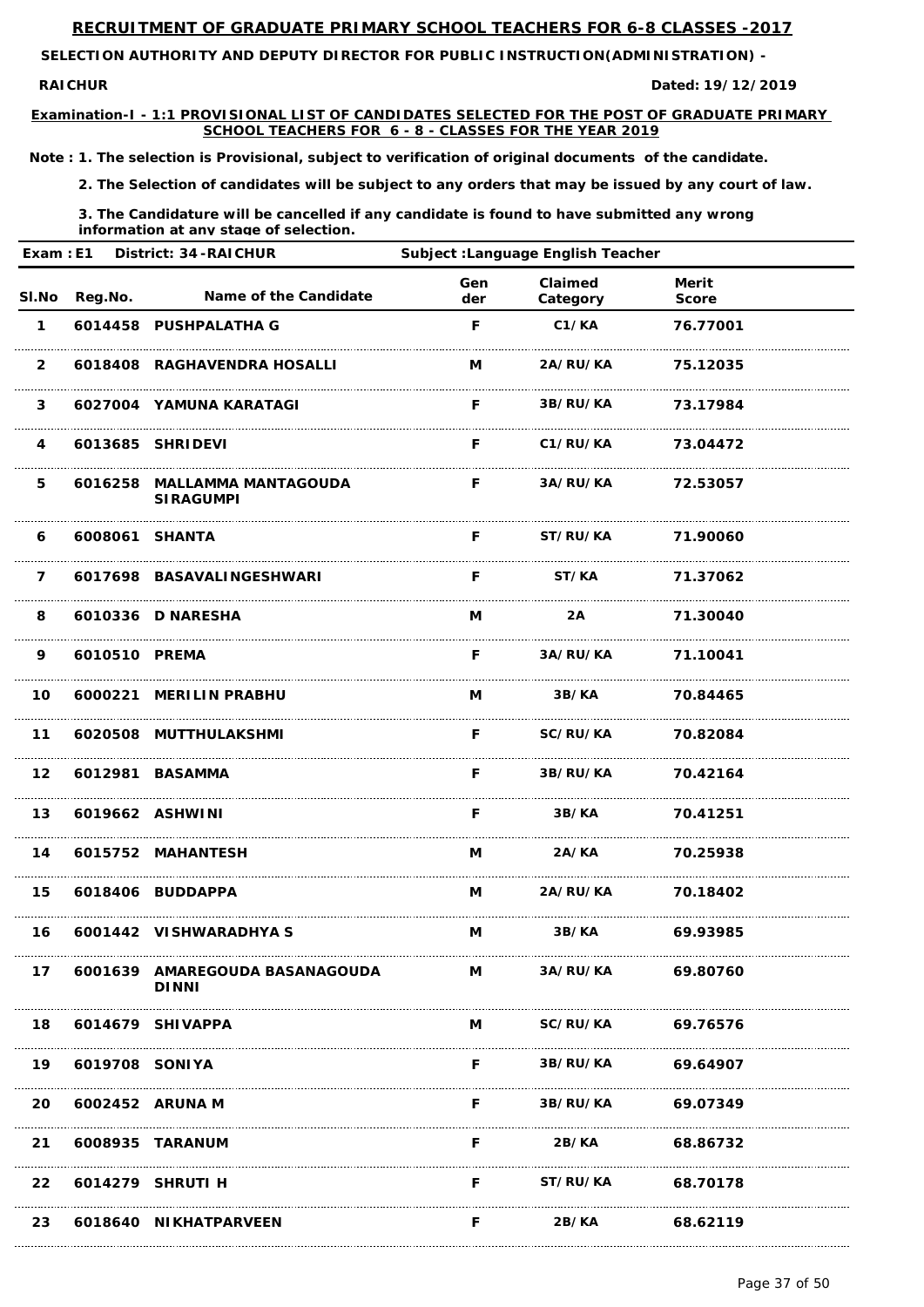**SELECTION AUTHORITY AND DEPUTY DIRECTOR FOR PUBLIC INSTRUCTION(ADMINISTRATION) -** 

**RAICHUR** 

**Examination-I - 1:1 PROVISIONAL LIST OF CANDIDATES SELECTED FOR THE POST OF GRADUATE PRIMARY SCHOOL TEACHERS FOR 6 - 8 - CLASSES FOR THE YEAR 2019**

**19/12/2019**

*Note : 1. The selection is Provisional, subject to verification of original documents of the candidate.*

*2. The Selection of candidates will be subject to any orders that may be issued by any court of law.*

| Exam: E1        |               | <b>District: 34-RAICHUR</b> | Subject : Language English Teacher |                            |                              |  |
|-----------------|---------------|-----------------------------|------------------------------------|----------------------------|------------------------------|--|
|                 | SI.No Reg.No. | Name of the Candidate       | Gen<br>der                         | <b>Claimed</b><br>Category | <b>Merit</b><br><b>Score</b> |  |
| 24              |               | 6020447 GURURAJ             | M                                  | ST/RU/KA                   | 68.39881                     |  |
| 25              |               | 6006523 RAGHAVENDRA         | M                                  | C1/RU/KA                   | 68.30982                     |  |
| 26              |               | 6026741 CHETANA             | F.                                 | 3B/RU/KA                   | 68.30775                     |  |
| 27              |               | 6014247 MUBINA BEGUM        | F                                  | 2B/KA                      | 68.27729                     |  |
| 28              |               | 6010158 AYYAPPA             | M                                  | <b>3B/RU/KA</b>            | 68.05179                     |  |
| 29              |               | 6018964 NAGARAJA            | M                                  | 2A/RU/KA/PH-<br>LD.        | 67.98635                     |  |
| 30              |               | 6011935 SIDDESH             | M                                  | <b>3B/RU/KA</b>            | 67.85143                     |  |
| 31              |               | 6026571 BHARGAVI            | F.                                 | <b>C1/RU/KA</b>            | 67.81845                     |  |
| 32 <sub>2</sub> |               | 6010186 SHREESHAIL          | M                                  | 2A/RU/KA 67.78663          |                              |  |
| 33              |               | 6022316 VIJAYALAKSHMI       | F                                  | <b>ST/RU/KA</b>            | 67.72899                     |  |
| 34              |               | 6017123 MALLIKA             | F                                  | GM/KA                      | 67.47730                     |  |
| 35              |               | 6017812 TAYAPPA             |                                    | M ST/RU/KA 67.37263        |                              |  |
| 36              |               | 6006869 AMARESH             | M                                  | 3A/KA 66.71429             |                              |  |
| 37              |               | 6004812 SRINIVAS            |                                    | M 3B/RU/KA 66.22127        |                              |  |
| 38              |               | 6019188 BASAVARAJA          |                                    | M SC/RU/KA 66.17011        |                              |  |
| 39              |               | 6000710 HASANAPPA           | M                                  | SC/KA 65.71161             |                              |  |
| 40              |               | 6007046 D SWATHI            | F.                                 | <b>SC/RU</b>               | 65.41884                     |  |

| 41 |               | 6013433 SURYANARAYANA    | M | <b>SC/RU/KA</b> | 64.58380 |
|----|---------------|--------------------------|---|-----------------|----------|
| 42 |               | 6022358 SAMPATHRAJ       | M | <b>SC/RU/KA</b> | 64.07565 |
| 43 |               | 6018063 JAINUL ABIDEEN   | М | 2B/RU/KA        | 63.96012 |
| 44 |               | 6023547 MANJULA UPPAR    | F | C1/RU/KA/PH-    | 63.79191 |
| 45 | 6009296 GOPAL |                          | М | SC/KA           | 63.45761 |
| 46 |               | 6009003 SHIVASHANKARAPPA | M | <b>3B/KA</b>    | 63.29146 |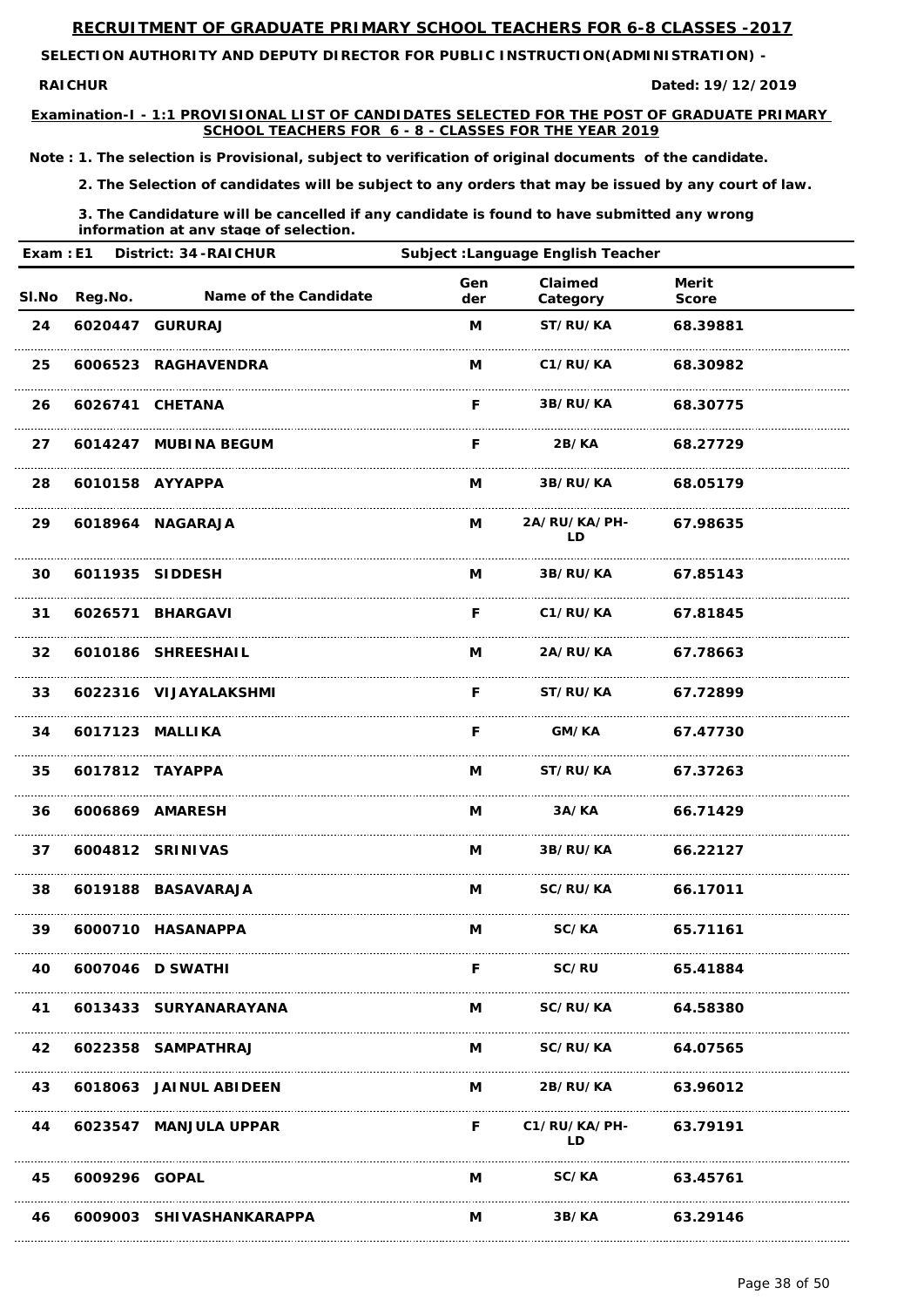**SELECTION AUTHORITY AND DEPUTY DIRECTOR FOR PUBLIC INSTRUCTION(ADMINISTRATION) -** 

**RAICHUR** 

**Examination-I - 1:1 PROVISIONAL LIST OF CANDIDATES SELECTED FOR THE POST OF GRADUATE PRIMARY SCHOOL TEACHERS FOR 6 - 8 - CLASSES FOR THE YEAR 2019**

**19/12/2019**

*Note : 1. The selection is Provisional, subject to verification of original documents of the candidate.*

*2. The Selection of candidates will be subject to any orders that may be issued by any court of law.*

*3. The Candidature will be cancelled if any candidate is found to have submitted any wrong information at any stage of selection.*

|              | Exam: E1 District: 34-RAICHUR<br><b>Subject : Language English Teacher</b> |                            |            |                            |                       |  |
|--------------|----------------------------------------------------------------------------|----------------------------|------------|----------------------------|-----------------------|--|
| <b>SI.No</b> | Reg.No.                                                                    | Name of the Candidate      | Gen<br>der | <b>Claimed</b><br>Category | Merit<br><b>Score</b> |  |
| 47           | 6027722 SAVITRI                                                            |                            | F          | 3B/KA                      | 62.85940              |  |
| 48           |                                                                            | 6007176 RAVINDRA           | M          | <b>ST/RU/KA</b>            | 62.84100              |  |
| 49           |                                                                            | 6022010 RAIMAND K          | M          | <b>SC/KA</b>               | 62.73241              |  |
| 50           |                                                                            | 6015406 BASAVARAJ DESHANUR | M          | 3B/RU/KA                   | 62.45313              |  |
| 51           |                                                                            | 6015612 BASAVARAJ          | M          | SC/RU/KA                   | 62.21290              |  |
| 52           |                                                                            | 6017183 CHANDRAMOULESHWAR  | M          | 2A/KA                      | 62.07024              |  |
| 53           |                                                                            | 6017687 SUDHAKAR           | M          | SC/RU/KA                   | 61.18197              |  |
| 54           |                                                                            | 6003412 SHARANABASAVA      | M          | <b>ST/RU/KA</b>            | 59.99075              |  |

Page 39 of 50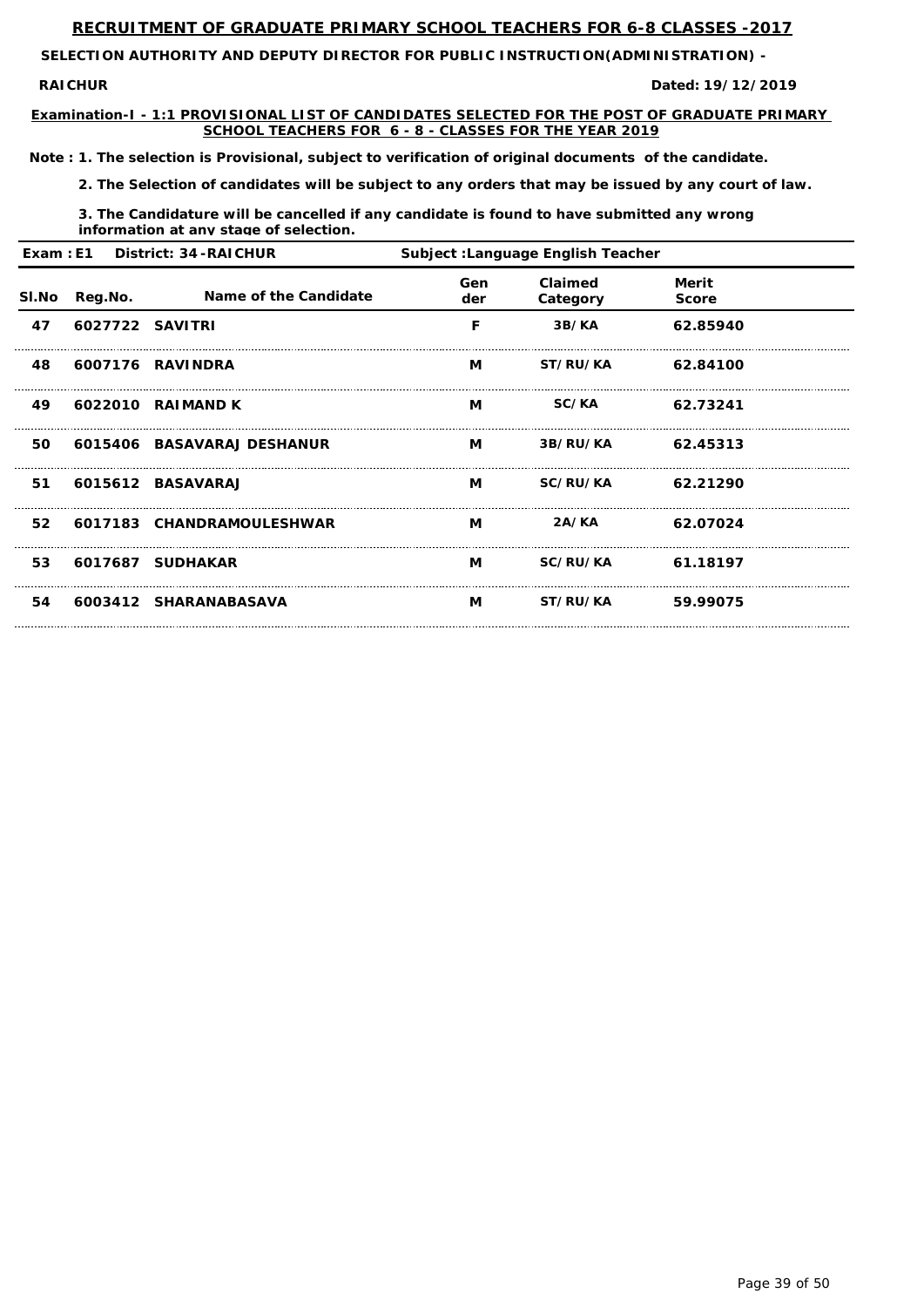**SELECTION AUTHORITY AND DEPUTY DIRECTOR FOR PUBLIC INSTRUCTION(ADMINISTRATION) -** 

**RAICHUR** 

**Examination-I - 1:1 PROVISIONAL LIST OF CANDIDATES SELECTED FOR THE POST OF GRADUATE PRIMARY SCHOOL TEACHERS FOR 6 - 8 - CLASSES FOR THE YEAR 2019**

**19/12/2019**

*Note : 1. The selection is Provisional, subject to verification of original documents of the candidate.*

*2. The Selection of candidates will be subject to any orders that may be issued by any court of law.*

*3. The Candidature will be cancelled if any candidate is found to have submitted any wrong information at any stage of selection.*

| Exam: E1        |                | <b>District: 34-RAICHUR</b>  | Subject : Social Studies Teacher in Kannada Medium |                          |                              |  |
|-----------------|----------------|------------------------------|----------------------------------------------------|--------------------------|------------------------------|--|
| SI.No           | Reg.No.        | <b>Name of the Candidate</b> | Gen<br>der                                         | Claimed<br>Category      | <b>Merit</b><br><b>Score</b> |  |
| $\mathbf 1$     |                | 6017734 MAHANTESHA           | M                                                  | 3B/RU/KA                 | 81.20946                     |  |
| $\overline{2}$  |                | 6009456 VENKATESHA           | M                                                  | 2A/KA                    | 80.00872                     |  |
| $\mathbf{3}$    |                | 6009269 SHWETA               | F.                                                 | 3B/KA                    | 78.92136                     |  |
| 4               |                | 6014246 BHARATI SALIMATH     | F.                                                 | 3B/KA                    | 78.74949                     |  |
| 5               |                | 6019846 SHIVARAJA            | M                                                  | <b>ST/RU/KA</b>          | 78.63214                     |  |
| 6               |                | 6014627 BASAVARAJ            | M                                                  | <b>ST/RU/KA</b>          | 78.58621                     |  |
| $\overline{7}$  | 6021389 SACHIN |                              | M                                                  | <b>SC/RU/KA</b>          | 78.54198                     |  |
| 8               |                | 6017361 TIRLEPPA             | M                                                  | <b>ST/RU/KA</b>          | 78.32877                     |  |
| 9               |                | 6024019 ADAPPA               | M                                                  | <b>SC/RU/KA</b>          | 78.25737                     |  |
| 10              |                | 6015152 NEELAMMA             | F                                                  | 2A/KA                    | 78.22984                     |  |
| $11$            |                | 6011255 VENKOBA              | M                                                  | 2A/RU/KA                 | 77.99824                     |  |
|                 |                | 12 6022460 SOUJANYA          | F.                                                 | <b>GM/KA</b>             | 77.94711                     |  |
| 13              |                | 6012965 MALAMMA              |                                                    | F C1/RU/KA 77.94207      |                              |  |
| 14              |                | 6008133 MEGHARANI            | <b>F</b> Providence                                |                          | 3B/KA 77.86485               |  |
|                 |                | 15 6015815 VENKATESH NAYAK   | $M \sim 1$                                         |                          | ST/KA 77.83632               |  |
| 16              | 6014787 LAXMI  |                              | F.                                                 | <b>2A/RU/KA</b> 77.76255 |                              |  |
| 17 <sub>2</sub> |                | 6017566 HAIMAVATHI           | F.                                                 | <b>2A/RU/KA</b>          | 77.59838                     |  |

| 18        | 6012527 LAVANYA    |                        |   | <b>SC/KA</b>      | 77.53740 |
|-----------|--------------------|------------------------|---|-------------------|----------|
| 19        |                    | 6016251 NINGAPPA       | M | <b>SC/KA</b>      | 77.39724 |
| <b>20</b> |                    | 6013976 IRAFAANA BEGAM | F | <b>2B/RU/KA</b>   | 77.37577 |
|           | 21 6007219 SHANTHA |                        | F | 3B/RU/KA 77.37237 |          |
|           |                    | 22 6013891 MANJAMMA    | F | <b>SC/RU/KA</b>   | 77.25768 |
| 23        | 6000636 SAVITRI    |                        | F | C1/KA             | 77.16160 |
| 24        | 6006982 SUNITHA    |                        |   | <b>ST/KA/YN</b>   | 77.07752 |

Page 40 of 50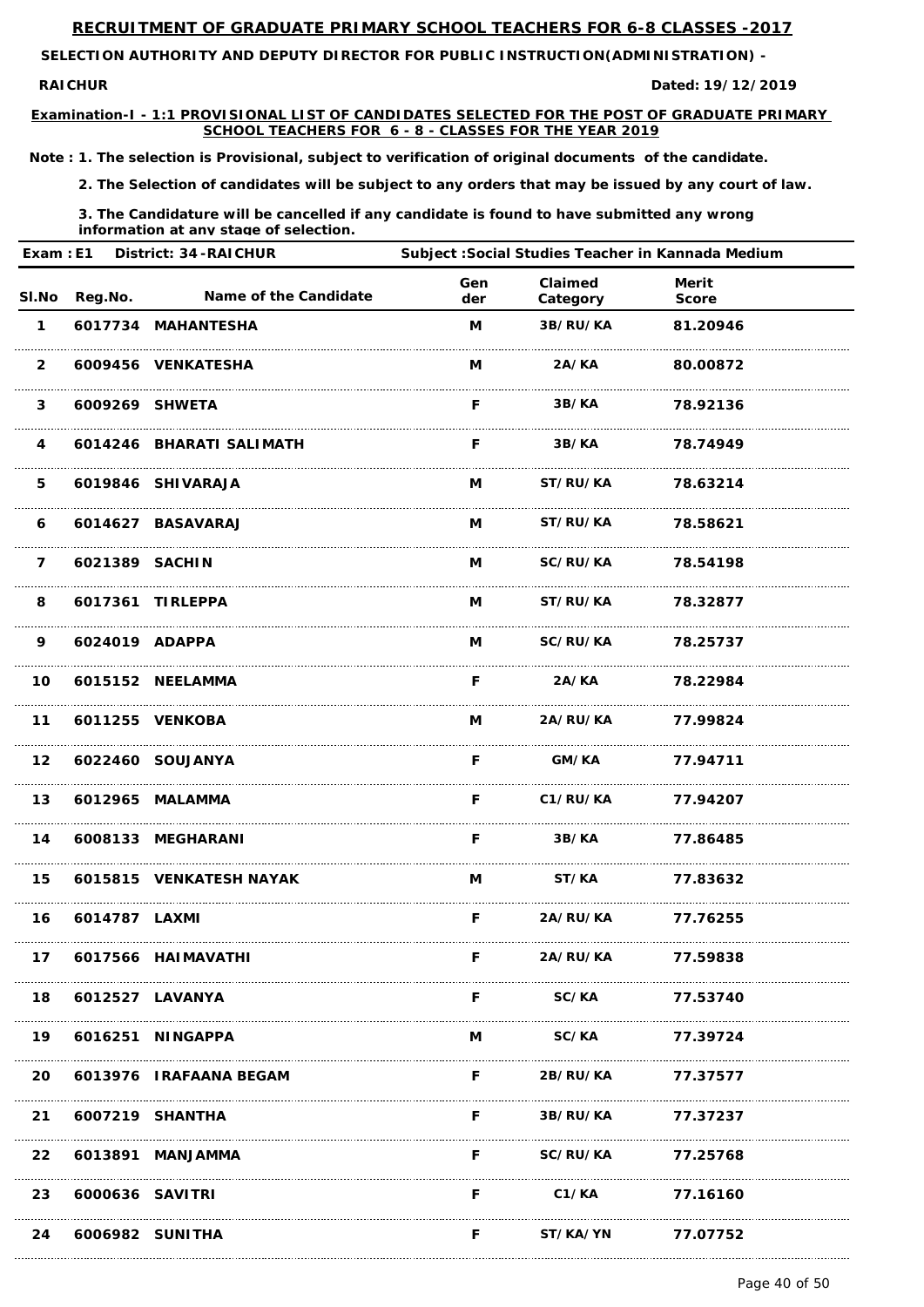**RAICHUR Dated:**

**SELECTION AUTHORITY AND DEPUTY DIRECTOR FOR PUBLIC INSTRUCTION(ADMINISTRATION) -** 

**Examination-I - 1:1 PROVISIONAL LIST OF CANDIDATES SELECTED FOR THE POST OF GRADUATE PRIMARY SCHOOL TEACHERS FOR 6 - 8 - CLASSES FOR THE YEAR 2019**

**19/12/2019**

*Note : 1. The selection is Provisional, subject to verification of original documents of the candidate.*

*2. The Selection of candidates will be subject to any orders that may be issued by any court of law.*

*3. The Candidature will be cancelled if any candidate is found to have submitted any wrong information at any stage of selection.*

|       |                 | Exam : E1 District: 34-RAICHUR | Subject : Social Studies Teacher in Kannada Medium |                     |                              |  |
|-------|-----------------|--------------------------------|----------------------------------------------------|---------------------|------------------------------|--|
| SI.No | Reg.No.         | Name of the Candidate          | Gen<br>der                                         | Claimed<br>Category | <b>Merit</b><br><b>Score</b> |  |
| 25    |                 | 6010100 NARASAMMA T            | F                                                  | ST/KA               | 76.98282                     |  |
| 26    |                 | 6011413 VIJAYALAXMI            | F.                                                 | C1/RU/KA            | 76.87437                     |  |
| 27    |                 | 6009521 AMARESHA               | M                                                  | 3A/RU/KA            | 76.87277                     |  |
| 28    | 6019804 SHILPA  |                                | F.                                                 | 3B/RU/KA            | 76.84936                     |  |
| 29    |                 | 6013500 SHWETA                 | F.                                                 | 3B/KA               | 76.83931                     |  |
| 30    |                 | 6019005 SULTANA H              | F.                                                 | <b>2B/RU/KA</b>     | 76.82480                     |  |
| 31    |                 | 6020765 MANJULA JOGERA         | F.                                                 | C1/RU/KA            | 76.82347                     |  |
| 32    |                 | 6015276 TOTAMMA                | F.                                                 | 3B/RU/KA            | 76.78571                     |  |
| 33    |                 | 6024517 KANAKARAYA             | M                                                  | ST/KA               | 76.74567                     |  |
| 34    | 6023649 VAJIDA  |                                | F.                                                 | 2B/RU/KA            | 76.72791                     |  |
| 35    |                 | 6017119 BEERAPPA               | M                                                  | 2A/RU/KA            | 76.66833                     |  |
| 36    |                 | 6006843 MALAMMA                | F.                                                 | SC/KA 76.61406      |                              |  |
| 37    |                 | 6011652 VIJAYALAXMI            |                                                    | F 3B/RU/KA 76.60398 |                              |  |
| 38    | 6027014 SAVITRI |                                |                                                    | F 3B/RU/KA 76.51992 |                              |  |
| 39    |                 | 6020815 RAMESH CHALIGERI       |                                                    | M 3B/RU/KA 76.41738 |                              |  |
| 40    |                 | 6014657 BHEEMAPPA              |                                                    | M 2A/RU/KA          | 76.30491                     |  |
| 41    |                 | 6011467 JAYASHREE              | F.                                                 | 2A/KA               | 76.25280                     |  |

| 42 |                 | 6016432 AMBAMMA         |   | <b>2A/RU/KA</b>    | 76.16936 |
|----|-----------------|-------------------------|---|--------------------|----------|
| 43 |                 | 6008753 BASAVARAJ       | M | 2A/KA/YN           | 76.14731 |
| 44 |                 | 6011324 JATTEPPA UKKALI | M | 2A/KA              | 76.14271 |
| 45 | 6013626 SHARADA |                         | F | <b>3A/RU/KA</b>    | 76.11985 |
| 46 |                 | 6020654 GANGANNA        | M | <b>C1/RU/KA/YN</b> | 76.08879 |
| 47 | 6018108 NAGARAJ |                         | M | <b>2A/RU/KA</b>    | 76.08839 |
| 48 | 6024738 RADHA   |                         |   | SC/KA              | 75.98920 |

Page 41 of 50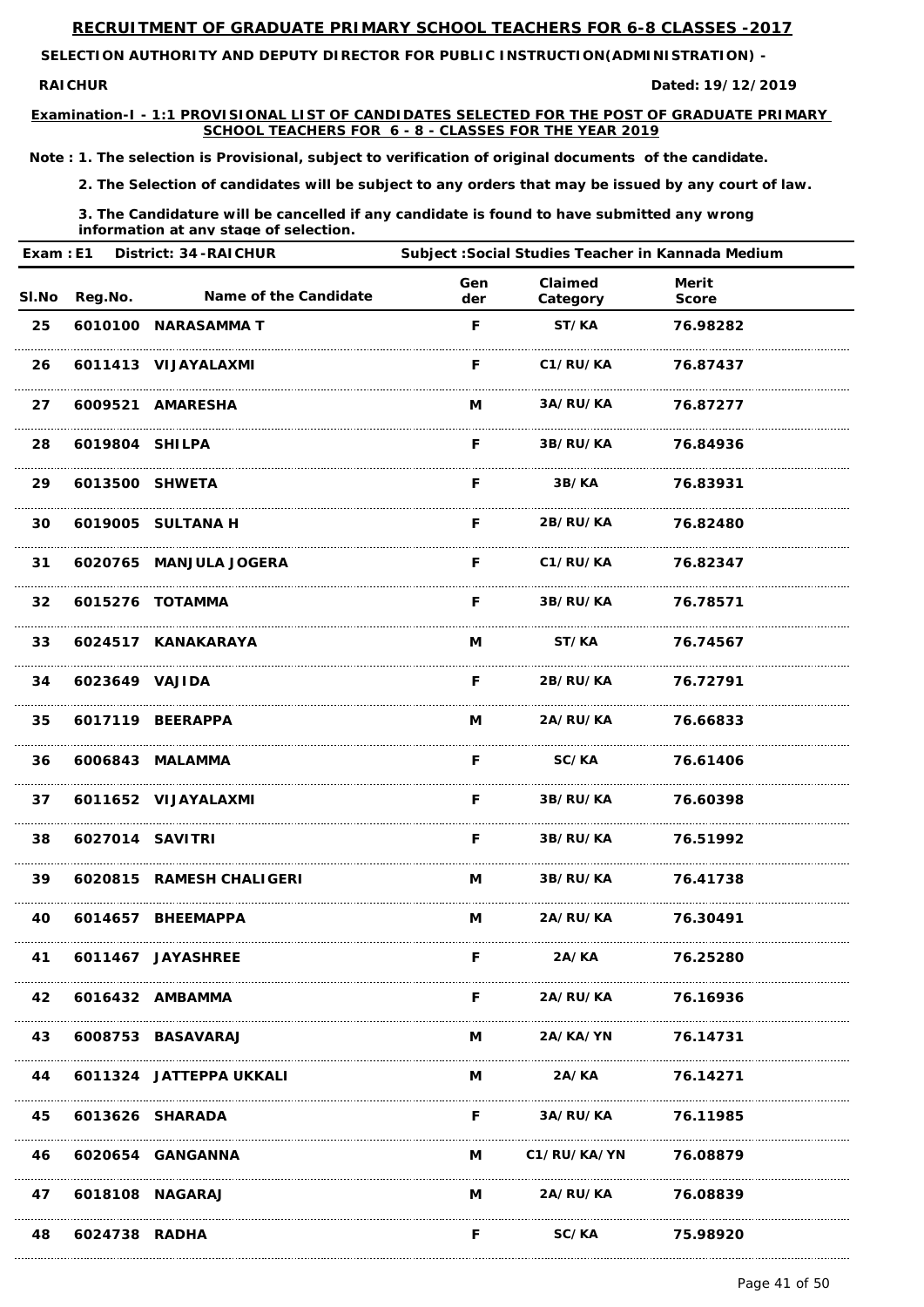**RAICHUR Dated:**

**SELECTION AUTHORITY AND DEPUTY DIRECTOR FOR PUBLIC INSTRUCTION(ADMINISTRATION) -** 

**Examination-I - 1:1 PROVISIONAL LIST OF CANDIDATES SELECTED FOR THE POST OF GRADUATE PRIMARY SCHOOL TEACHERS FOR 6 - 8 - CLASSES FOR THE YEAR 2019**

**19/12/2019**

*Note : 1. The selection is Provisional, subject to verification of original documents of the candidate.*

*2. The Selection of candidates will be subject to any orders that may be issued by any court of law.*

*3. The Candidature will be cancelled if any candidate is found to have submitted any wrong information at any stage of selection.*

| Exam: E1     |                | <b>District: 34-RAICHUR</b>  | Subject : Social Studies Teacher in Kannada Medium |                     |                              |  |
|--------------|----------------|------------------------------|----------------------------------------------------|---------------------|------------------------------|--|
| <b>SI.No</b> | <b>Reg.No.</b> | <b>Name of the Candidate</b> | Gen<br>der                                         | Claimed<br>Category | <b>Merit</b><br><b>Score</b> |  |
| 49           |                | 6007237 MALLESH              | M                                                  | 2A/RU/KA            | 75.97987                     |  |
| 50           |                | 6014550 HANMANTH             | M                                                  | <b>2A/RU/KA</b>     | 75.93928                     |  |
| 51           |                | 6009370 TIRUPATI             | M                                                  | <b>SC/RU/KA</b>     | 75.92500                     |  |
| 52           |                | 6022104 RAMASWAMI            | M                                                  | <b>SC/RU/KA</b>     | 75.80640                     |  |
| 53           |                | 6015257 SUBANABI             | F.                                                 | <b>2B/RU/KA</b>     | 75.63465                     |  |
| 54           |                | 6022572 CHANDAMMA            | F.                                                 | <b>SC/KA</b>        | 75.59706                     |  |
| 55           |                | 6024753 PAVITRA B BALADINNI  | F.                                                 | ST/KA               | 75.54538                     |  |
| 56           | 6013519 AMBIKA |                              | F.                                                 | 2A/KA               | 75.50445                     |  |
| 57           |                | 6009237 MALLAMMA             | F.                                                 | <b>2A/RU/KA</b>     | 75.49886                     |  |
| 58           |                | 6025351 SUJATA HAVALDAR      | F.                                                 | <b>3A/RU/KA</b>     | 75.41988                     |  |
| 59           |                | 6021082 SHIVAKUMARA M        | M                                                  | SC/KA               | 75.36169                     |  |
| 60           | 6018727 SUNITA |                              | F.                                                 | C1/RU/KA 75.35765   |                              |  |
| 61           |                | 6023893 KAMAKSHI DEVI        | F.                                                 |                     | 2A/KA 75.29594               |  |
| 62           |                | 6015629 SHRIDEVI             | F.                                                 |                     | SC/KA 75.28818               |  |
| 63           |                | 6019983 SABAPPA              |                                                    | M SC/RU/KA 75.26874 |                              |  |
| 64           | 6020436 RAVI   |                              |                                                    | M SC/RU/KA 75.19386 |                              |  |
| 65           | 6015233 MARY   |                              | F.                                                 | <b>SC/RU/KA</b>     | 75.16202                     |  |

| 66 | 6008589 ASMA      |                           |          | 2B/KA                          | 75.02844 |
|----|-------------------|---------------------------|----------|--------------------------------|----------|
|    |                   | 67 6017149 ARCHANA KAMBLE | F        | <b>SC/KA</b>                   | 74.53926 |
| 68 | 6002554 RADHA     |                           | F        | <b>SC/RU/KA</b>                | 74.51652 |
| 69 |                   | 6020410 MALLIKARJUN       | $M \sim$ | 2A/RU/KA/YN 74.38334           |          |
|    | 70 6009394 ANANDA |                           |          | M C1/RU/KA/PH-<br>חו           | 73.62227 |
| 71 |                   | 6008723 SHREEDEVI         | F        | 2A/RU/KA/YN 73.39023<br>/PH-LD |          |

Page 42 of 50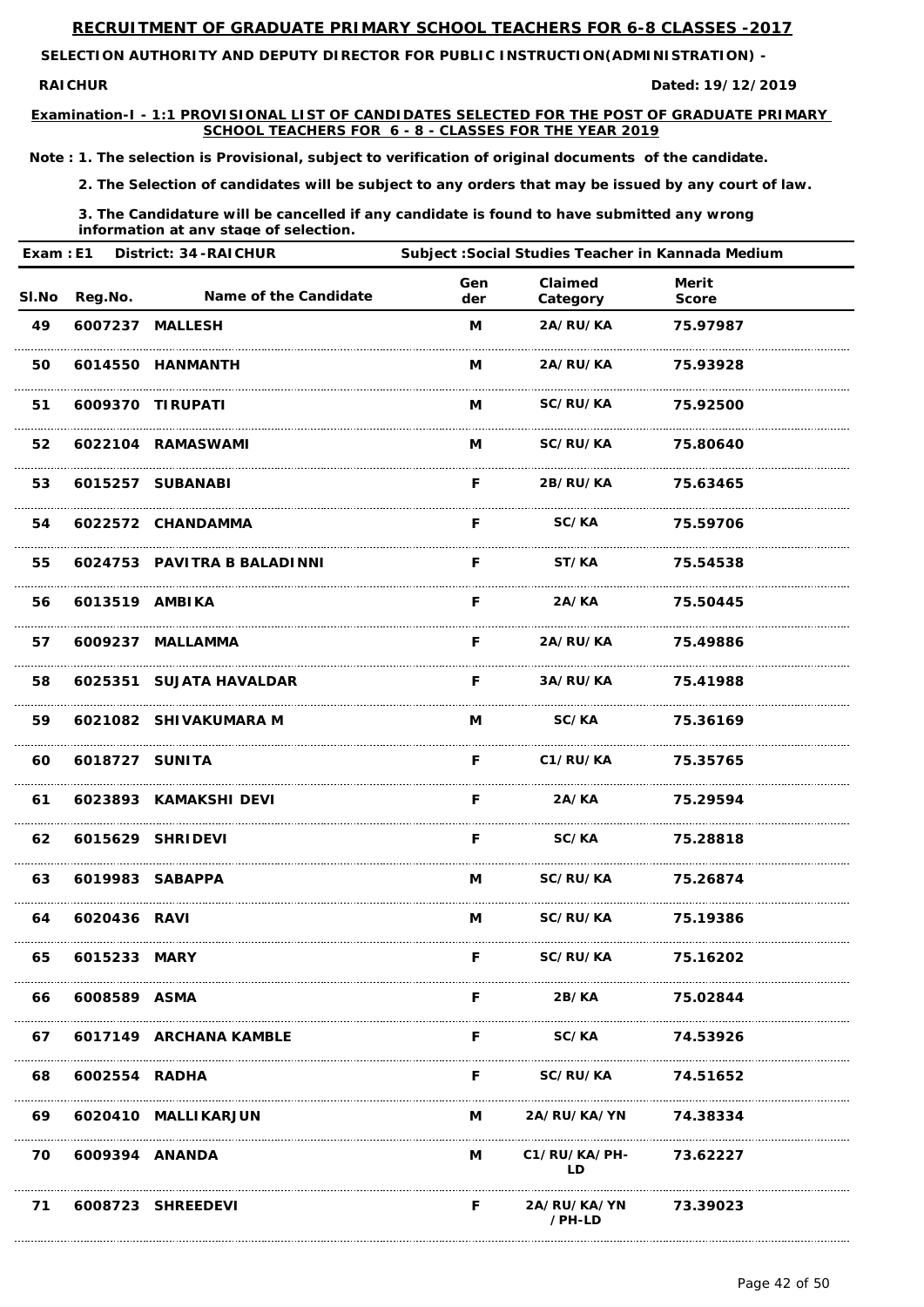**SELECTION AUTHORITY AND DEPUTY DIRECTOR FOR PUBLIC INSTRUCTION(ADMINISTRATION) -** 

**RAICHUR** 

**Examination-I - 1:1 PROVISIONAL LIST OF CANDIDATES SELECTED FOR THE POST OF GRADUATE PRIMARY SCHOOL TEACHERS FOR 6 - 8 - CLASSES FOR THE YEAR 2019**

**19/12/2019**

*Note : 1. The selection is Provisional, subject to verification of original documents of the candidate.*

*2. The Selection of candidates will be subject to any orders that may be issued by any court of law.*

*3. The Candidature will be cancelled if any candidate is found to have submitted any wrong information at any stage of selection.*

| Exam: E1 |         | <b>District: 34-RAICHUR</b>  | Subject : Social Studies Teacher in Kannada Medium |                           |                              |  |
|----------|---------|------------------------------|----------------------------------------------------|---------------------------|------------------------------|--|
| SI.No    | Reg.No. | <b>Name of the Candidate</b> | Gen<br>der                                         | Claimed<br>Category       | <b>Merit</b><br><b>Score</b> |  |
| 72       |         | 6010822 UMA DIVATAR          | F                                                  | 3B/RU/KA/PH-<br><b>LD</b> | 72.51834                     |  |
| 73       |         | 6012857 RAGHAVENDRA          | M                                                  | 3B/RU/KA/PH-<br>VI        | 71.37500                     |  |
| 74       |         | 6022340 KUMAR NAIK H         | M                                                  | SC/RU/KA/PH-<br><b>LD</b> | 71.11257                     |  |
| 75       |         | 6002016 RAYANAGOUDA          | M                                                  | 3A/RU/KA/YN<br>/PH-LD     | 70.30957                     |  |
| 76       |         | 6015239 MANJULA              | F                                                  | 3B/RU/KA/PH-<br>HI        | 70.25348                     |  |
| 77       |         | 6007390 SHARADA              | F                                                  | SC/KA/YN                  | 70.15042                     |  |
| 78       |         | 6016983 DURUGAPPA            | M                                                  | SC/KA/PH-LD               | 70.08718                     |  |
| 79       |         | 6025221 RATANAVVA            | F.                                                 | 3B/RU/KA/PH-<br>HI        | 68.54526                     |  |
| 80       | 6016784 | <b>DHAKAPPA T</b>            | M                                                  | ST/RU/KA/PH-<br>VI        | 66.65000                     |  |
| 81       |         | 6027200 MOHD FAREED          | M                                                  | 2B/KA/PH-LD               | 61.09375                     |  |
|          |         |                              |                                                    |                           |                              |  |

Page 43 of 50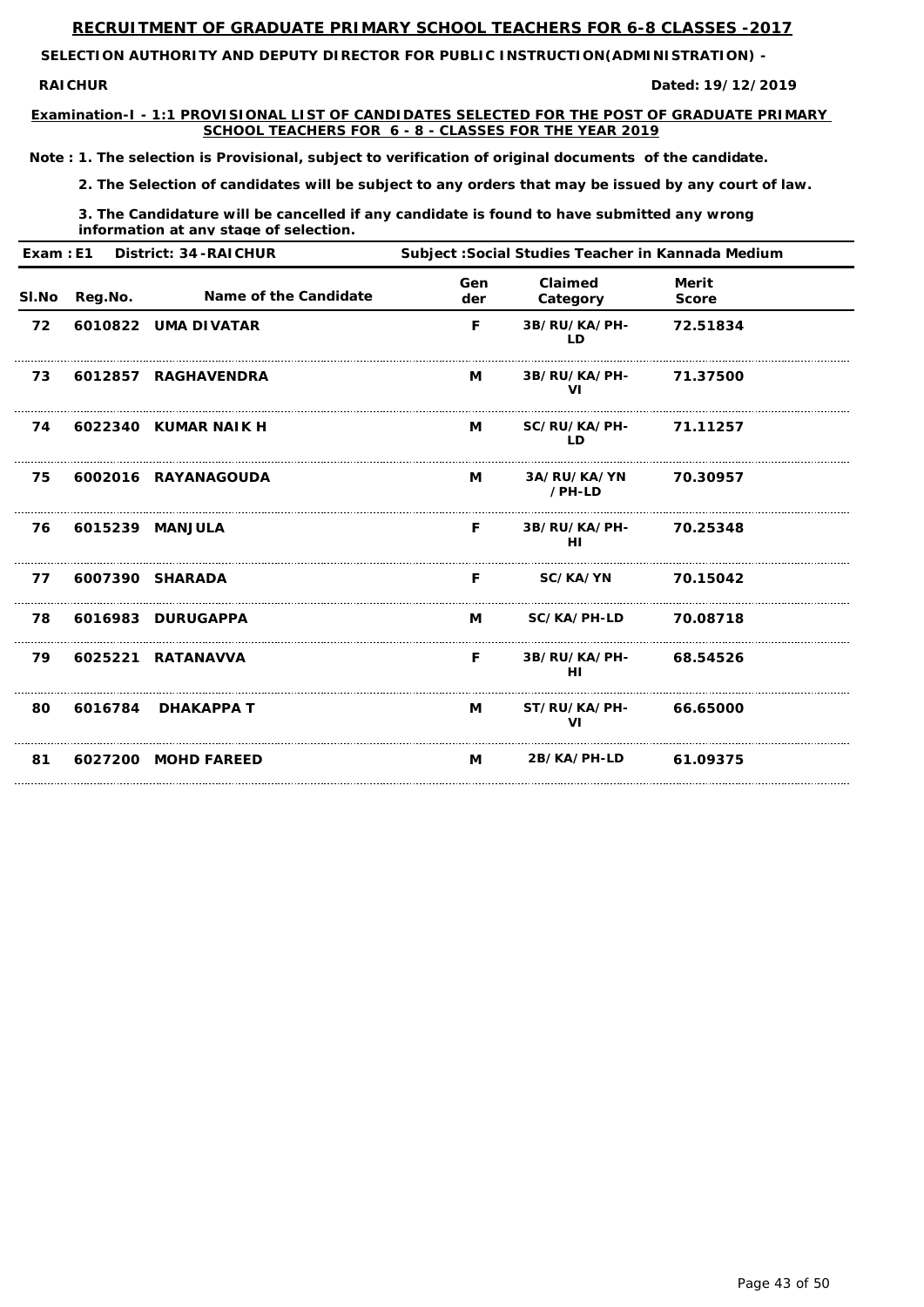**SELECTION AUTHORITY AND DEPUTY DIRECTOR FOR PUBLIC INSTRUCTION(ADMINISTRATION) -** 

**RAICHUR** 

**Examination-I - 1:1 PROVISIONAL LIST OF CANDIDATES SELECTED FOR THE POST OF GRADUATE PRIMARY SCHOOL TEACHERS FOR 6 - 8 - CLASSES FOR THE YEAR 2019**

**19/12/2019**

*Note : 1. The selection is Provisional, subject to verification of original documents of the candidate.*

*2. The Selection of candidates will be subject to any orders that may be issued by any court of law.*

*3. The Candidature will be cancelled if any candidate is found to have submitted any wrong information at any stage of selection.*

| Exam: E1 District: 34-RAICHUR |         | Subject: Social Studies Teacher in Urdu Medium |            |                     |                       |  |
|-------------------------------|---------|------------------------------------------------|------------|---------------------|-----------------------|--|
| SI.No                         | Reg.No. | Name of the Candidate                          | Gen<br>der | Claimed<br>Category | Merit<br><b>Score</b> |  |
|                               |         | 6010208 NASREEN BANU                           |            | 2B                  | 71.77272              |  |
| $\mathbf{2}$                  |         | 6002853 MOHAMMED SALEEM                        | М          | 2B/YN               | 68.37813              |  |
| 3                             |         | 6027774 SHAMSHAD BEGAUM TATAGAR                | F          | 2B                  | 67.39754              |  |
| 4                             |         | 6001025 SHAHNAWAZ NADAF                        | М          | C <sub>1</sub>      | 66.98607              |  |
| 5                             |         | 6009052 ANEESA BEGUM                           |            | 2B                  | 66.21522              |  |

Page 44 of 50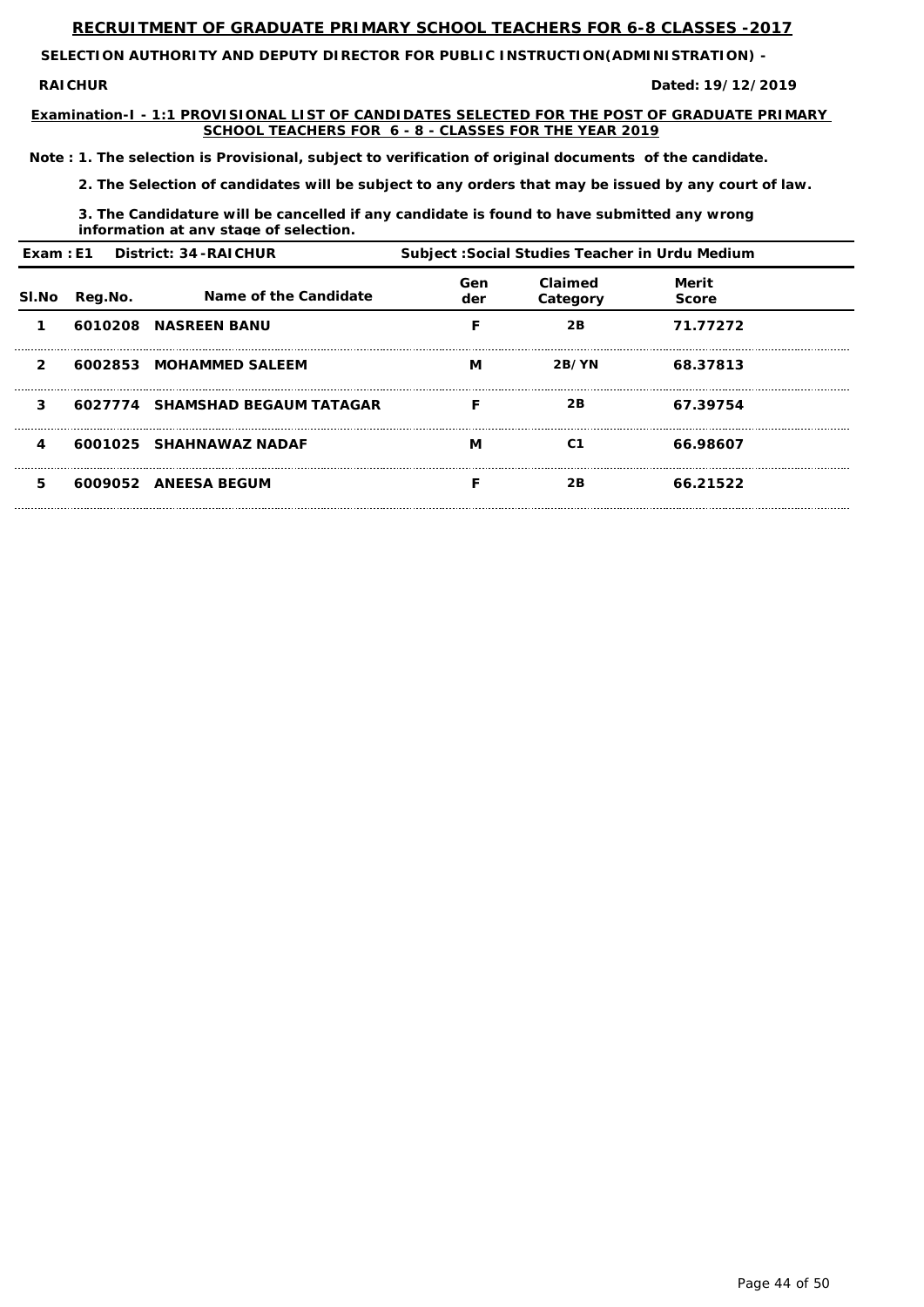**SELECTION AUTHORITY AND DEPUTY DIRECTOR FOR PUBLIC INSTRUCTION(ADMINISTRATION) -** 

**RAICHUR** 

**Examination-I - 1:1 PROVISIONAL LIST OF CANDIDATES SELECTED FOR THE POST OF GRADUATE PRIMARY SCHOOL TEACHERS FOR 6 - 8 - CLASSES FOR THE YEAR 2019**

**19/12/2019**

*Note : 1. The selection is Provisional, subject to verification of original documents of the candidate.*

*2. The Selection of candidates will be subject to any orders that may be issued by any court of law.*

*3. The Candidature will be cancelled if any candidate is found to have submitted any wrong information at any stage of selection.*

| District: 34 - RAICHUR<br>Exam: E1 |         | Subject: Mathematics & Science Teacher in Kannada<br>Medium |            |                     |                       |  |
|------------------------------------|---------|-------------------------------------------------------------|------------|---------------------|-----------------------|--|
| SI.No                              | Reg.No. | Name of the Candidate                                       | Gen<br>der | Claimed<br>Category | Merit<br><b>Score</b> |  |
|                                    | 6003777 | <b>MAHESHKUMAR M</b>                                        | M          | 2A/KA               | 74.07315              |  |
|                                    | 6013549 | <b>NAVEENKUMAR HIREMATH</b>                                 | М          | 3B                  | 71.76612              |  |

Page 45 of 50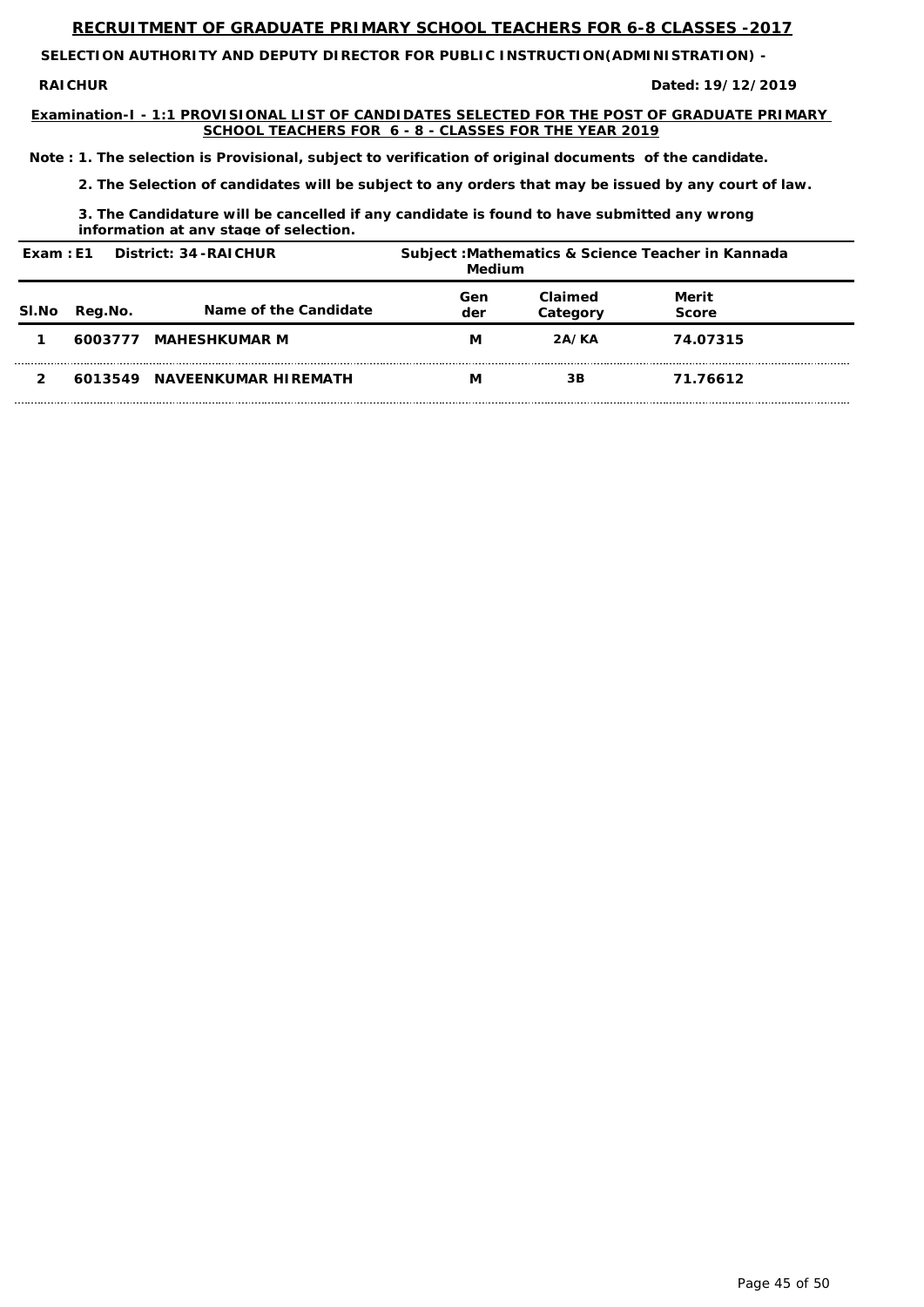**SELECTION AUTHORITY AND DEPUTY DIRECTOR FOR PUBLIC INSTRUCTION(ADMINISTRATION) -** 

**YADAGIRI** 

#### **Examination-I - 1:1 PROVISIONAL LIST OF CANDIDATES SELECTED FOR THE POST OF GRADUATE PRIMARY SCHOOL TEACHERS FOR 6 - 8 - CLASSES FOR THE YEAR 2019**

**19/12/2019**

*Note : 1. The selection is Provisional, subject to verification of original documents of the candidate.*

*2. The Selection of candidates will be subject to any orders that may be issued by any court of law.*

*3. The Candidature will be cancelled if any candidate is found to have submitted any wrong information at any stage of selection.*

Page 46 of 50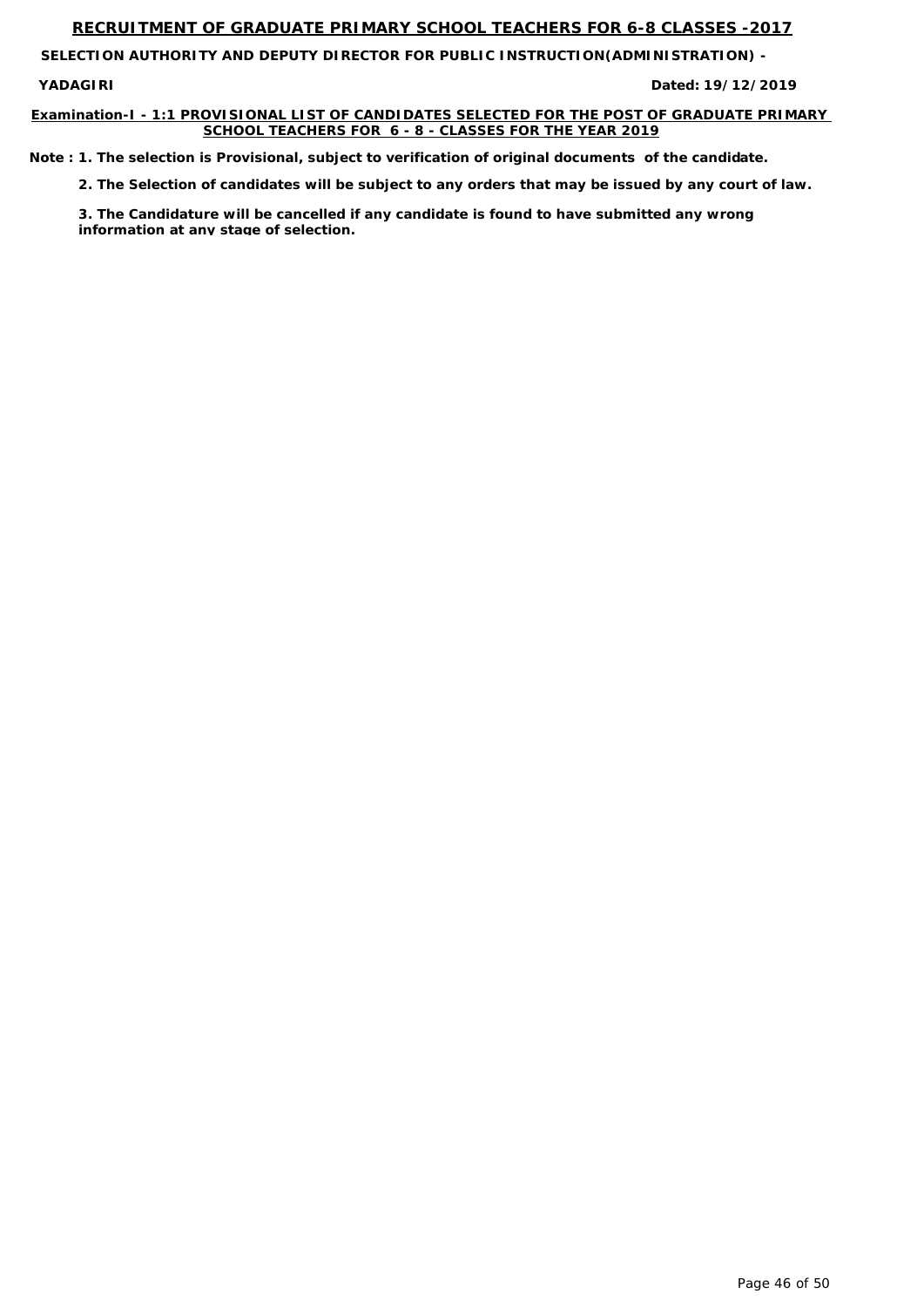**SELECTION AUTHORITY AND DEPUTY DIRECTOR FOR PUBLIC INSTRUCTION(ADMINISTRATION) -** 

**YADAGIRI** 

**Examination-I - 1:1 PROVISIONAL LIST OF CANDIDATES SELECTED FOR THE POST OF GRADUATE PRIMARY SCHOOL TEACHERS FOR 6 - 8 - CLASSES FOR THE YEAR 2019**

**19/12/2019**

*Note : 1. The selection is Provisional, subject to verification of original documents of the candidate.*

*2. The Selection of candidates will be subject to any orders that may be issued by any court of law.*

*3. The Candidature will be cancelled if any candidate is found to have submitted any wrong information at any stage of selection.*

| Exam: E1<br>District: 35-YADAGIRI |                | Subject : Language English Teacher |            |                     |                              |  |
|-----------------------------------|----------------|------------------------------------|------------|---------------------|------------------------------|--|
| SI.No                             | Reg.No.        | Name of the Candidate              | Gen<br>der | Claimed<br>Category | <b>Merit</b><br><b>Score</b> |  |
| $\mathbf 1$                       | 6018552 SHOBHA |                                    | F          | SC/KA               | 72.61252                     |  |
| $\overline{2}$                    | 6012680 JYOTI  |                                    | F          | 3A/RU/KA            | 71.92973                     |  |
| $\mathbf{3}$                      |                | 6009154 PRADEEPKUMAR               | M          | 3B/RU/KA            | 69.99197                     |  |
| 4                                 |                | 6020190 SANJAYKUMAR                | M          | ST/RU/KA            | 69.98319                     |  |
| 5                                 |                | 6021702 MARI LINGAMMA              | F          | ST/KA               | 68.90985                     |  |
| 6                                 |                | 6014181 NINGAMMA                   | F          | 3A/RU/KA            | 68.72563                     |  |
| $\overline{7}$                    |                | 6019216 PARAMANAND                 | M          | 2A                  | 68.68465                     |  |
| 8                                 |                | 6018882 NAGAREDDY                  | M          | 3A/KA               | 67.33965                     |  |
| 9                                 |                | 6017336 SHARANKUMAR                | M          | ST/KA               | 66.68753                     |  |
| 10                                | 6016836 SUMA H |                                    | F          | <b>GM</b>           | 66.54202                     |  |
| $11$                              |                | 6019836 PAVANKUMAR                 | M          | 2A/RU/KA            | 66.13138                     |  |
| 12                                |                | 6008855 MALLAPPA                   |            | M SC/RU/KA 64.65847 |                              |  |
| 13                                | 6005911 DEVAKI |                                    |            | F SC/RU/KA 64.07753 |                              |  |
| 14                                |                | 6024376 ESHYA NAIK                 |            | M SC/RU/KA 64.01577 |                              |  |
| 15                                |                | 6009700 VASUDEVA                   |            | M ST/RU/KA 63.84237 |                              |  |
| 16                                |                | 6018225 SANGAMESH                  | M          | 3B/KA               | 61.10930                     |  |

Page 47 of 50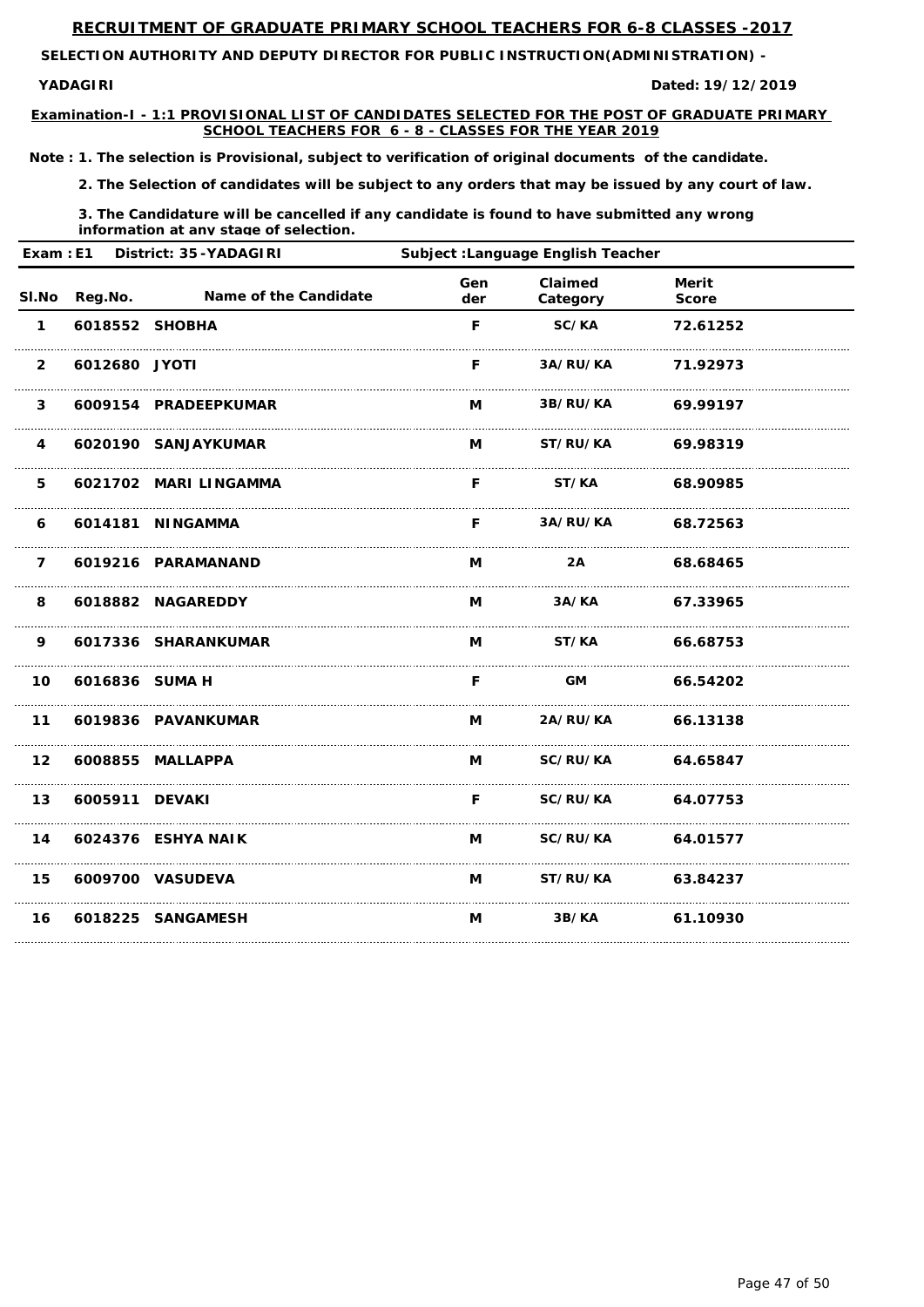**SELECTION AUTHORITY AND DEPUTY DIRECTOR FOR PUBLIC INSTRUCTION(ADMINISTRATION) -** 

**YADAGIRI** 

**Examination-I - 1:1 PROVISIONAL LIST OF CANDIDATES SELECTED FOR THE POST OF GRADUATE PRIMARY SCHOOL TEACHERS FOR 6 - 8 - CLASSES FOR THE YEAR 2019**

**19/12/2019**

*Note : 1. The selection is Provisional, subject to verification of original documents of the candidate.*

*2. The Selection of candidates will be subject to any orders that may be issued by any court of law.*

*3. The Candidature will be cancelled if any candidate is found to have submitted any wrong information at any stage of selection.*

| Exam : E1 |         | District: 35-YADAGIRI    |            |                     | Subject : Social Studies Teacher in Kannada Medium |
|-----------|---------|--------------------------|------------|---------------------|----------------------------------------------------|
| SI.No     | Reg.No. | Name of the Candidate    | Gen<br>der | Claimed<br>Category | Merit<br><b>Score</b>                              |
|           |         | 6022619 SHANTAPPA        | M          | SC/RU/PH-LD         | 69.84038                                           |
|           |         | 6007677 TRIVENI KULKARNI |            | <b>GM/KA</b>        | 68.51062                                           |

Page 48 of 50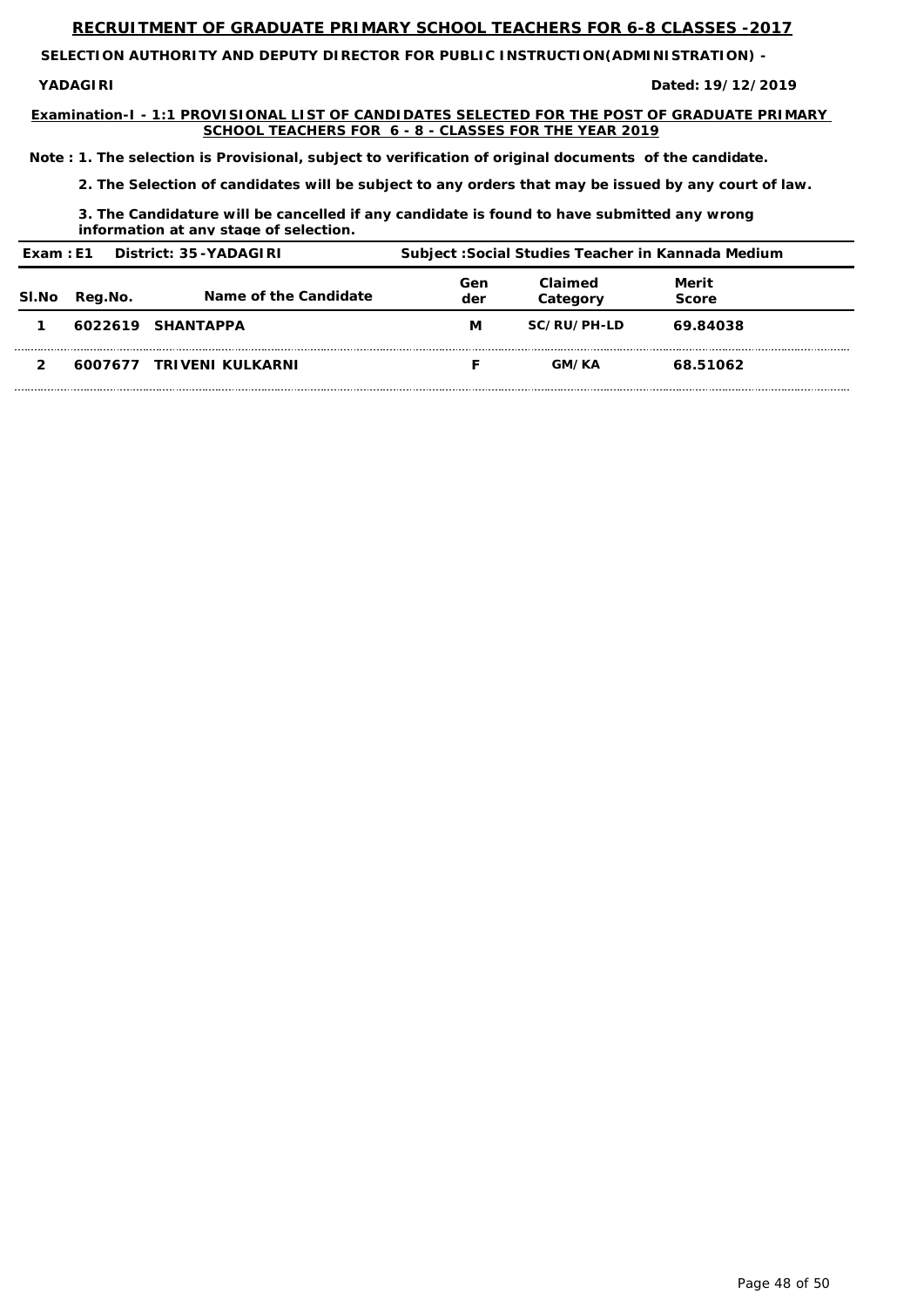**SELECTION AUTHORITY AND DEPUTY DIRECTOR FOR PUBLIC INSTRUCTION(ADMINISTRATION) -** 

**YADAGIRI** 

**Examination-I - 1:1 PROVISIONAL LIST OF CANDIDATES SELECTED FOR THE POST OF GRADUATE PRIMARY SCHOOL TEACHERS FOR 6 - 8 - CLASSES FOR THE YEAR 2019**

**19/12/2019**

*Note : 1. The selection is Provisional, subject to verification of original documents of the candidate.*

*2. The Selection of candidates will be subject to any orders that may be issued by any court of law.*

*3. The Candidature will be cancelled if any candidate is found to have submitted any wrong information at any stage of selection.*

| District: 35-YADAGIRI<br>Exam: E1 |         | Subject: Mathematics & Science Teacher in Kannada<br>Medium |            |                     |                |
|-----------------------------------|---------|-------------------------------------------------------------|------------|---------------------|----------------|
| SI.No                             | Reg.No. | Name of the Candidate                                       | Gen<br>der | Claimed<br>Category | Merit<br>Score |
|                                   |         | 6023362 HULAGAPPA                                           | M          | ST/RU/KA            | 70.97529       |

Page 49 of 50